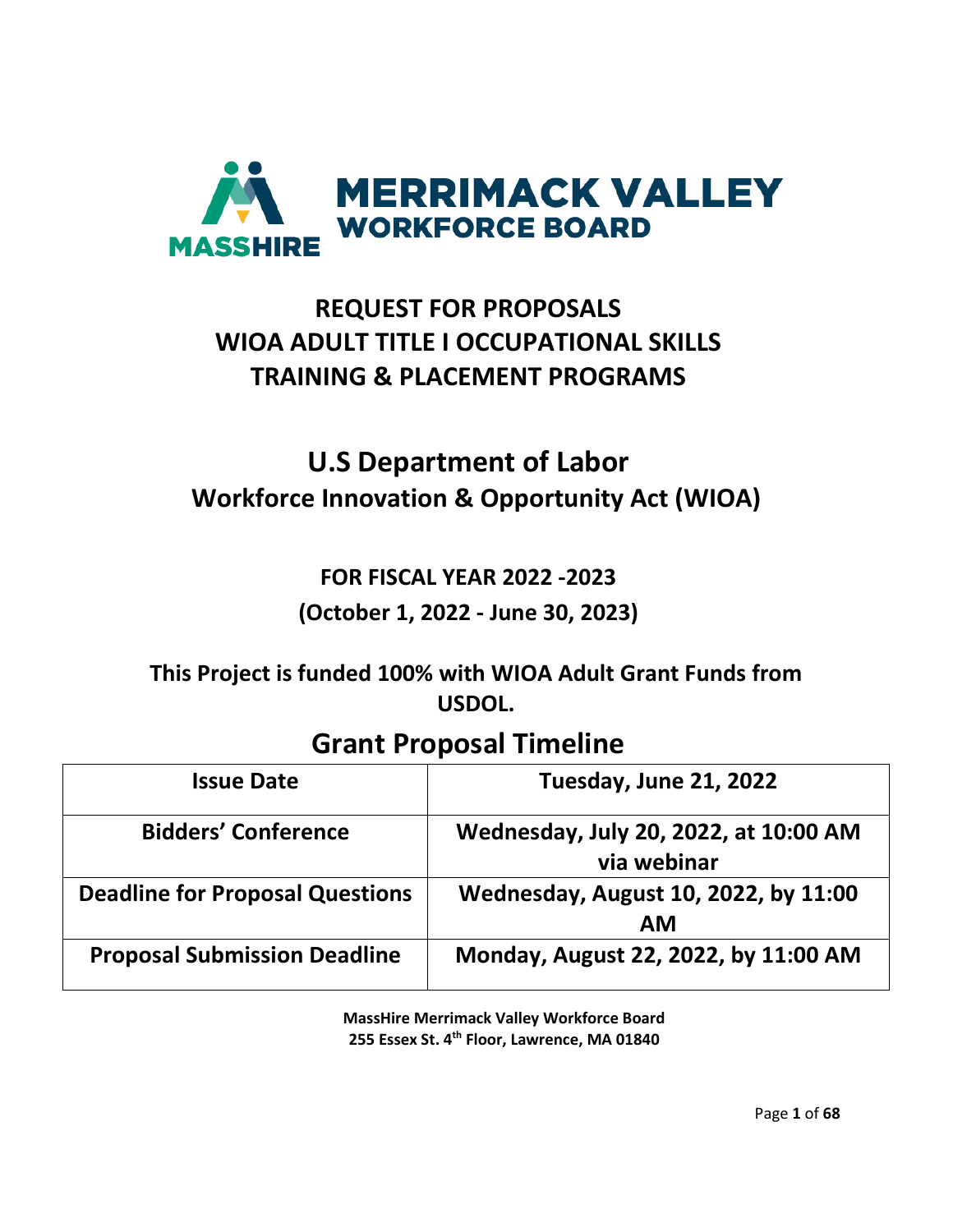# **Table of Contents**

| 1. |                                                                                                 |  |
|----|-------------------------------------------------------------------------------------------------|--|
|    |                                                                                                 |  |
|    |                                                                                                 |  |
|    |                                                                                                 |  |
|    |                                                                                                 |  |
| н. |                                                                                                 |  |
|    |                                                                                                 |  |
|    |                                                                                                 |  |
|    |                                                                                                 |  |
|    |                                                                                                 |  |
|    |                                                                                                 |  |
|    |                                                                                                 |  |
|    |                                                                                                 |  |
|    |                                                                                                 |  |
|    |                                                                                                 |  |
|    |                                                                                                 |  |
|    |                                                                                                 |  |
| Ш. |                                                                                                 |  |
|    |                                                                                                 |  |
|    |                                                                                                 |  |
|    |                                                                                                 |  |
|    |                                                                                                 |  |
|    |                                                                                                 |  |
|    |                                                                                                 |  |
|    |                                                                                                 |  |
|    |                                                                                                 |  |
|    |                                                                                                 |  |
|    |                                                                                                 |  |
|    |                                                                                                 |  |
|    |                                                                                                 |  |
|    |                                                                                                 |  |
|    |                                                                                                 |  |
|    |                                                                                                 |  |
|    |                                                                                                 |  |
|    |                                                                                                 |  |
|    |                                                                                                 |  |
|    |                                                                                                 |  |
|    |                                                                                                 |  |
|    | Attachment L: Certification Regarding Debarment, Suspension and Other Responsibility Matters 43 |  |
|    |                                                                                                 |  |
|    |                                                                                                 |  |
|    |                                                                                                 |  |
|    |                                                                                                 |  |
|    |                                                                                                 |  |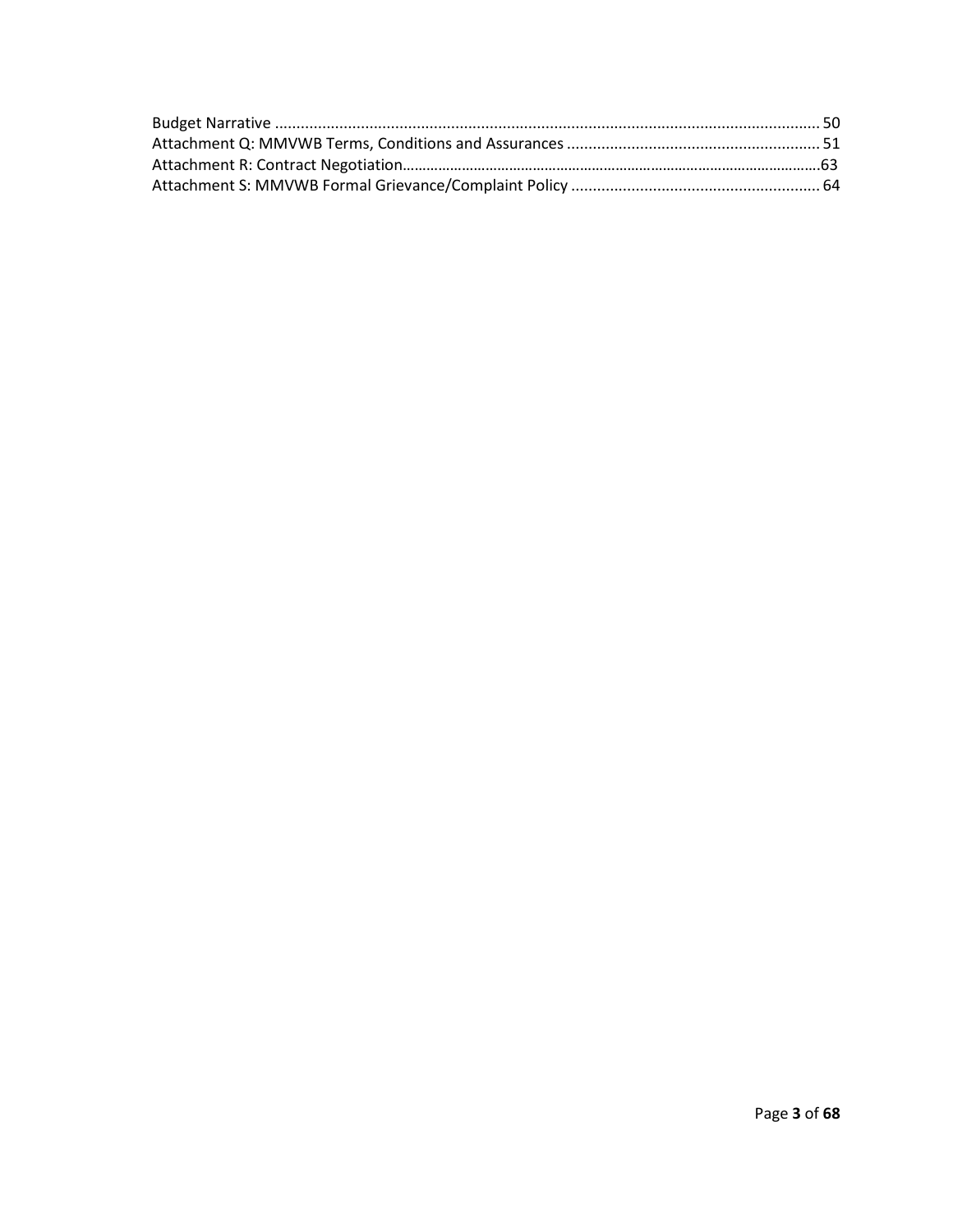# <span id="page-3-0"></span>**I. Background and General Information**

## <span id="page-3-1"></span>**Services Solicited by this Procurement**

The MassHire Merrimack Valley Workforce Board (MMVWB) is seeking providers who will singularly or collaboratively provide comprehensive cohort-based Occupational Skills Training & Placement services for WIOA eligible adults aged 18 and older who reside within the following cities and towns: Andover, Amesbury, Boxford, Georgetown, Groveland, Haverhill, Lawrence, Merrimac, Methuen, Newbury, Newburyport, North Andover, Rowley, Salisbury, and West Newbury. This area is collectively known as the Merrimack Valley Workforce Development Area. The MMVWB is seeking innovative proposals for programs that will perform recruitment and outreach, intense case management, career readiness activities, career pathway activities, occupational skills training leading to an industry recognized credential, placement in employment/registered apprenticeship/military, and follow-up services for one year after program exit. Successful bidders will offer services that directly address the barriers facing adults attempting to reenter the labor force and based on labor market demand.

# <span id="page-3-2"></span>**About the MassHire Merrimack Valley Workforce Board (MMVWB)**

The MMVWB is one of 16 Workforce Boards throughout Massachusetts, composed of knowledgeable and influential business and community leaders who are appointed by the Mayor of Lawrence on behalf of the fifteen communities that make up the region. As a regional entity, we work closely with our local municipalities to bolster economic development and employment and to provide businesses in our region with the best trained workforce possible. The region is comprised of the following cities and towns: Andover, Amesbury, Boxford, Georgetown, Groveland, Haverhill, Lawrence, Merrimac, Methuen, Newbury, Newburyport, North Andover, Rowley, Salisbury, and West Newbury. The board serves as the oversight and policy-making body for federally funded employment and training services in the region. The board also has the broader role of addressing critical labor market issues and developing strategic partnerships with local leaders in economic development, the K-12 and higher education system, government agencies, chambers of commerce, community-based and labor organizations.

# **Workforce Innovation and Opportunity Act Overview**

The Workforce Innovation and Opportunity Act (WIOA) was signed into law on July 22, 2014, and is designed to help job seekers access employment, education, training, and support services to succeed in the labor market and to match employers with the skilled workers they need to compete in the global economy. Successful proposals will be funded through WIOA. WIOA establishes a priority requirement with respect to funds allocated to a local area for adult employment and training activities. American Job Center staff, when using WIOA Adult funds to provide individualized career services and training services, must give priority to recipients of public assistance, other low-income individuals, and individuals who are basic skills deficient. Under WIOA, priority must be implemented regardless of the amount of funds available to provide services in the local area. In addition, veterans receive priority of service in all DOL-funded employment programs. Performance and full compliance with federal, state, and local statutes, including all terms of the contract will be monitored and executed by the MMVWB. For more information and a copy of the WIOA regulations go to [http://www.doleta.gov/wioa/.](http://www.doleta.gov/wioa/)

## <span id="page-3-3"></span>**Target Populations**

For the purposes of this RFP, the target population for occupational skills training & placement services is unemployed or underemployed adults aged 18 and older.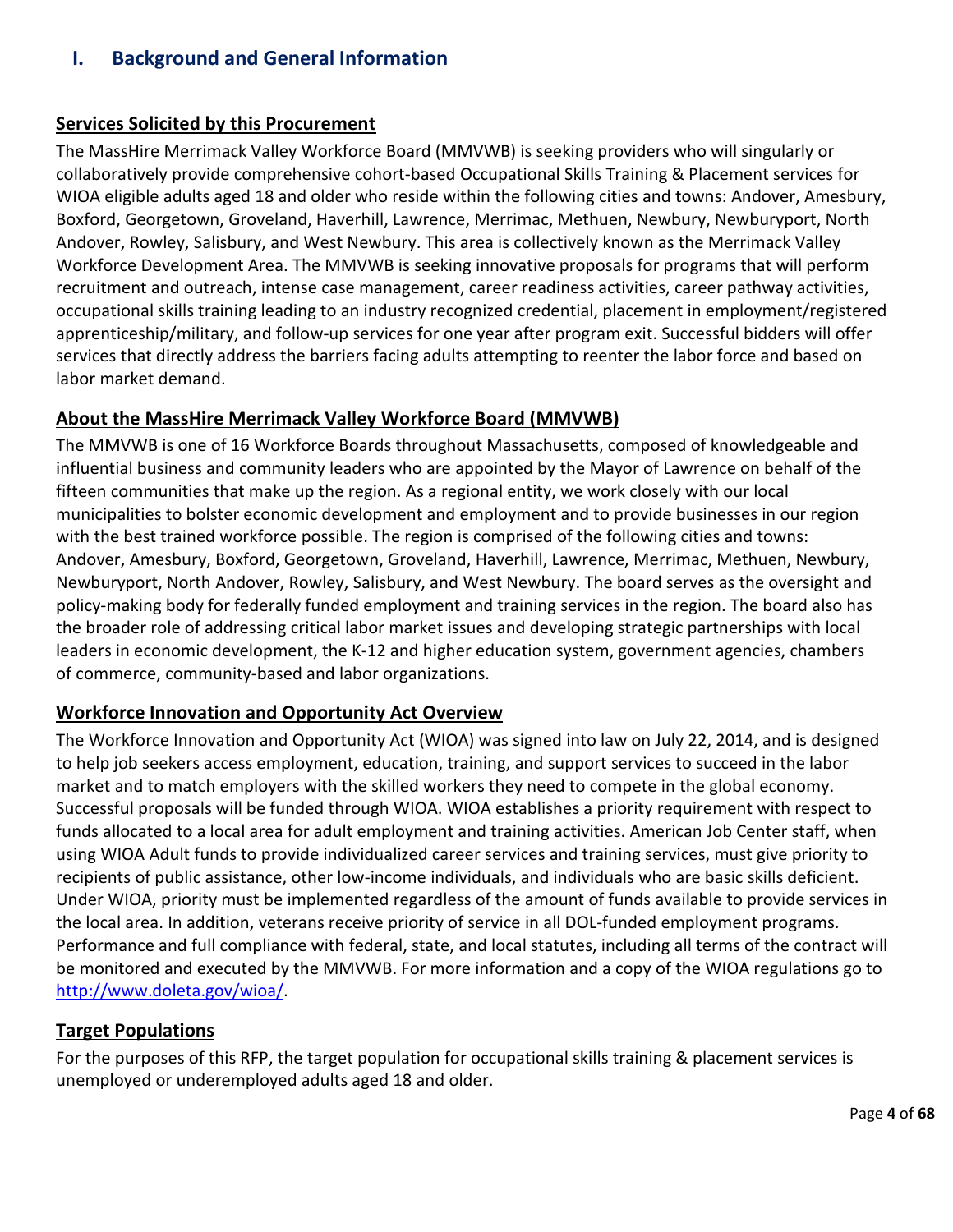# <span id="page-4-0"></span>**II. General Conditions & Terms**

## <span id="page-4-1"></span>**Available Funding/Period of Performance**

## **Up to \$320,000 WIOA Adult funds available.**

## **Period of Performance: October 1, 2022 – June 30, 2023.**

## **Eligible Applicants (Entities that can apply for program funding)**

<span id="page-4-2"></span>Applicants eligible to submit a proposal(s) are public or private agencies, public school systems, units of government, non-profit, faith based and community-based organizations, labor groups, private businesses and employers, proprietary schools, community and state colleges, post-secondary accredited schools and other qualified educational and training institutions who have demonstrated successful performance in serving adults, especially low-income adults. Proposals that demonstrate sustainable partnerships between employers, training providers, community-based organizations, and workforce/economic development partners in the provision of adult occupational skills training & placement services will be given priority for funding. Facilities providing services should be accessible to persons with disabilities, and programs selected for funding must operate in full compliance with the Americans with Disabilities Act (ADA) and Section 504 of the Rehabilitation Act of 1973.

# **Eligible Adult Participants (WIOA Eligibility Requirements for Adults to Receive Services)**

At a minimum, A**dults** must meet the following eligibility criteria which consist of providing documentation for each applicable category:

- 1. Citizenship/Work Eligible\*
- 2. Selective Service compliant \*\*
- 3. Are age 18 and older at time of enrollment, **AND**
- 4. Low-income Individual\*\*\*

Individualized career services and training services using the WIOA Adult funding stream must be provided on a priority basis, regardless of funding levels, to:

- 1. public assistance recipients;
- 2. other low-income adults; and
- 3. individuals who are basic skills deficient. (note: income eligibility does not apply to individuals who have been determined to be basic skills deficient)
	- Massachusetts defines basic skills deficient as an adult that has English, writing or computation skills at or below 8.9 grade level or an English Language Learner.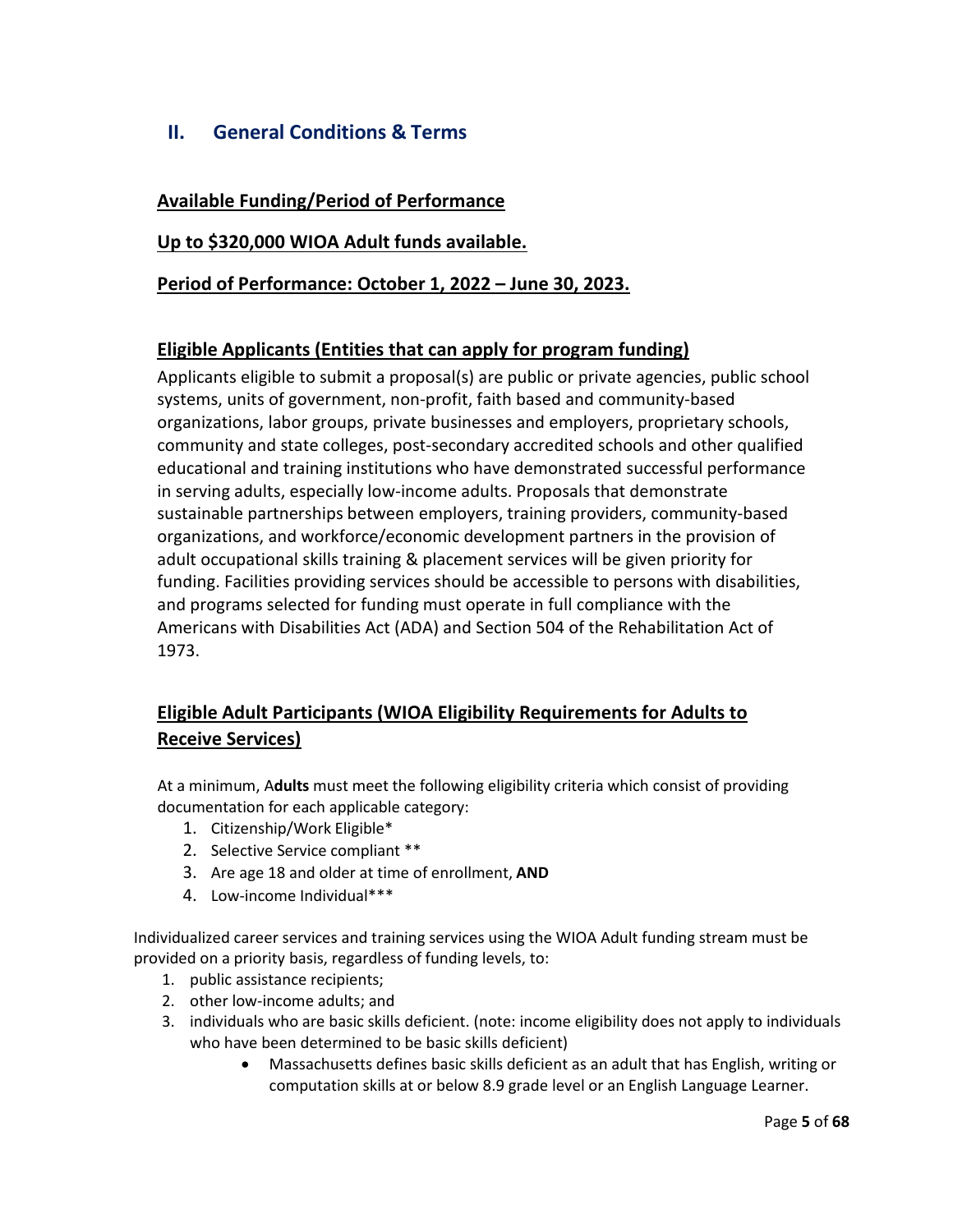An individual that meets one or more of the following criteria is also considered basic skills deficient: • Lack of a high school diploma or high school equivalent and is not enrolled in secondary education • Enrolled in a Title II Adult Education/Literacy program • Lack of basic computer literacy or basic financial literacy skills

Veterans and eligible spouses continue to receive priority of service for all federal and state-funded job-training programs, which include WIOA programs.

## **\*U.S. Citizenship or Authorization to Work in the United States if a Non-U.S. Citizen**

Eligible adults must be a citizen or national of the United States, lawfully admitted permanent resident alien, refugee, asylee, or parolee, or other immigrant authorized by the Attorney General to work in the United States.

## **\*\*Selective Service**

Individuals participating in any WIOA funded program or activity must be in compliance with the Military Selective Service Act. All born males who are between the age of 18 and 26 at enrollment must register for Selective Service (50 U.S.C. App. 453). Males who are enrolled in WIOA funded programs prior to turning 18 years of age must register for Selective Service when they turn 18 to continue in WIOA activities.

## **Gender Change and Selective Service**

**FEMALE TO MALE (FTM) INDIVIDUALS** assigned female at birth are not required to register with the Selective Service regardless of their current gender or transition status. A male who was assigned female at birth may obtain an exemption from registering with Selective Service when applying to a WIOA funded program.

**MALE TO FEMALE (MTF) INDIVIDUALS** assigned male at birth **are required** to register with the Selective Service within thirty days of their eighteenth birthday, including those who have transitioned before or since then.

*Individuals can visit the Selective Service website or call 1-888-655-1825 to register or to request a Status Information Letter (SIL) to prove exemption from registering: <http://www.sss.gov/default.htm>*

## **\*\*\* A low-income individual is an individual who:**

Receives, or in past 6 months received, or is a member of a family that is receiving or in past 6 months received, assistance through the supplemental nutrition assistance program (SNAP), or the supplemental security income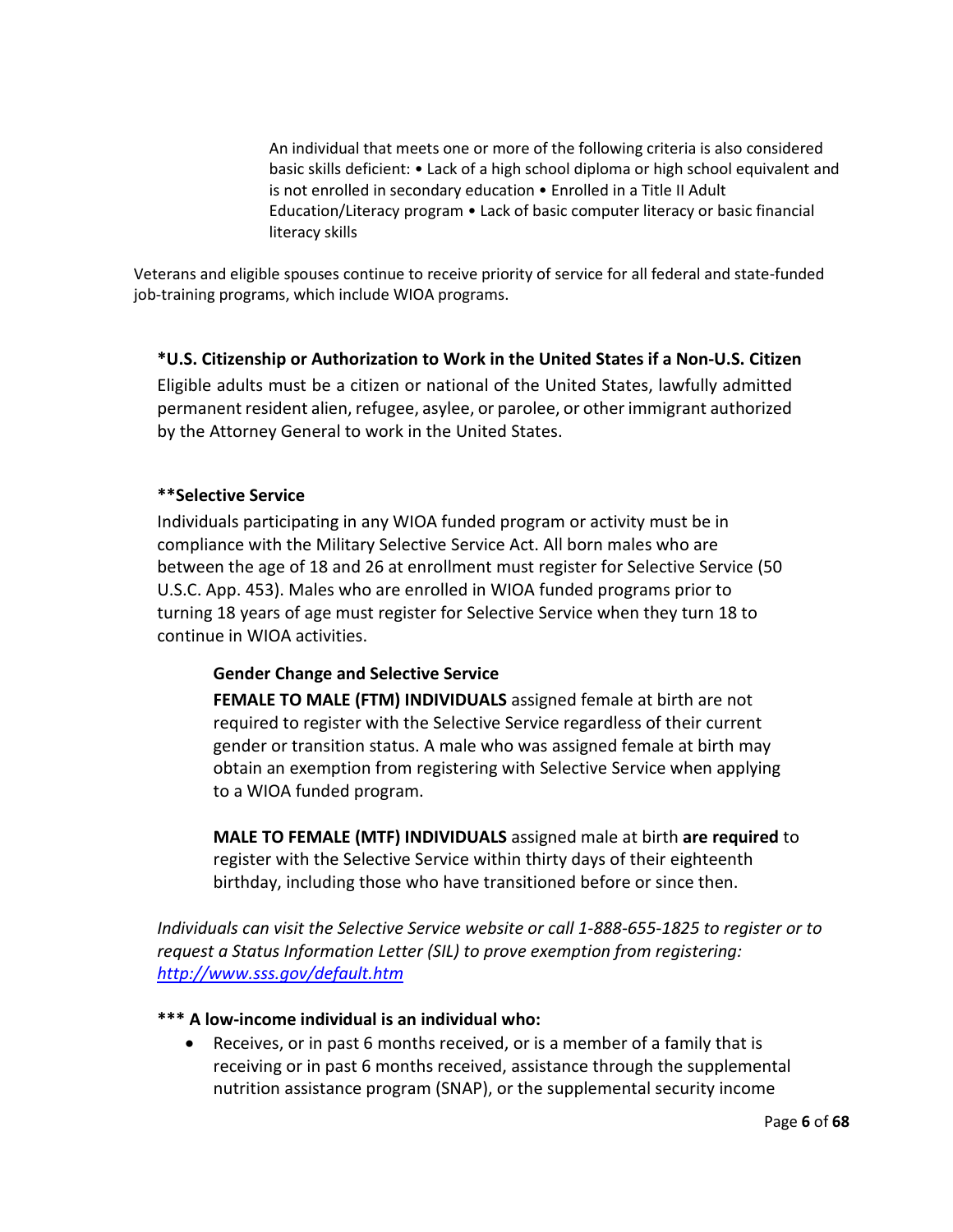program established under Title XVI of the Social Security Act, or State or local income-based public assistance;

- A homeless individual;
- An individual with a disability whose own income meets the low-income level for eligibility purposes;
- A person who resides in a High Poverty Area. The Census Bureau defines a "poverty area" as acensus track where at least 25% of the residents are economically disadvantaged
- Income is at/below 70% of the Lower Living Standard (LLS), or below poverty line for a family of one

With the publication of the HHS Poverty Income Guidelines and the ETA Lower Living Standard Income Levels for 2022, the higher of either the 2022 Poverty Income Guidelines or 70% of the Lower Living Standard Income Level (LLSIL) shall be used for priority of service determination for WIOA Title I and other programs using economically disadvantaged/lowincome status criteria.

| 2022 70% Lower Living Standard<br>Income Levels (LLSIL) As determined by<br><b>U.S. Department of Labor</b> |          |  |
|-------------------------------------------------------------------------------------------------------------|----------|--|
| Boston-Brockton-Nashua, MA/NH/ME/CT<br><b>Family Size</b>                                                   |          |  |
| 1                                                                                                           | \$13,274 |  |
| $\mathfrak z$                                                                                               | 21,754   |  |
| 3                                                                                                           | 29,870   |  |
| 4                                                                                                           | 36,866   |  |
| 5                                                                                                           | 43,508   |  |
| 6                                                                                                           | 50,877   |  |
| Over <sub>6</sub><br>Increment                                                                              | 7,369    |  |

| <b>2022 Poverty Income Guidelines</b><br>Published by the U.S. Department of Health and Human Services<br><b>Effective 2022</b> |          |  |
|---------------------------------------------------------------------------------------------------------------------------------|----------|--|
| <b>Poverty Guideline</b><br><b>Size of Family</b>                                                                               |          |  |
|                                                                                                                                 | \$13,590 |  |
|                                                                                                                                 | 18,310   |  |
|                                                                                                                                 | 23,030   |  |
|                                                                                                                                 | 27,750   |  |
|                                                                                                                                 | 32,470   |  |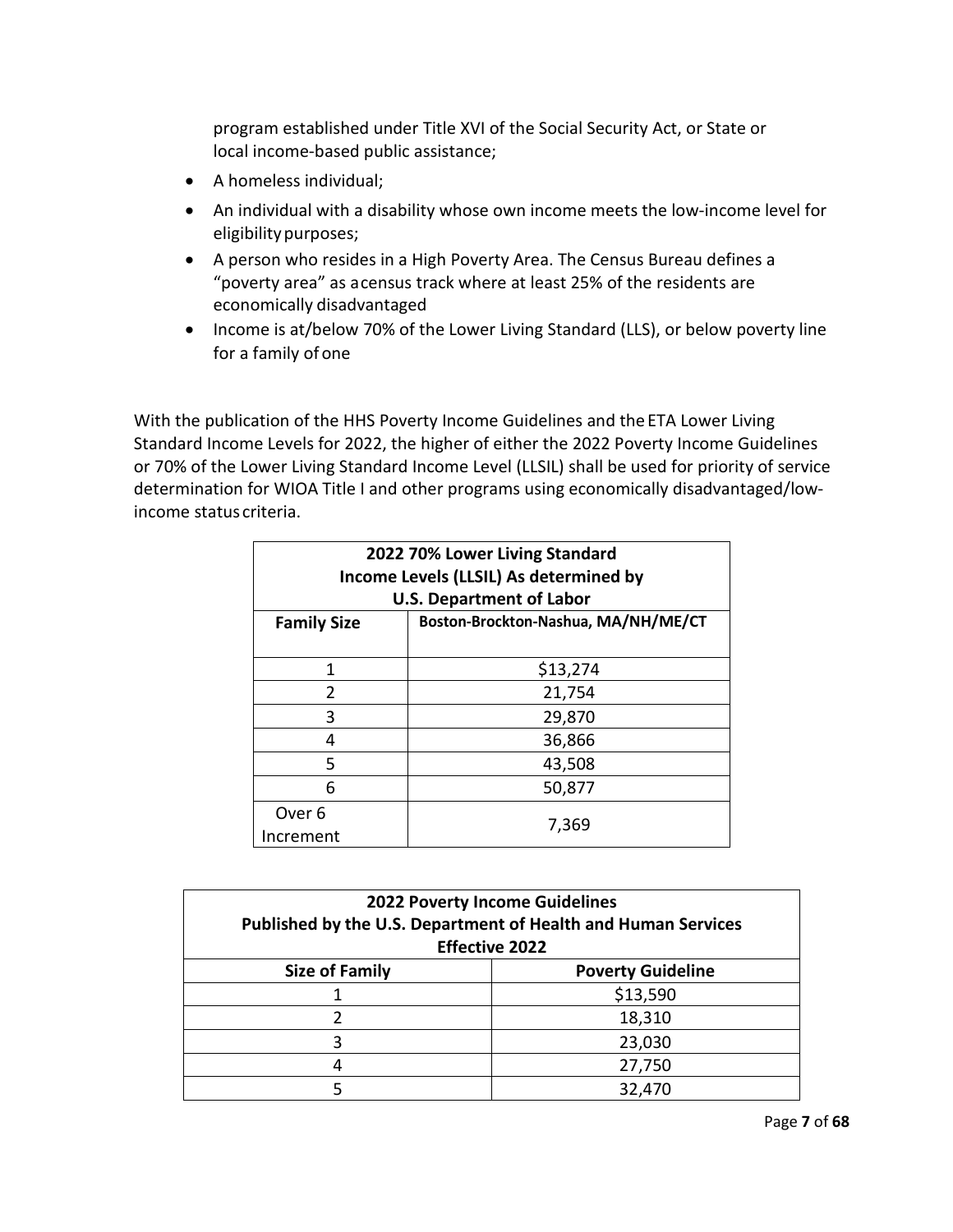|                  | 37,190 |
|------------------|--------|
|                  | 41,910 |
|                  | 46,630 |
| Over 8 Increment | 4.720  |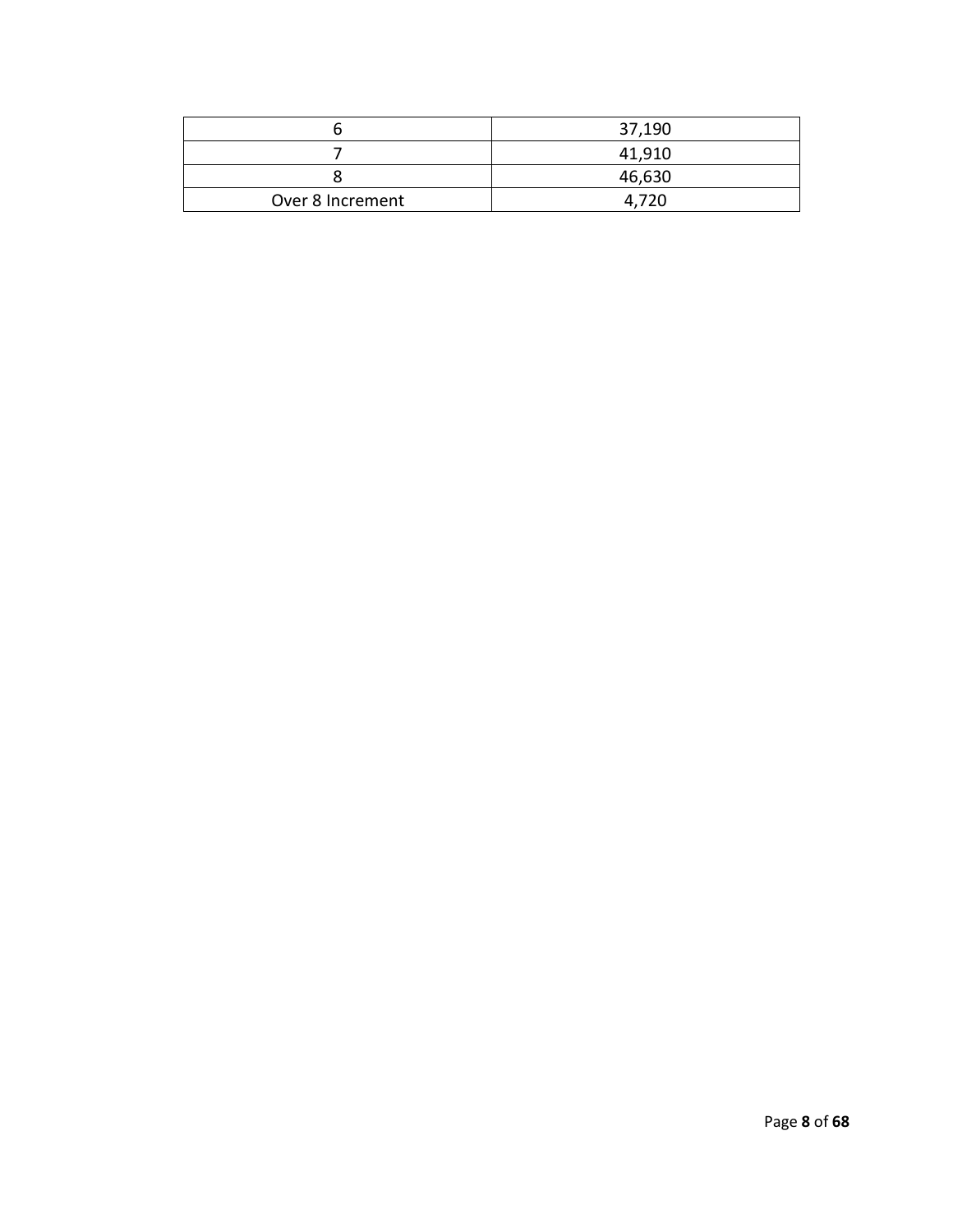# **Notification and Distribution**

The RFP will be issued on Tuesday, June 21, 2022. Interested applicants can download it from MassHire Merrimack Valley Workforce Board website at [https://www.masshiremvwb.org.](https://www.masshiremvwb.org/)

Information relating to the RFP, including updates; amendments, minutes of the Bidder's Conference, and responses to questions submitted by email, will be poste[d https://www.masshiremvwb.org/.](https://www.masshiremvwb.org/) Interested applicants are responsible for monitoring the website for updates.

## **Submission Date & Requirements**

All proposals and modifications must be submitted by email to [procurement@masshiremvwb.org](mailto:procurement@masshiremvwb.org) **no later than Monday August 22, 2022, at 11:00 AM EST.**

**In the subject on your email: MMVWB ADULT TRAINING RFP PROPOSAL**

**Attach two following files with the email –**

- **1) MMVWB ADULT TRAINING RFP PROGRAM PROPOSAL 8.22.22**
- **2) MMVWB ADULT TRAINING RFP PRICE PROPOSAL 8.22.22**

## **Please make sure that your total of both files does not exceed 24MB, as the email will bounce back. If your files are big, please split them up in two or three files to send it by separate emails.**

When you submit the proposals, you will receive the automated reply back that we have received your proposal. If you don't receive the automated reply, please contact Varsha Gandhi at 978-770-7325 during business hours on Monday to Friday between 8:30 AM to 4:00 PM.

## **Please note that we will not accept hand delivered or mailed proposals.**

In case of inclement weather or any unforeseen circumstances the new submission date will be posted on the MMVWB website. [https://www.masshiremvwb.org/.](https://www.masshiremvwb.org/)

Proposals must be complete and submitted in accordance with Proposal Provisions & Requirements section of this RFP.

The applicant is solely responsible for ensuring that their proposals are received by the specified date and time, otherwise, the proposal will be rejected.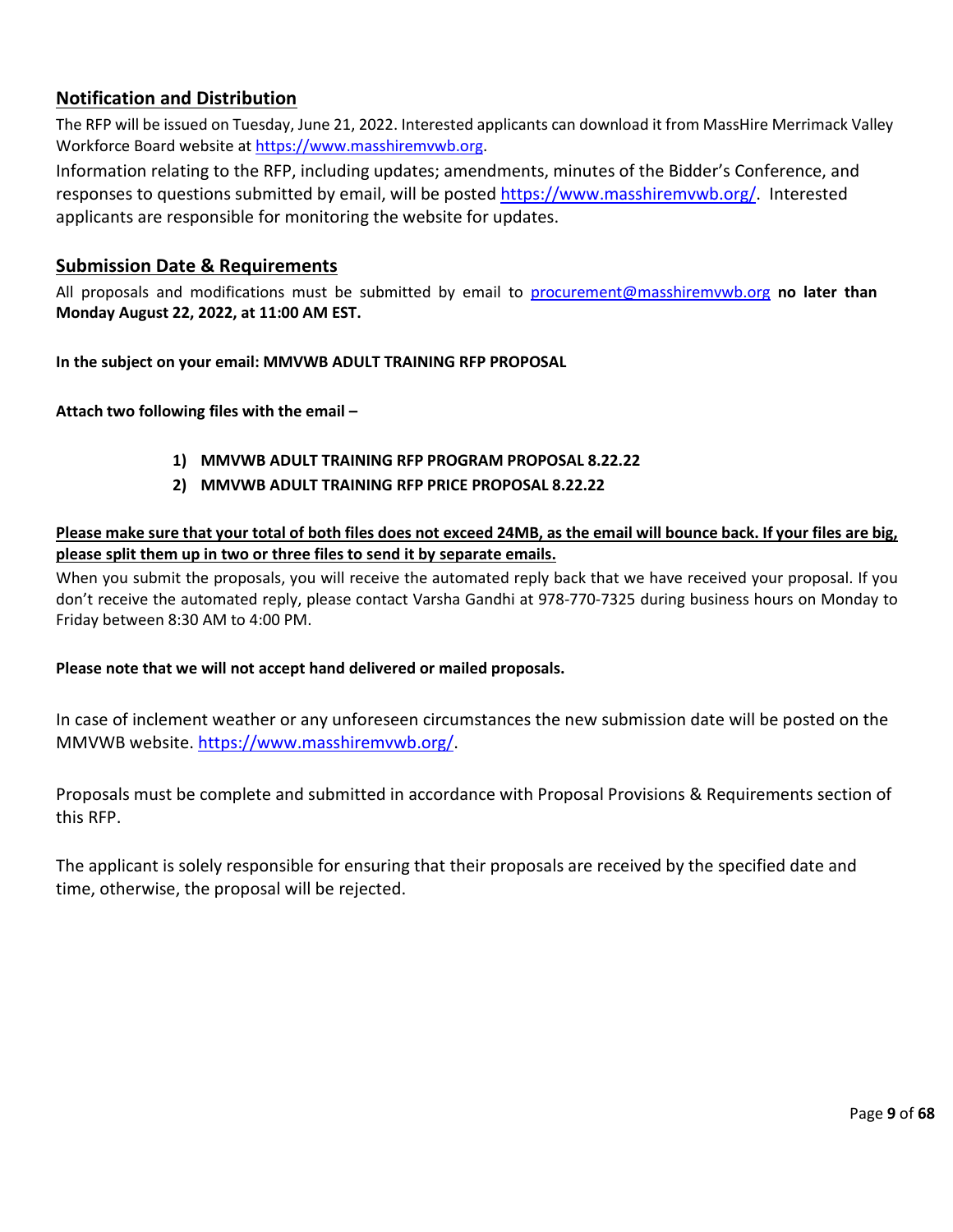# **Minimum Qualifying Criteria**

*In order to be considered for funding, the following must be completed and submitted with your original price proposal only (it is not necessary to submit these with the copies). Failure to complete these certifications and affidavits will result in your proposal not being considered for funding.*

- Signed Price Proposal Cover Sheet
- Filled Budget & Budget Narrative
- Signatory Authorization for Corporate Providers (If Applicable)
- Signatory Authorization for Non-Corporate Providers (If Applicable)
- Certification Regarding Debarment, Suspension and Other Responsibility Matters
- Certificate of Non-Collusion
- Audit Assurance Certification
- Certificate of Good Standing

# **Bidders' Conference, RFP Questions and Answers**

A Bidders' Conference will be held on **Wednesday, July 20, 2022, via live webinar at 10:00 AM**. All interested parties are strongly encouraged to participate.

Please note that to maintain a competitive bidding process, substantive questions related to this RFP will be addressed. Questions may be submitted via email to [vganghi@masshiremvwb.org](mailto:vganghi@masshiremvwb.org) by **11:00 am on Wednesday, August 10, 2022. All questions and answers will be posted to the MMVWB website by Monday, August 15, 2022, 4:00 PM.**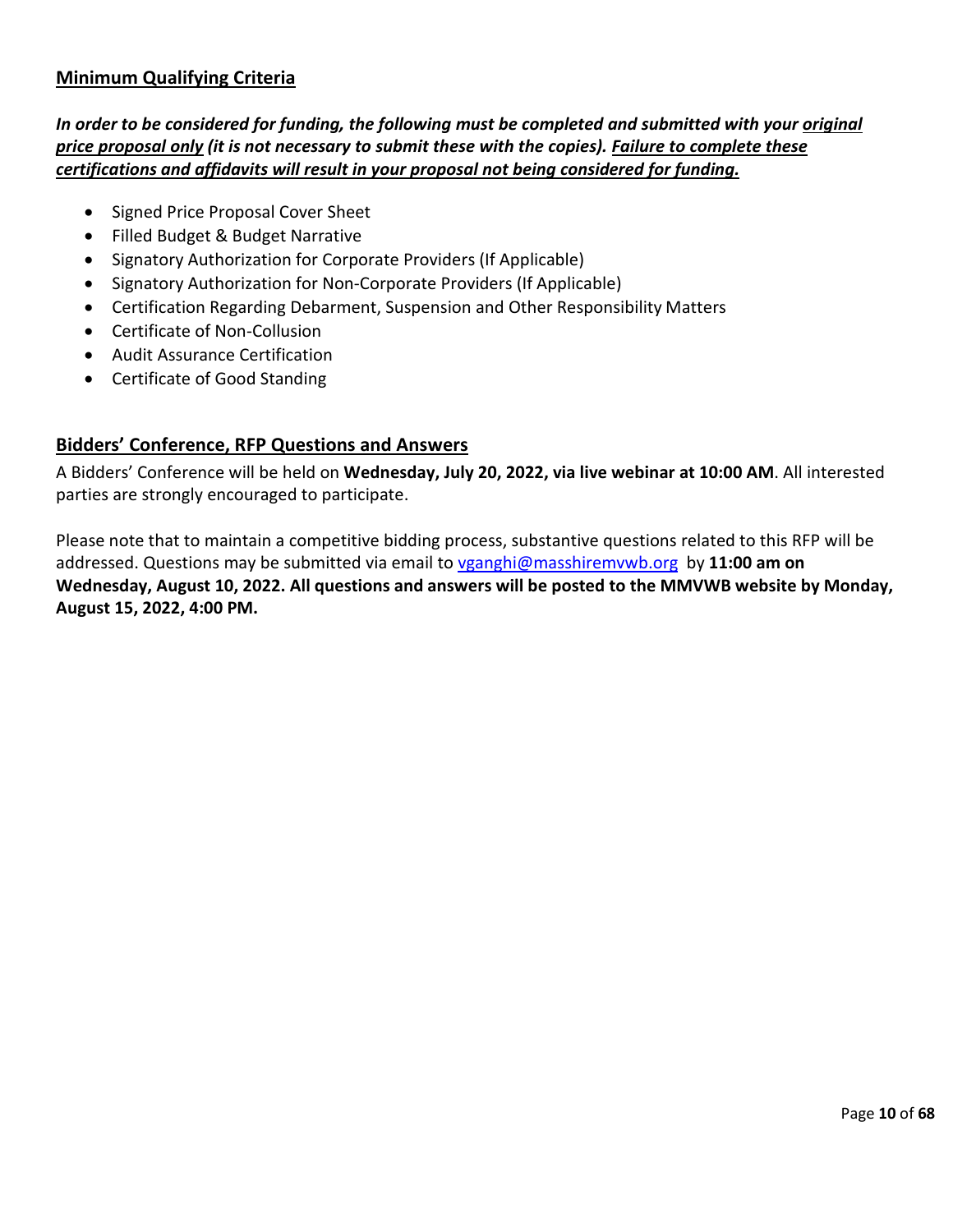# **Rule for Award**

The MMVWB will select the most advantageous proposals from a responsive and responsible bidder(s), taking into consideration all evaluation criteria and price. The MMVWB plans to send award/ non-award notifications by **Monday, September 12, 2022.**

# <span id="page-10-0"></span>**Notification of Awards**

The MMVWB Proposal Review sub-committee will score and rank the proposals. The sub-committee consists of MassHire Merrimack Valley Workforce Board (MMVWB) & MassHire Merrimack Valley Career Center (MMVCC) Staff and Board member of MMVWB. Those recommendations shall then be made to the full Board for final approval. MMVWB staff will then notify the approved vendors with a letter indicating award of grant.

Vendors who have not been selected for funding will also be notified at this time. It is anticipated that award notifications will be made by Monday, September 12, 2022, with contract operations beginning on Monday, October 3, 2022, contingent upon successful contract negotiations.

# <span id="page-10-1"></span>**MMVWB and Proposer's Rights**

- **A.** The release of this RFP does not constitute an acceptance of any offer, nor does its release in anyway obligate the MMVWB to execute a contract with any bidder. The MMVWB reserves the right to accept or reject any offers on the basis of the general conditions set forth in this RFP, and to evaluate all accepted proposals on the criteria in this RFP.
- **B.** The MMVWB issues this RFP with the explicit understanding that minor and major changes may be made, up to and including the option to rescind this RFP in its entirety, if in the best interest of the MMVWB. Terms, conditions, and specifications of this RFP are subject to change.
- **C.** The MMVWB reserves the right to negotiate the final terms of all contracts with successfulvendors. Items that may be negotiated include but are not limited to type and scope of services, costs and prices, schedule of services, target groups, geographic goals and service levels.
- **D.** Following the competitive procurement process, all proposals become public record.

# <span id="page-10-2"></span>**Contract Terms**

Successful bidders will be awarded a cost reimbursement contract, which will consist of the following sections. The contract awarded to each vendor selected through this procurement will include terms and conditions required to ensure compliance with WIOA statute and regulations. The below may be subject to periodic changes and/or revisions as deemed necessary by MMVWB.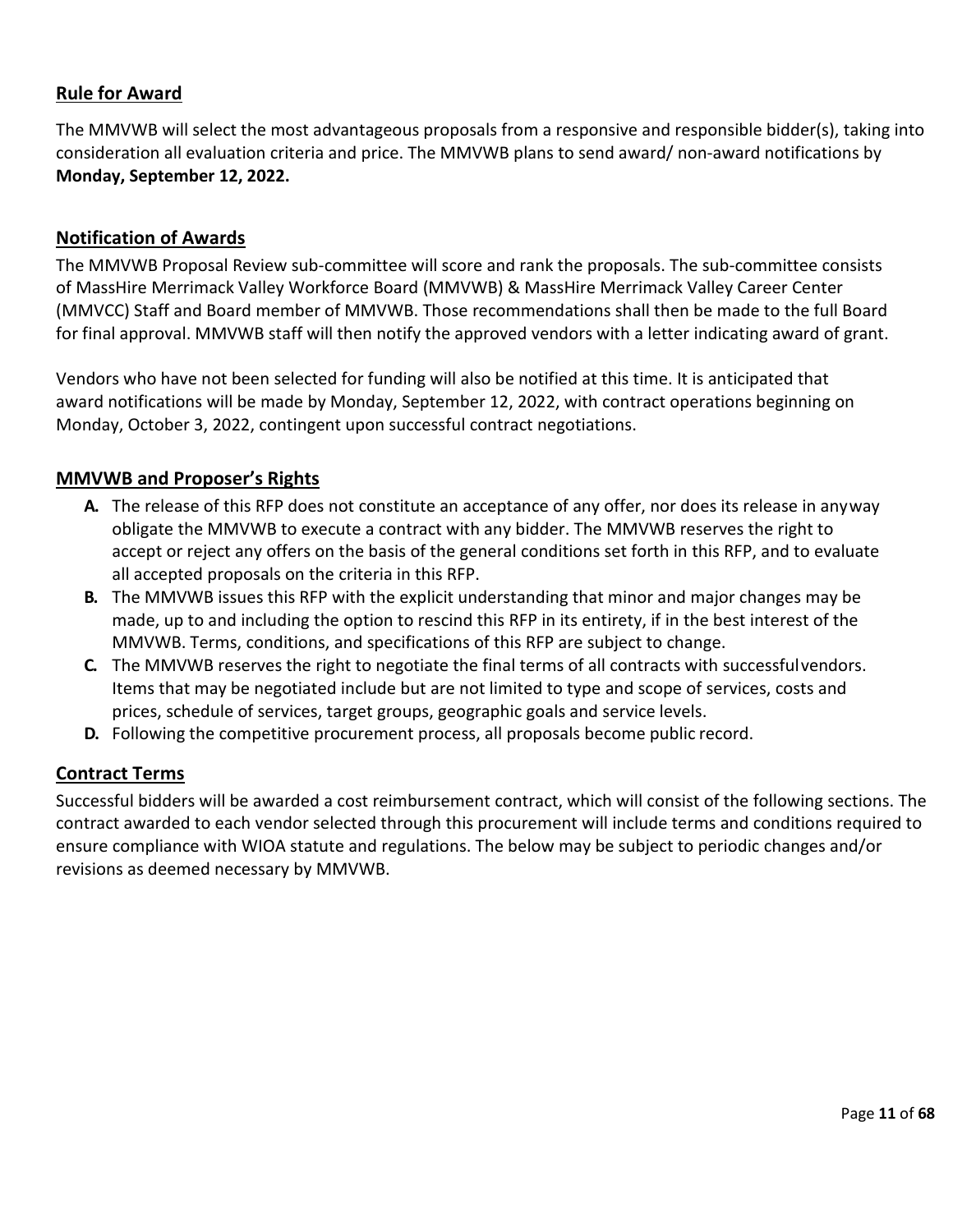| <b>Cost Reimbursement Contract Cover</b>    | <b>Budget-Payment Schedule &amp; Reporting</b> |
|---------------------------------------------|------------------------------------------------|
| Page                                        | <b>Requirements</b>                            |
| <b>Certification for Signature</b>          | <b>Contractor's Closeout</b>                   |
| <b>Fiscal Contact Information</b>           | <b>MMVWB Terms, Conditions, and Assurances</b> |
| <b>Direct Deposit Form</b>                  | <b>Formal Grievance Complaint Policy</b>       |
| <b>Work Statement</b>                       |                                                |
| <b>Scope of Services</b>                    |                                                |
| <b>Programmatic Performance Standards</b>   |                                                |
| <b>Time of Performance</b>                  |                                                |
| <b>Reporting Program</b>                    |                                                |
| <b>Program Monitoring/Corrective Action</b> |                                                |
|                                             |                                                |
|                                             |                                                |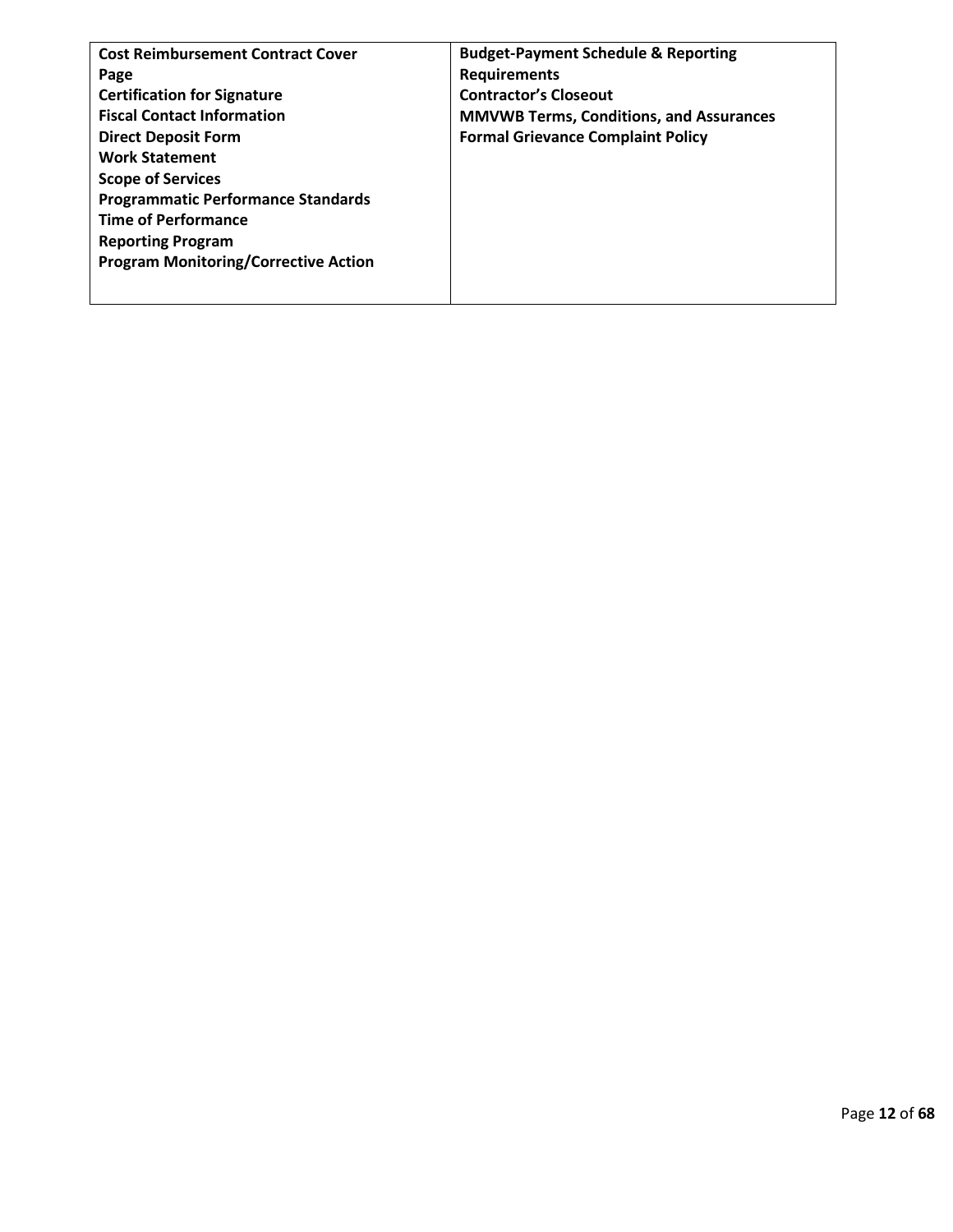# <span id="page-12-0"></span>**III. Program Specifications**

## <span id="page-12-1"></span>**Program Design**

WIOA places an emphasis on the development of Career Pathways designed to transition adults to the workforce. Career Pathways are an integrated collection of programs and services intended to develop an adult's academic, technical, and employability skills, and provide them with continuous education, training, and placement into high-demand jobs.

The term "Career Pathway" means a combination of rigorous and high-quality education, training, and other services that:

- Align with the skill needs of industries in the economy of the state or regional economy involved;
- Prepare individuals to be successful in any of a full range of education options, including apprenticeships;
- Include counseling to support an individual in achieving education and career goals;
- Include, as appropriate, education offered concurrently with and in the same context as workforce preparation activities and training for a specific occupation or occupational cluster;
- Organize education, training, and other services to meet the needs of an individual in a mannerthat accelerates their educational and career advancement to the extent practicable;
- Enable an individual to attain at least one (1) recognized postsecondary credential or occupational license; and
- Help an individual enter or advance within a specific occupation or occupational cluster.

As WIOA emphasizes Career Pathways, the MMVWB is also prioritizing the development of regionally focused Career Pathways for all job seekers (regardless of age/education level). The priority industries are advanced manufacturing, professional/technical (Information Technology/Cyber Security), and healthcare (Licensed Practical Nurse, Emergency Medical Technician) & social services. We may also consider Career Pathways in other industries/occupations if the applicant can provide meaningful evidence of the labor market demand and successful job placement. For example, Transportation/Commercial Drivers' License.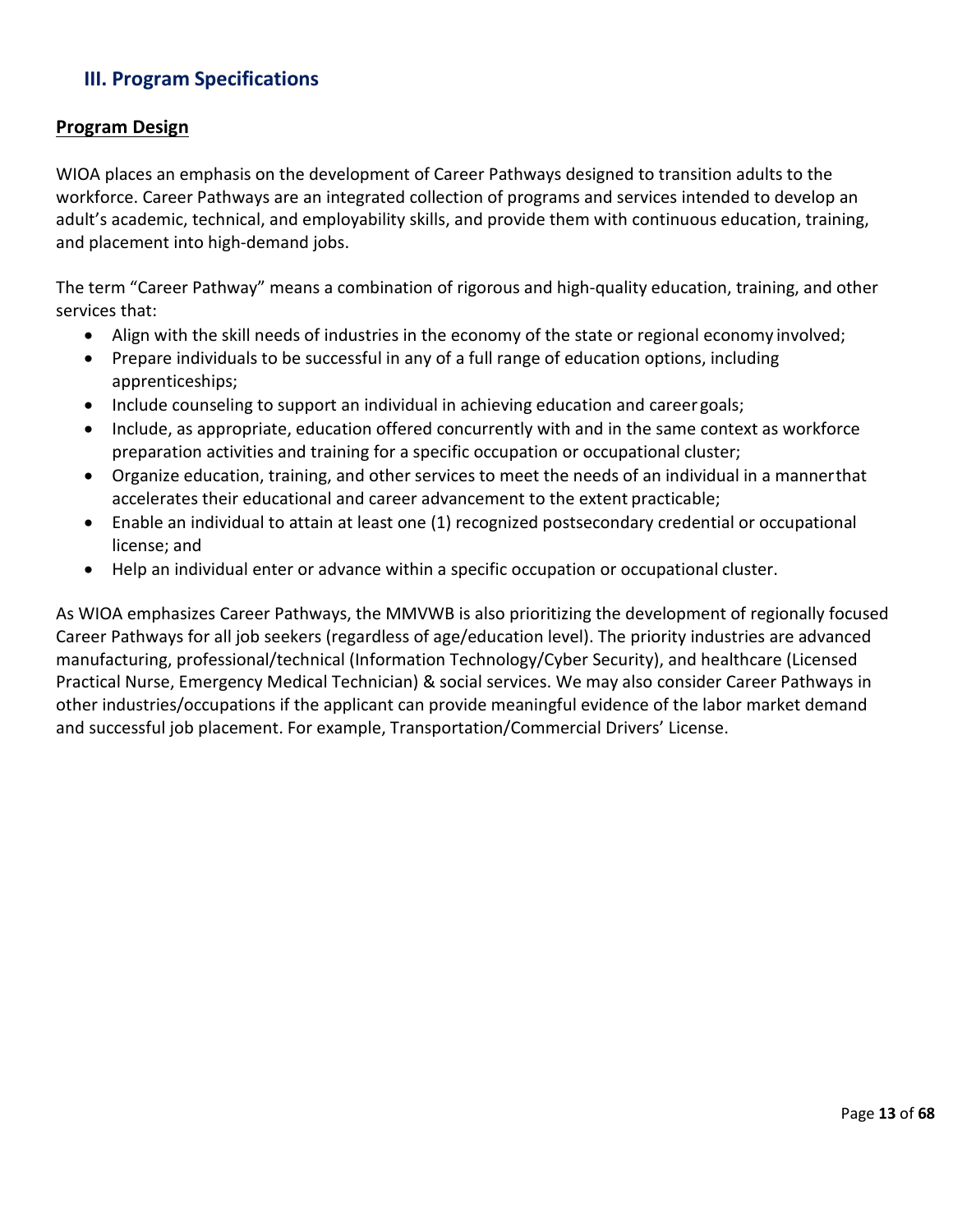# *Program Components and Sequence of Services*

Programs funded through this RFP are required to document the sequence of services consistent with the WIOA system to guarantee all participants receive comprehensive and individualized services in adherence with the Workforce Innovation and Opportunity Act. In order to operate an efficient WIOA program, it is important that the roles and responsibilities of the MMVWB, MassHire Merrimack Valley Career Center (MMVCC) and the vendor are clearly defined.

## **Sequence of Services**

- **Outreach and Recruitment:** The MMVWB and MMVCC will include information about WIOA funded programs on our website and in literature promoting services available to eligible adults. However, vendors should be prepared to bear the primary responsibility for ensuring that their outreach and recruitment efforts result in meeting the enrollment goals established in their contract.
- **Referrals:** Vendors will accept referrals made to them by the MMVCC and other local agencies.
- **Initial Assessment***:* An initial assessment is conducted on the first visit and is considered the "Application Orientation". The applicant will receive the application and an explanation of the documentation required to determine WIOA eligibility. Also, information on services and programs are provided to the applicant.
- **Point of Entry/Eligibility Determination:** *Eligibility determination is the sole responsibility of the MMVCC.*  As such the point of entry into the WIOA system should be the MMVCC. This includes the completion of a WIOA application, and the verification of the information provided by the applicant. The collection of required documents is the responsibility of the applicant and vendor. All documents must be submitted to MMVCC staff and an electronic file is maintained. No adult is permitted to receive WIOA services until vendors are notified in writing by the MMVCC of adult's eligibility.
- **Comprehensive Assessment:** During this meeting with the MMVCC, the application is reviewed along with the documentation to determine WIOA eligibility. An overview of their educational background, employment history, and barrier(s) to employment are discussed and assessment testing is scheduled. The information is then entered into MOSES, the Massachusetts One Stop Employment System Database. A determination of what WIOA or non-WIOA services are most appropriate for the adult is also completed.
- **Assessment Testing:** Adults are **required** to take reading and math assessments using TABE (Test of Adult Basic Education) or WorkKeys. MMVCC staff will perform TABE or WorkKeys testing at the MMVCC office weekly; or *If vendors will facilitate TABE, then vendors Must be TABE certified to perform testing and Must provide copy of tests to MMVCC.*
- **Program Enrollment and Commencement of Services:** Occupational skills training and career readiness services, on- site, are offered during a designated daily schedule to all enrolled participants.
- **Case Management:** Strategic case management will be necessary to connect adults to multiple programs and services, as well as to help achieve short-term attainable goals and support adults in long-term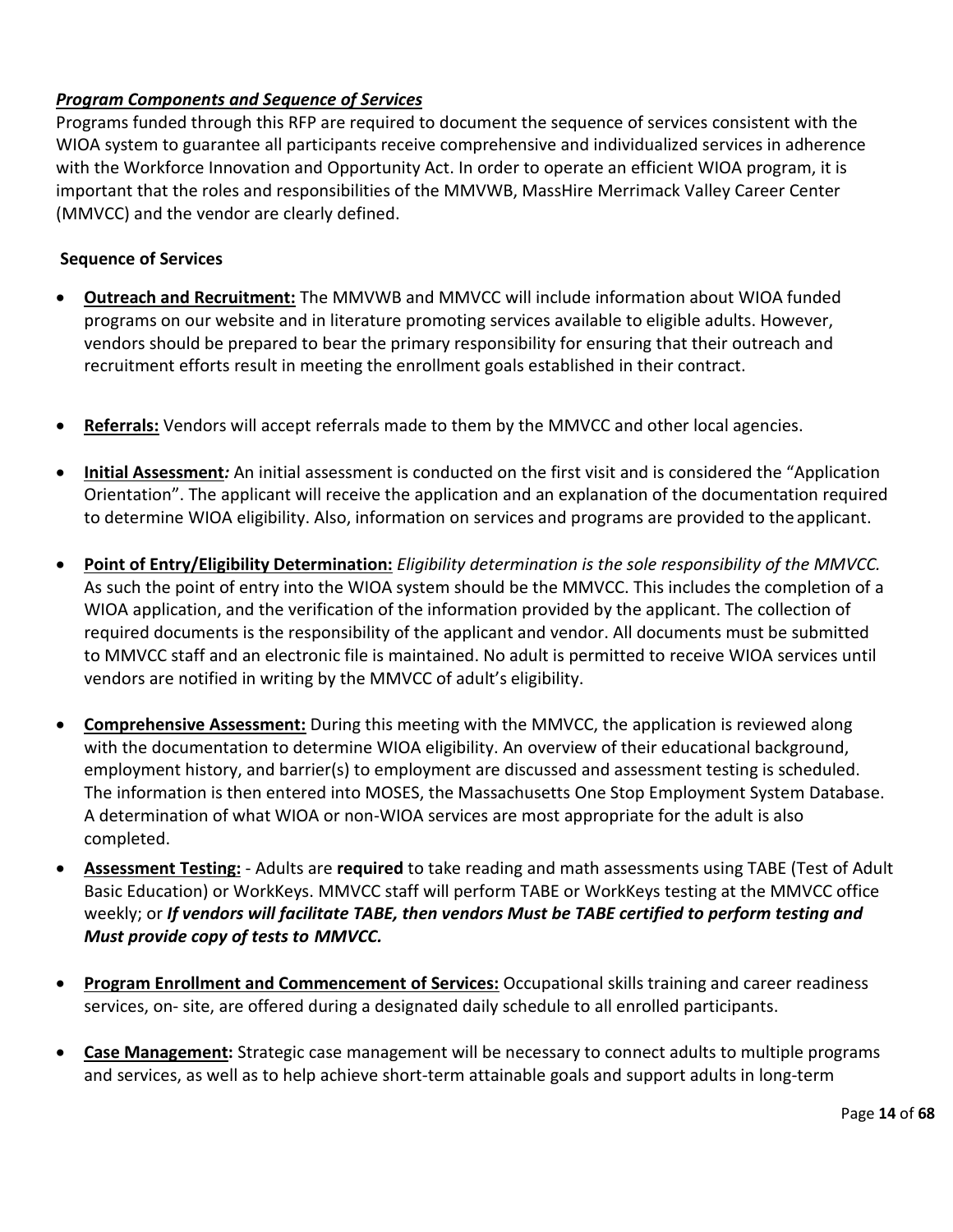positive outcomes. Case management is a tandem effort between the vendor and MMVCC staff, to ensure goals of the ISS are achieved and positive outcomes are attained for common measures.

- **Monthly Reporting:** Reports must be submitted to the MMVWB and MMVCC within the first week of each month. Details on credential attainment, progress toward goals, activities completed, and detailed case management must be communicated to assigned MMVWB staff through the monthly report.
- **Retention after Exit and Follow-up Activities:** Follow-up services are required under WIOA funding. Vendors will provide follow up services which are intended to enhance outcomes. All participants who have been placed in employment, a registered apprenticeship, or entered the military, will receive follow-up services for a minimum of 12 months after exit.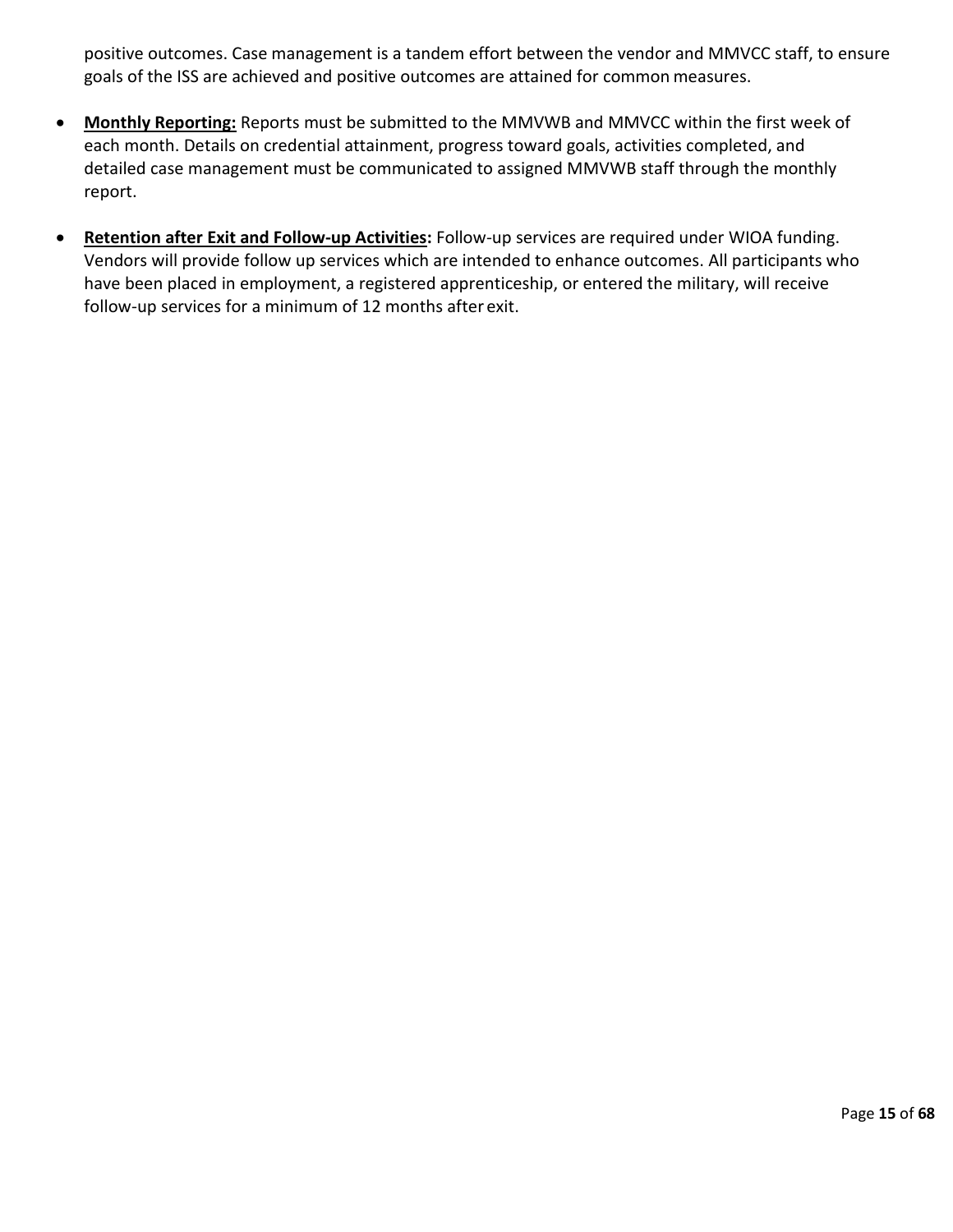## **MMVWB & MMVCC WIOA Specific and Administrative Roles**

- **WIOA Adult Monthly Reporting:** MMVWB staff will send monthly reports out to all vendors by the 10th working day of each month. Reports must include all enrollees currently participating as well as in follow up. Reports will include enrollment and exit dates for all participant as well as outcomes and credentials.
- **Provide official WIOA eligibility determination** of all targeted adults to the MMVCC; *(see Attachment B for a listing of required eligibility documentation)*
- **Technical Assistance:** MMVWB staff are available to assist Vendors in any matter relating to the administration of their WIOA program.

MMVCC will assign an Employment Counselor to each program provider. Among other things, this person will meet with project staff to review eligibility criteria for participant enrollment, the process of completing eligibility paperwork, and assist in the collection of acceptable documentation. The MMVCC assigned staff will ensure that all statutory and regulatory requirements related to WIOA funding outlined in the contract document are in place and carried out.

- **Information Systems MOSES:** MMVCC maintains an electronic record of an individual, including enrollment information, services received, and case management notes provided by the vendor once they have been determined eligible to participate in the program and are receiving services under WIOA.
- **Vendor Meetings:** Vendors are required to attend meetings with the MMVWB and MMVCC staff. The purpose of these meetings is to sustain clear communication between the vendor, MMVCC and MMVWB. Meetings may be held on site, at the MMVWB offices, or remotely.
- **Program Monitoring:** Each vendor is formally monitored at least once during the contract year by the MMVWB staff. Regular programmatic reviews are done based on MOSES reports and vendor reports as well as invoices submitted monthly.
- **Conduct oversight and evaluation of program activities of funded providers** MMVWB staff will communicate regularly with WIOA funded vendors to ensure programs are offering services listed in proposal and are meeting benchmarks and goals.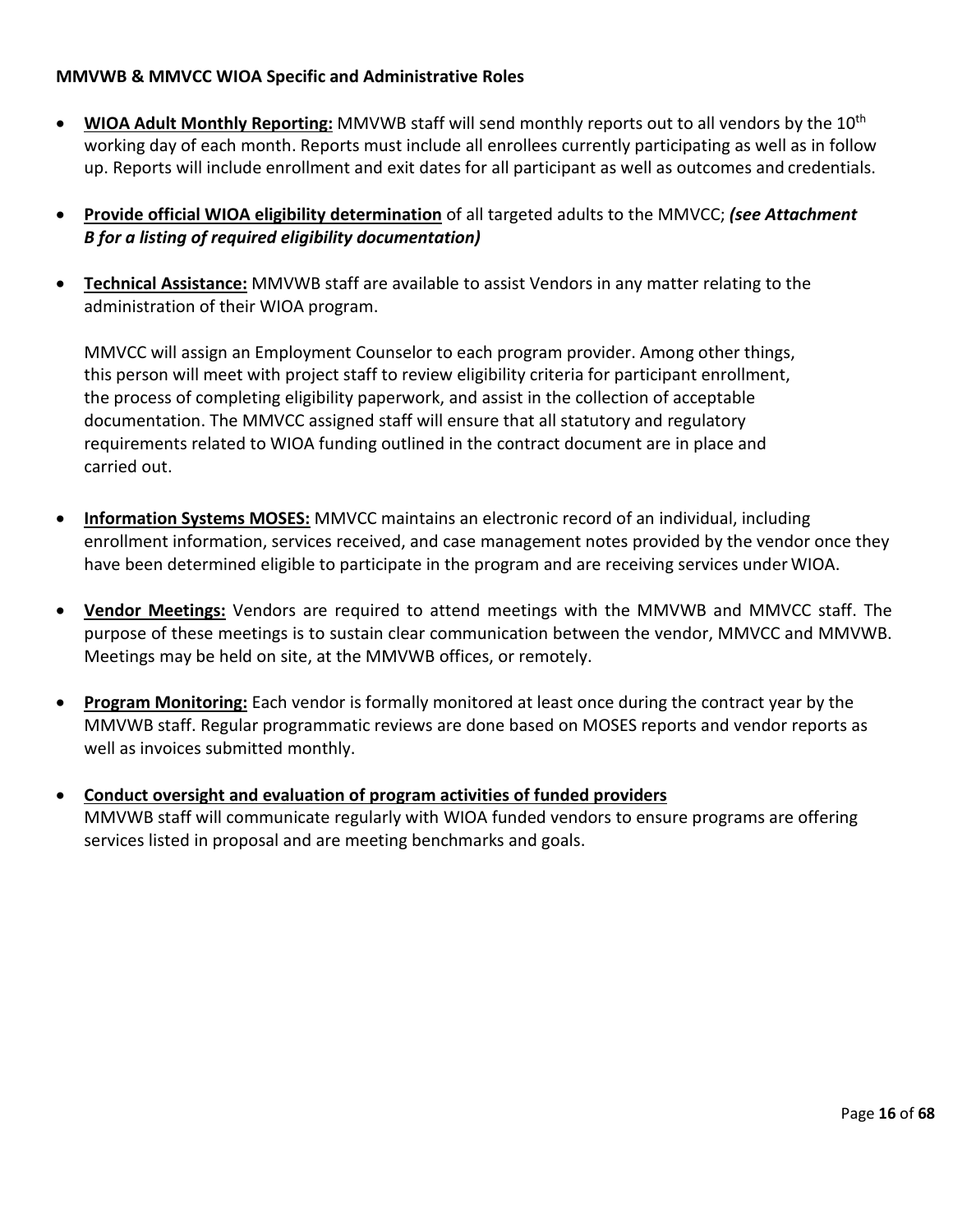# <span id="page-16-0"></span>**Program Performance Measures/Indicators**

# **Bidders responding to this RFP must meet Performance Measures as applicable for adults.**

Applicants must consider strategies for meeting the WIOA Performance Indicators:

| <b>MEASURABLE OUTCOME</b> (exited participants)                                          | <b>Outcome Description</b>                                                                                                                                                                                                                                                                                                                                                                                                                                                                                                                                               |
|------------------------------------------------------------------------------------------|--------------------------------------------------------------------------------------------------------------------------------------------------------------------------------------------------------------------------------------------------------------------------------------------------------------------------------------------------------------------------------------------------------------------------------------------------------------------------------------------------------------------------------------------------------------------------|
| Placement in<br>Employment/Apprenticeship/Military<br>2 <sup>nd</sup> Quarter After Exit | % of all exited participants who are employed, in an apprenticeship, or in<br>the military during 2nd Quarter after exit.                                                                                                                                                                                                                                                                                                                                                                                                                                                |
| Placement in<br>Employment/Apprenticeship/Military<br>4 <sup>th</sup> Quarter After Exit | % of all exited participants who are employed, in an apprenticeship, or in<br>the military during 4th Quarter after exit                                                                                                                                                                                                                                                                                                                                                                                                                                                 |
| Median Earnings 2 <sup>nd</sup> Quarter after exit                                       | Median wages for exited participants who are employed during the 2 <sup>nd</sup><br>quarter after exit                                                                                                                                                                                                                                                                                                                                                                                                                                                                   |
| Credential Attainment (up to 1 year after exit)                                          | % of participants who obtain a post-secondary credential, license or<br>industry recognized credential during program or within 1 year of exit                                                                                                                                                                                                                                                                                                                                                                                                                           |
| Measurable Skills Gain                                                                   | % of participants in an education or training program that leads to a<br>credential or employment and who are achieving "measurable skills gains"<br><b>Meeting one or more</b><br>"Measurable skill gains" include:<br>1.) Attainment of a high school diploma<br>2.) Achievement of an educational function level<br>3.) Transcript / Report Card achievement<br>4.) Achievement of a milestone (completion of OJT, apprenticeship<br>program, any training achievement)<br>5.) Achievement of a trade-related benchmark /skill progression<br>(knowledge-based exams) |

# <span id="page-16-1"></span>**Program Performance Goals (based on FY22 WIOA Performance Measures\*)**

| <b>MEASURABLE OUTCOME (exited participants)</b>                               | Goal*   |
|-------------------------------------------------------------------------------|---------|
| Placement in Employment/Apprenticeship/Military 2 <sup>nd</sup> Quarter After | 86.5%   |
| Exit                                                                          |         |
| Placement in Employment/Apprenticeship/Military 4 <sup>th</sup> Quarter After | 78.0%   |
| Exit                                                                          |         |
| Median Earnings 2 <sup>nd</sup> Quarter after exit                            | \$6,200 |
| Credential Attainment (up to 1 year after exit)                               | 73.5%   |
| Measurable Skills Gain                                                        | 40%     |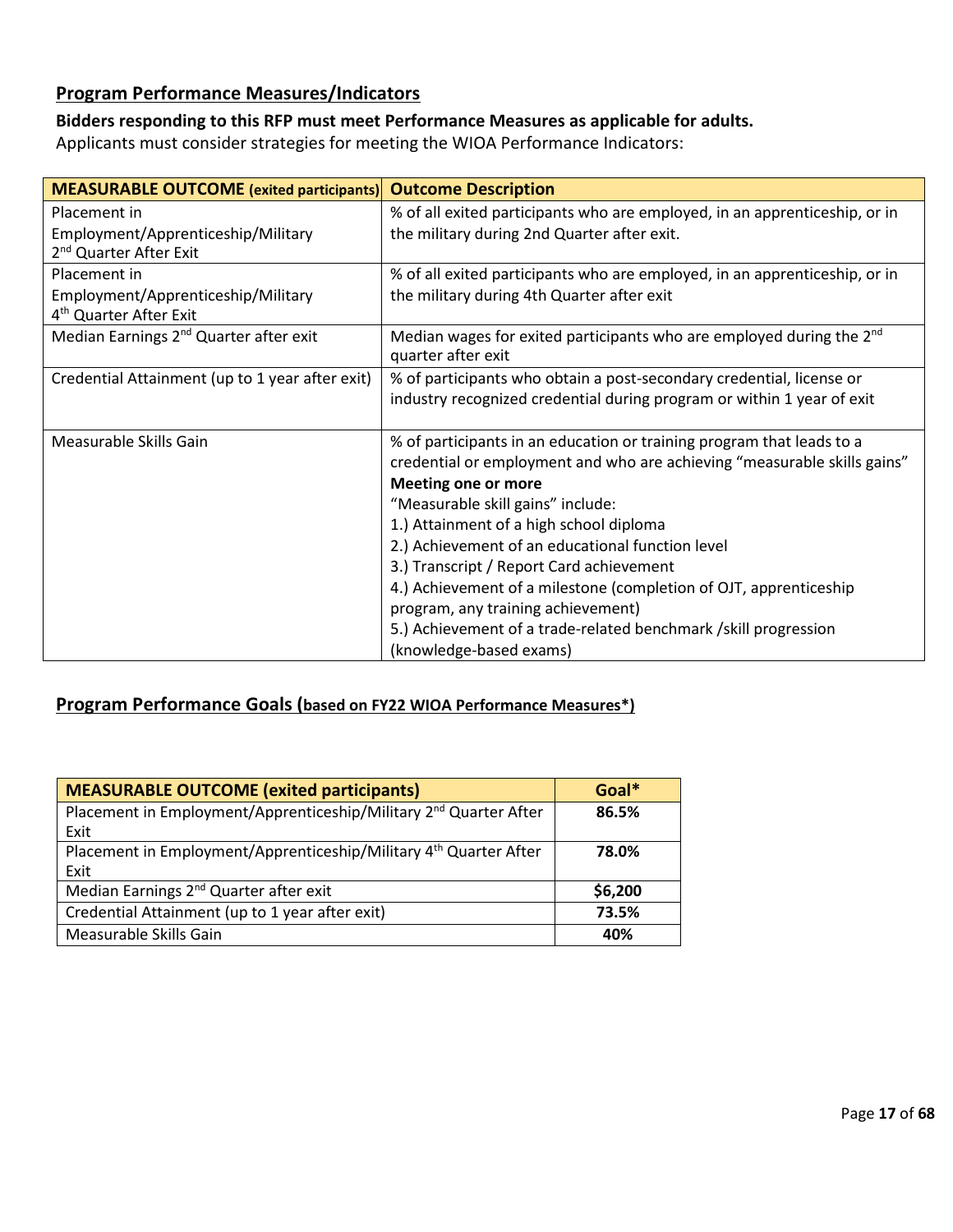# **IV. Proposal Provisions & Requirements**

| <b>Date</b>                | <b>Activity</b>                         |
|----------------------------|-----------------------------------------|
| Tuesday, June 21, 2022     | <b>Request for Proposals Released</b>   |
| Wednesday, July 20, 2022   | Bidder's Conference Webinar at 10:00 AM |
| Wednesday, August 10, 2022 | Deadline for Submission of Written      |
|                            | Questions by 11:00 AM                   |
| Monday, August 15, 2022    | Answers to questions posted on our      |
|                            | website by 4:00 PM                      |
| Monday, August 22, 2022    | Proposals Due by 11:00 AM               |
| Monday, September 12, 2022 | Award/Non-Award notifications           |
| Monday, October 3, 2022    | <b>Estimated Contract State Date</b>    |

# <span id="page-17-0"></span>**RFP Timeline**

The MMVWB reserves the right to declare proposals received after the 11:00 AM Wednesday, August 22, 2022, deadline to be considered non-responsive and may be rejected for consideration. Deadline will be strictly enforced.

- **Program and Price proposals must be reviewed and evaluated separately.**
- **Clearly mark email subject containing the Program Proposal "MMVWB ADULT TRAINING RFP PROGRAM PROPOSAL 8.22.22".**
- **Clearly mark email containing the Price Proposal "MMVWB ADULT TRAINING RFP PRICE PROPOSAL 8.22.22"**
- **In case of inclement weather or any unforeseen circumstances the new submission date will be posted on the MMVWB website.**
- **Program and Price proposals must have their own cover sheet.**
- **The original of each proposal must contain the signature of your agency signatory.**

The applicant is solely responsible for assuring that proposals not received by the specified date and time will be rejected.

## **Proposals Submission**

• All proposals and modifications must be submitted by email to [procurement@masshiremvwb.org](mailto:procurement@masshiremvwb.org) **no later than Monday August 22, 2022, at 11:00 AM EST.**

**In the subject on your email: MMVWB ADULT TRAINING RFP PROPOSAL Attach two following files with the email –**

**1) MMVWB ADULT TRAINING RFP PROGRAM PROPOSAL 8.22.22**

**2) MMVWB ADULT TRAINING RFP PRICE PROPOSAL 8.22.22**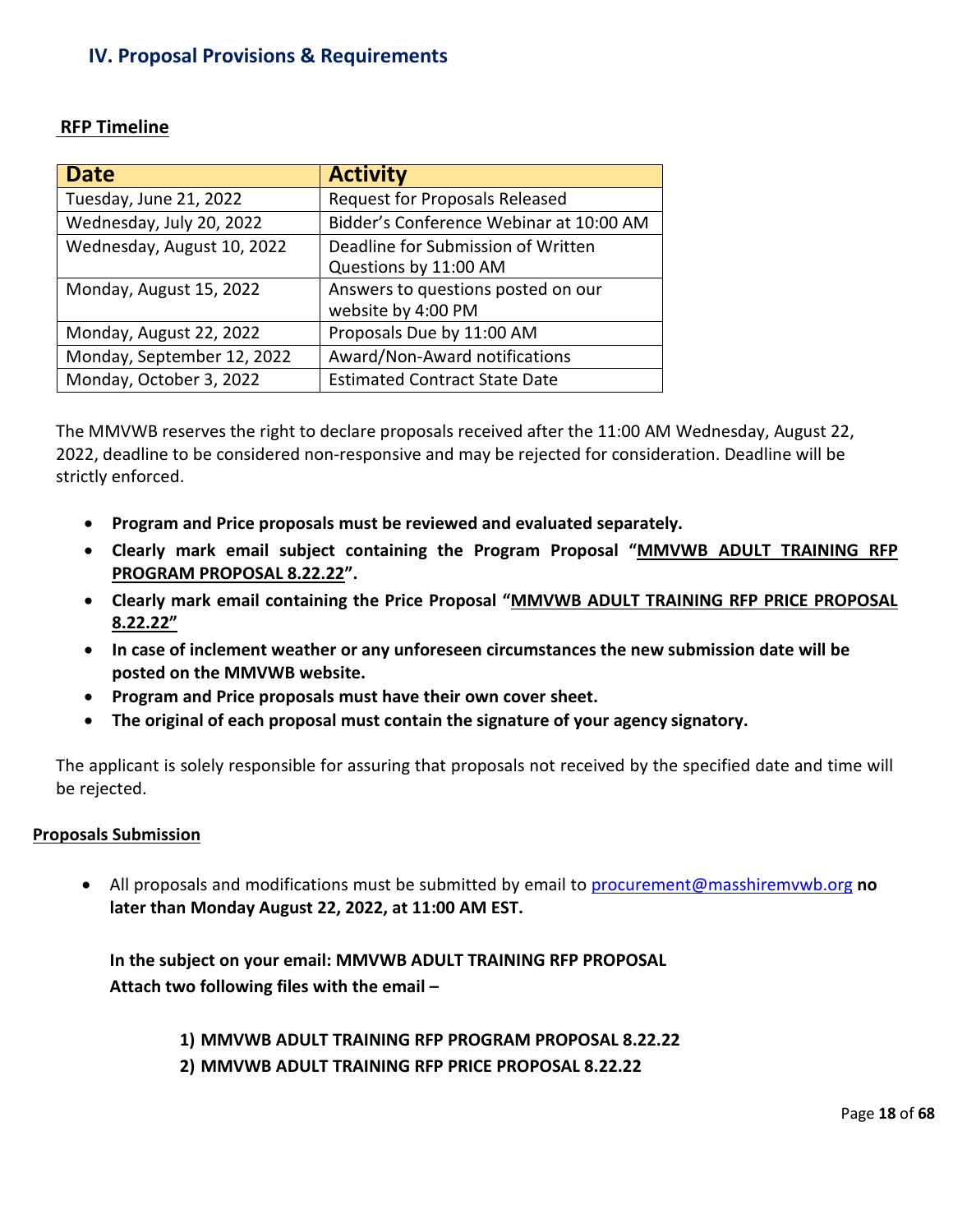# **Please make sure that your total of both files does not exceed 24MB, as the email will bounce back. If your files are big, please split them up in two or three files to send it by separate emails.**

When you submit the proposals, you will receive the automated reply back that we have received your proposal. If you don't receive the automated reply, please contact Varsha Gandhi at 978-770-7325 during business hours on Monday to Friday between 8:30 AM to 4:00 PM.

<span id="page-18-0"></span>**Please note that we will not accept hand delivered or mailed proposals.**

- **The Program Narrative can be no longer than 12 pages and no smaller than 11 size fonts.**
- Please check your proposal for internal consistency. The checklist for the Program Proposal and Price proposal should be used as a guide to accomplish this and must be included as part of yourproposal.
- Cover sheets for both the program and price proposal must be signed by the Authorized Signatory of the lead Agency, as documented by the submitted Authorized Signatory form.
- Failure to follow the RFP format could result in disqualification of your proposal.

# **Proposal Review**

# **A. Program Proposal**

Program proposals will be reviewed and rated by a sub-committee of MMVWB /MMVCC Staff and MMVWB Board members. The program proposal narrative has five (5) parts & Price proposal has one (1) part. Proposals will be rated according to a point system. The maximum total any proposal may receive is 100 points. Each part is awarded points as follows:

| <b>Program Design</b>                                                                         | 30 points |
|-----------------------------------------------------------------------------------------------|-----------|
| <b>Customer Identification (Outreach and Recruitment)</b>                                     | 20 points |
| Past Performance (incumbent Vendors)/Ability to achieve WIOA<br><b>Adult Program Outcomes</b> | 20 points |
| Administration                                                                                | 5 points  |
| <b>Program Operations</b>                                                                     | 5 points  |
| <b>Budget &amp; Budget Narrative</b>                                                          | 20 points |

Complete proposals received by the submission deadline and that meet all requirements, will be reviewed by the Proposal Review Subcommittee. The Committee shall utilize the evaluation criteria noted in the Program Proposal section and identified in the MMVWB WIOA Adult Proposal Rating Criteria. Proposals will be given an overall rating of Highly Advantageous, Advantageous, Not Advantageous, or Unacceptable based on the points awarded. The overall scoring and overall rating break down as follows:

| 85 to 100 points    | <b>Highly Advantageous</b> |
|---------------------|----------------------------|
| 70 to 84 points     | Advantageous               |
| 50 to 69 points     | <b>Not Advantageous</b>    |
| Less than 50 points | Unacceptable               |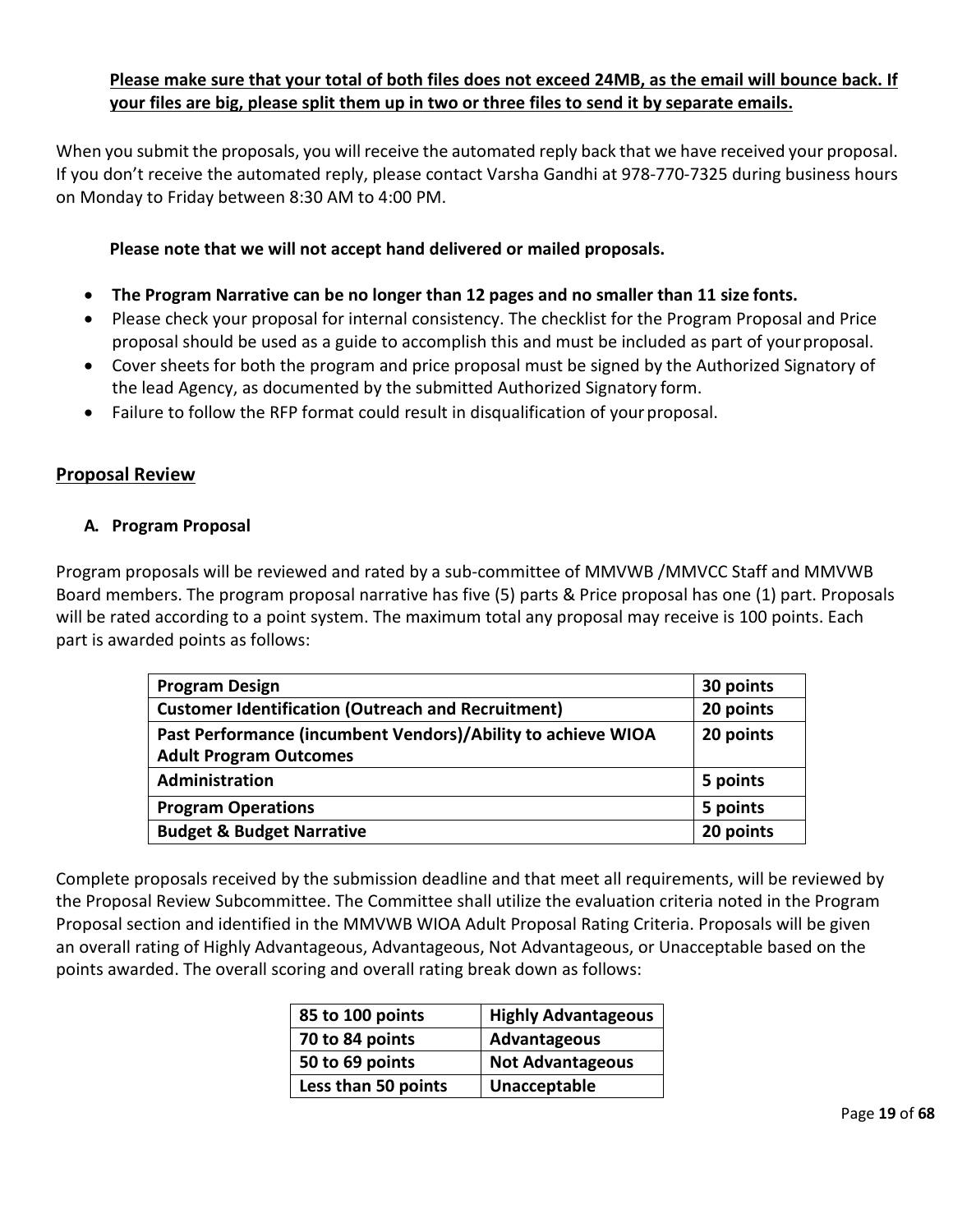Proposals with an overall rating of Highly Advantageous or Advantageous will be considered for funding. Proposals receiving a rating of Not Advantageous or Unacceptable will not be considered.

# **B. Price Proposal**

MMVWB staff will first review all proposals to determine if the minimum qualifying criteria has been met. Proposals that do not meet the Minimum Qualifying Criteria will not be considered for funding. If minimumqualifying criteria have been met, proposals will then be reviewed for program costs. Proposed costs will be compared with similar costs proposed by other bidders, as well as historical data available (i.e., current or previously funded contracts). Results will be documented.

# **C. Final Funding**

Final funding decisions will take into consideration the results of the program and price proposal reviews, an adequate mix of the various types of services to be made available and an equitable distribution of funds and services to adults throughout the region. The MMVWB reserves the right to reject any and all proposals, to not fund any or all proposals, and/or to partially fund any and all proposals as submitted in response to this RFP. All proposals become the property of the MMVWB/City of Lawrence.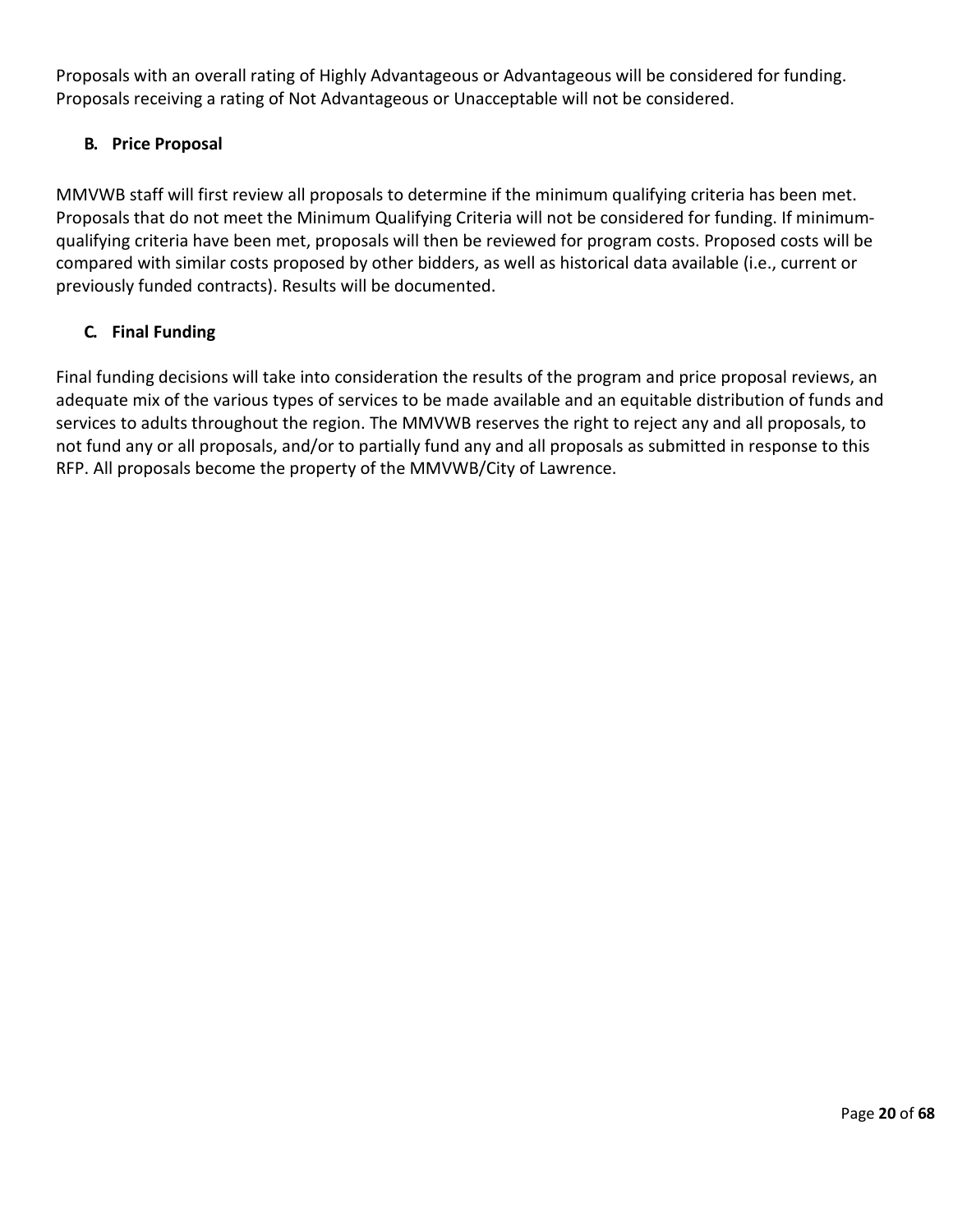# <span id="page-20-0"></span>**IV. Attachments List**

- A. Map of Region
- B. WIOA Participant Eligibility Documentation Chart

# **Program Proposal**

- C. Contents Checklist (Program Proposal)
- D. Program Proposal Cover Sheet
- E. MMVWB WIOA Proposal Rating Criteria and Narrative Questions
- F. WIOA Adult Training Timeline

# **Price Proposal**

- G. Contents Checklist (Price Proposal)
- H. Price Proposal Cover Sheet
- I. Minimum Qualifying Criteria
- J. Signatory Authorization for Corporate Providers/ Affidavit of Compliance
- K. Signatory Authorization for Non-Corporate Providers
- L. Certification Regarding Debarment, Suspension and other Responsibility Matters Primary Covered **Transactions**
- M. Certificate of Non-Collusion
- N. Audit Certification
- O. Certificate of Good Standing
- P. Budget & Budget Narrative Instructions Adult Program RFP Budget Worksheet Tab 1: Adult Program Budget Tab 2: Budget Narrative

# **Other Attachments**

- Q. MMVWB Terms, Conditions, Assurances
- R. Contract Negotiation Policies required upon Award
- S. MMVWB Formal Grievance/Complaint Policy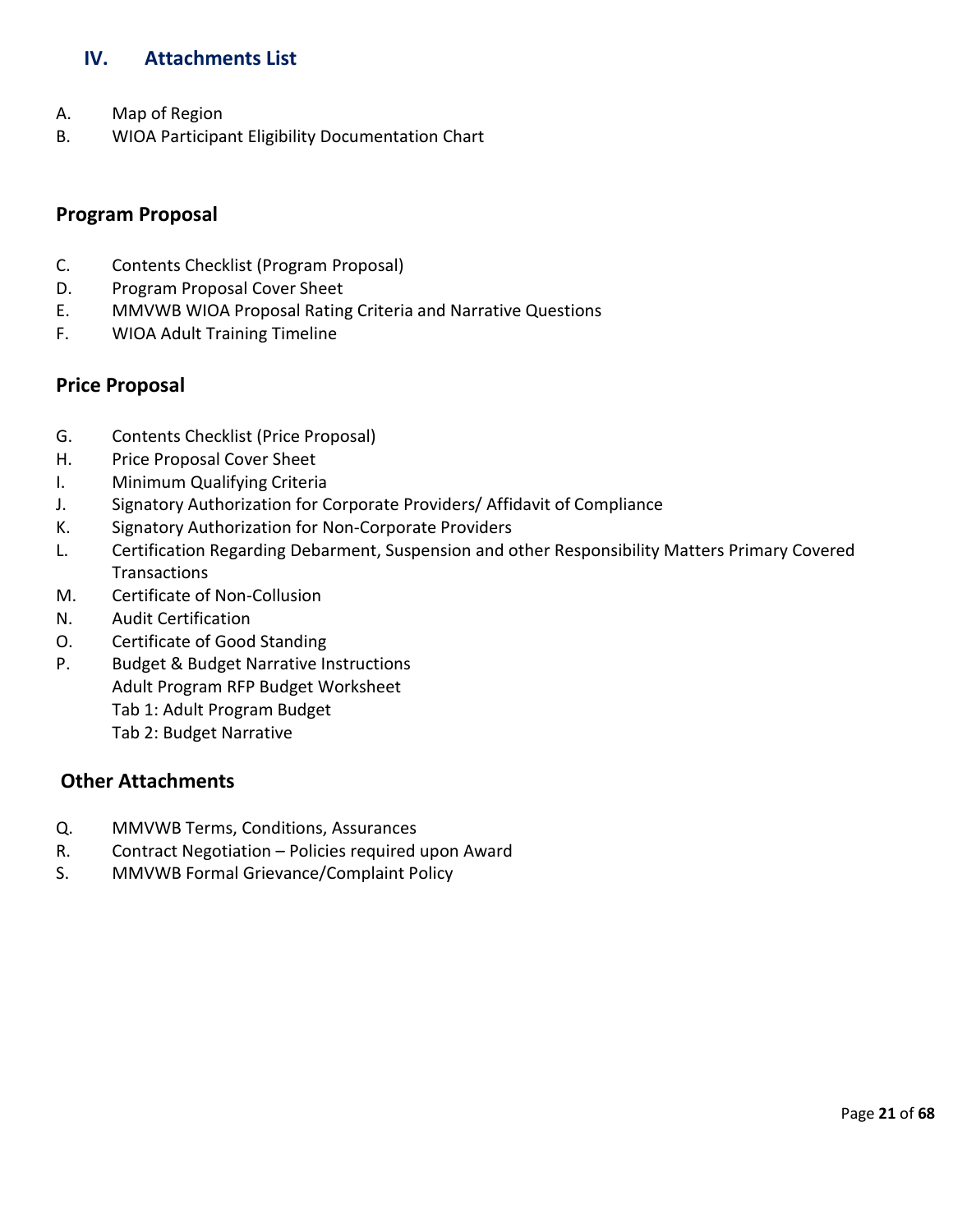# **Merrimack Valley Workforce Area**



Haverhill-No. Andover-Amesbury, MA-NH NECTA Div.

Lawrence-Methuen-Salem, MA-NH NECTA Div.

NECTA - New England City and Town Areas

Prepared by Massachusetts Department of Workforce Development Economic Analysis Office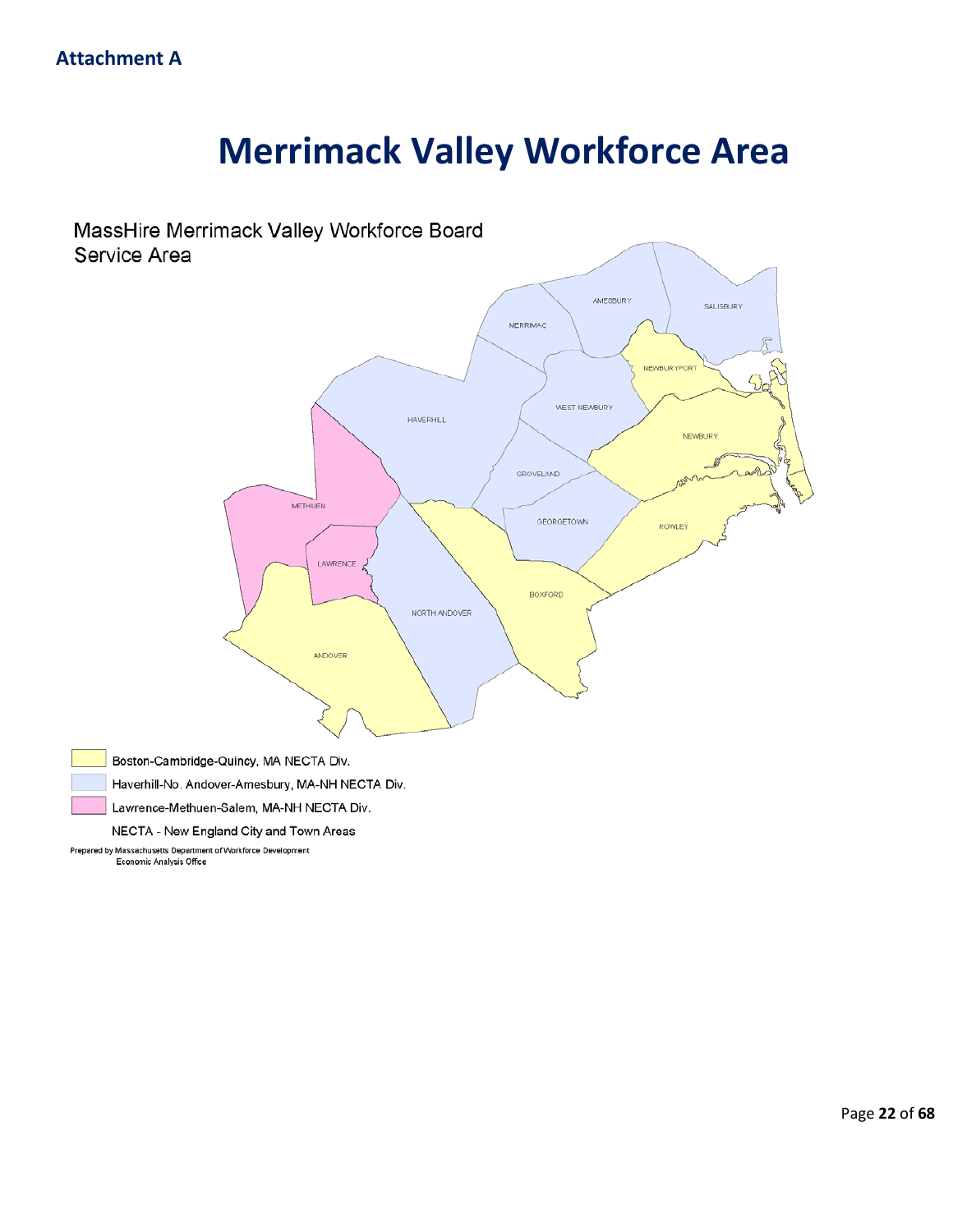# **Attachment B**

# **WIOA TITLE I ELIGIBILITY DOCUMENTATION**

| <b>ELIGIBILITY CRITERIA</b> | <b>SOURCES OF DOCUMENTATION</b><br>Staff may verify eligibility documentation through livestream<br>(video sharing) such as Zoom, WebEX, or Adobe Connects or<br>other virtual media platform. Eligibility documentation may<br>also be verified via secure email. When documents are verified<br>through live stream or via email staff must include the verified<br>documentation in the customer file along with a completed<br>Documentation Inspection Form (Attachment J).                                                                                                                                                                                                                                                                                                                                                                                                |  |  |  |  |
|-----------------------------|---------------------------------------------------------------------------------------------------------------------------------------------------------------------------------------------------------------------------------------------------------------------------------------------------------------------------------------------------------------------------------------------------------------------------------------------------------------------------------------------------------------------------------------------------------------------------------------------------------------------------------------------------------------------------------------------------------------------------------------------------------------------------------------------------------------------------------------------------------------------------------|--|--|--|--|
|                             | The use of electronic signatures on eligibility documentation is<br>permissible.                                                                                                                                                                                                                                                                                                                                                                                                                                                                                                                                                                                                                                                                                                                                                                                                |  |  |  |  |
|                             | Only one of the following is required for each criterion. See also<br>alternate forms. This document listing may not be exhaustive.<br>Should you encounter a document that is not listed here, please<br>contact your MDCS Field Management and Oversight<br>representative for assistance in discerning the document's validity<br>for the purpose of WIOA Title I eligibility.                                                                                                                                                                                                                                                                                                                                                                                                                                                                                               |  |  |  |  |
|                             | GENERAL ELIGIBILITY - Required for adults and dislocated workers                                                                                                                                                                                                                                                                                                                                                                                                                                                                                                                                                                                                                                                                                                                                                                                                                |  |  |  |  |
| Birth Date/Age              | 1.<br><b>Baptismal Record</b><br><b>Birth Certificate</b><br>2.<br>3.<br>DD-214, Report of Transfer or Discharge Paper<br>Driver's License (with Photo and Date of Birth)<br>4.<br>5.<br>Federal, State or Local Government Identification Card that<br>includes a birth date<br>6. Selective Service Card<br>7. Hospital Record of Birth<br>8. Passport (as long as the passport includes the date of birth)<br>9. Public Assistance\Social Service Records<br>10. School Records\Identification Card<br>11. Letter from Commonwealth of Massachusetts EOHHS Agency<br>(for Foster Child and State Custody Youth, only)<br>12. Unexpired Alien Registration Card/Documents indicating<br>authorization to work in the United States I-179, I-197, I-551, I-<br>688, I-688A, I-688B, I-766, Certificate of Naturalization (Form N-<br>565 or N-570) I-94 Arrival/Departure Form |  |  |  |  |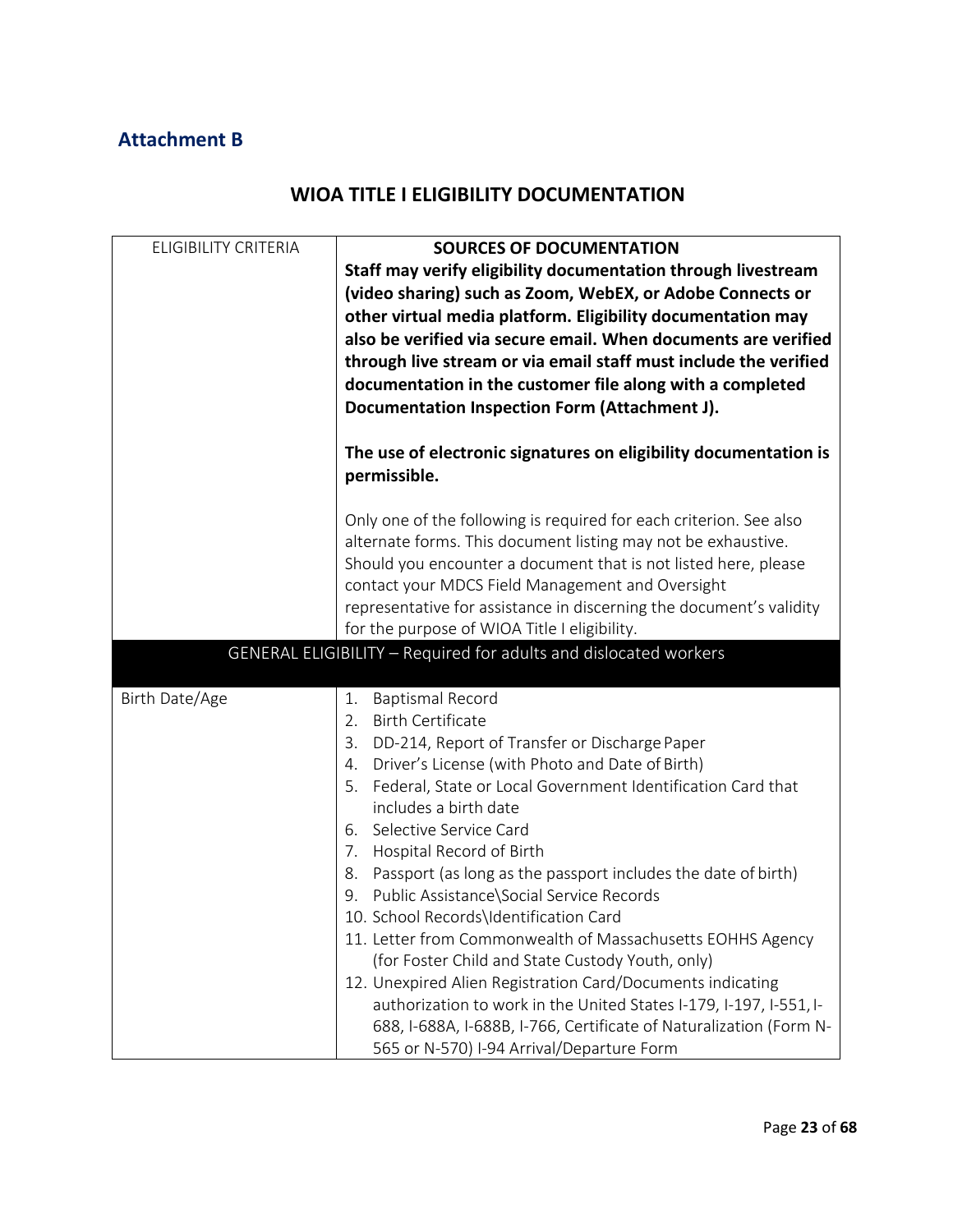| U.S. Citizenship or<br>Authorization to Work in the<br>United States if a non-U.S.<br>Citizen** | 1. U.S. Baptismal Certificate (if place of birth is shown)<br>U.S. Birth Certificate<br>2.<br>3.<br>U.S. Hospital Record of Birth<br>U.S. Passport (either current or expired)<br>4.<br>5.<br>U.S. Passport Card (either current or expired)<br>Certificate of Naturalization (Form N-565 or N-570)<br>6.<br>Unexpired Alien Registration Card/Documents indicating<br>7.<br>authorization to work in the Unites States (INS Forms I-179, I-<br>197, I-327, I-551, I-571, I-688, I-688A, I-688B, I-766, an<br>unexpired I-94 Arrival/Departure form that includes an<br>endorsement (stamped) of the individual's status as authorized<br>to work in the United States when accompanied with an<br>unexpired temporary foreign passport that has the same name<br>as the I-94, an unexpired temporary foreign passport stamped<br>with an I-155 Work Authorization stamp<br>Native American Tribal document<br>8.<br>Non-Restricted Social Security Card AND Government Issued<br>9.<br>Identification containing a photograph or information such as<br>name, date of birth, gender, height, eye color, and address.<br>Printout from the Systematic Alien Verification for Entitlements<br>Program (SAVE) AND a Government Issued Identification<br>containing a photograph or information such as name, date of<br>birth, gender, height, eye color, and address. |
|-------------------------------------------------------------------------------------------------|----------------------------------------------------------------------------------------------------------------------------------------------------------------------------------------------------------------------------------------------------------------------------------------------------------------------------------------------------------------------------------------------------------------------------------------------------------------------------------------------------------------------------------------------------------------------------------------------------------------------------------------------------------------------------------------------------------------------------------------------------------------------------------------------------------------------------------------------------------------------------------------------------------------------------------------------------------------------------------------------------------------------------------------------------------------------------------------------------------------------------------------------------------------------------------------------------------------------------------------------------------------------------------------------------------------------------------------------------------------------|
| Selective Service Registrant*                                                                   | DD-214, Report of Transfer or Discharge<br>1.<br>2. Selective Service Advisory Opinion Letter (not used after Jan,<br>1995)<br>3. Selective Service Online Verification at http://www.sss.gov<br>(printout)<br>4. Selective Service Registration Acknowledgement Card<br>5. Selective Service Status Information Letter<br>6. Selective Service Registration Record (Form 3A)<br>Stamped Post Office Receipt of Registration<br>7.<br>Certificate of Naturalization (Form N-565 or N-570; indicates<br>8.<br>compliance with all Selective Service requirements)<br>U.S. Passport (for non-U.S. born customers, only)<br>9.                                                                                                                                                                                                                                                                                                                                                                                                                                                                                                                                                                                                                                                                                                                                          |

*\*Online verification is available for men born on or after 12/31/59. Men between the ages of 18-26 who have not registered should be referred to SSS for registration prior to enrollment in WIOA Title I. Registration may be completed online at the web site.*

*An individual's legal right to work in the United States may be documented using the Social Security Card (unless the card says that it is not valid for employment) AND Driver's License or other government issued picture ID containing a photograph or information such as name, date of birth, gender, height, eye color and address. The SS Card establishes work authorization and the identification establishes identity (and*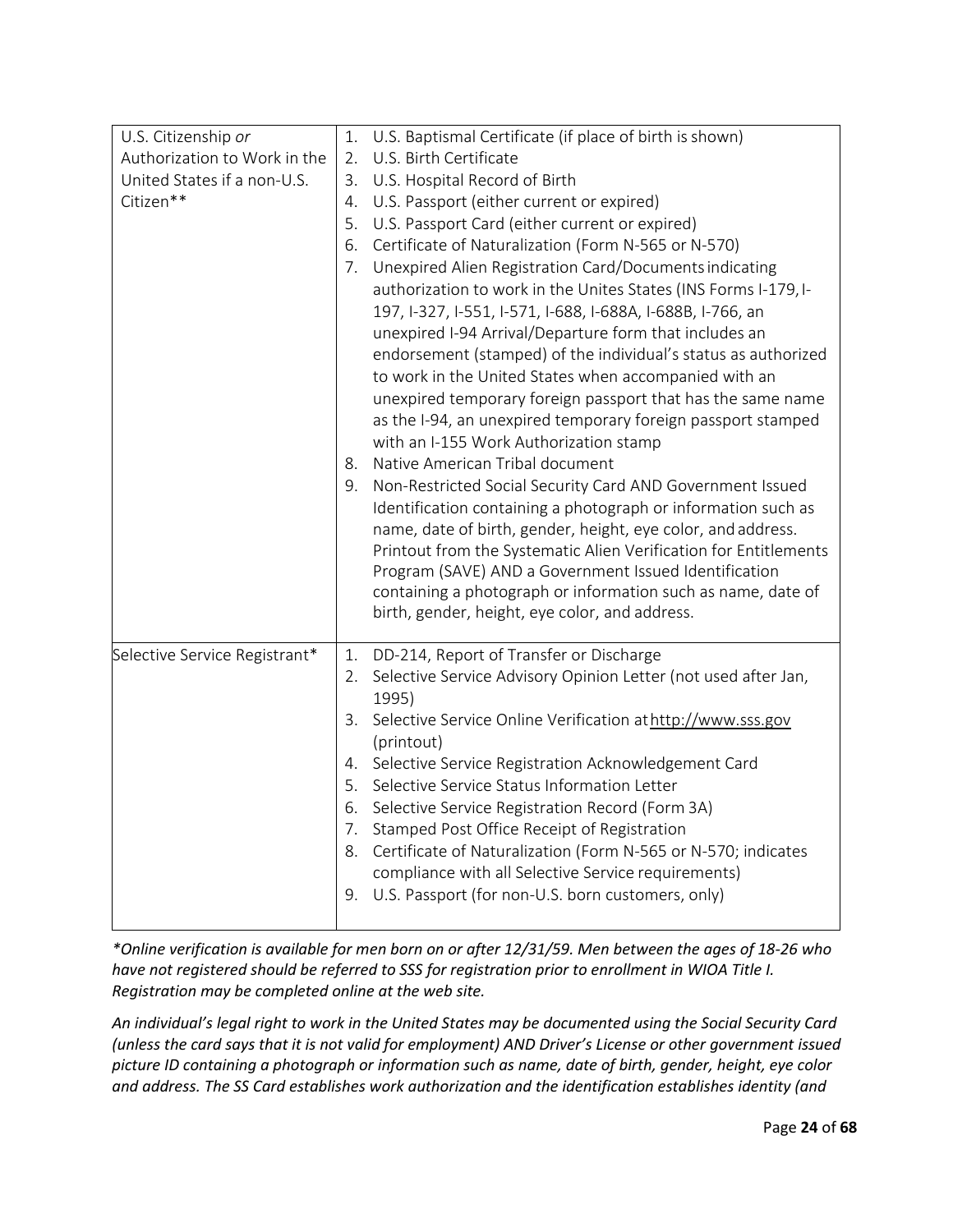*that the SS Card belongs to the person).* 

*Pursuant to the USDOL policy that final decisions for disbursing federally financed domestic benefits, services, rights, or training, rests solely with the provider agencies that disburse them, the local Title I operator is responsible for determining if an individual seeking services under Title I meets Selective Service requirements. As such, the Title I operator must determine for any Title I applicant who was required to register with Selective Service and failed to do so, whether that failure was knowing or willful. It is the responsibility of the individual to demonstrate that such failure to register was not knowing or willful. If the Title I operator determines it was not knowing and willful failure and the individual is otherwise eligible, services may be provided. If the Title I operator determines that evidence shows that the individual's failure to register was knowing and willful, WIOA services must be denied, Individuals denied services must be advised of available WIOA grievance procedures. Title I* 

*operators must keep documentation related to evidence presented in determination related to Selective Service.* 

*Reference: Department of Labor Employment and Training Administration. Training and Employment Guidance Letter No. 11-11, CHANGE 2* 

*\*\* U.S. Citizenship or Authorization to Work in the United States if a non-U.S. Citizen, source documentation can be found at: <https://www.uscis.gov/i-9> - under Instructions for Form I-9.*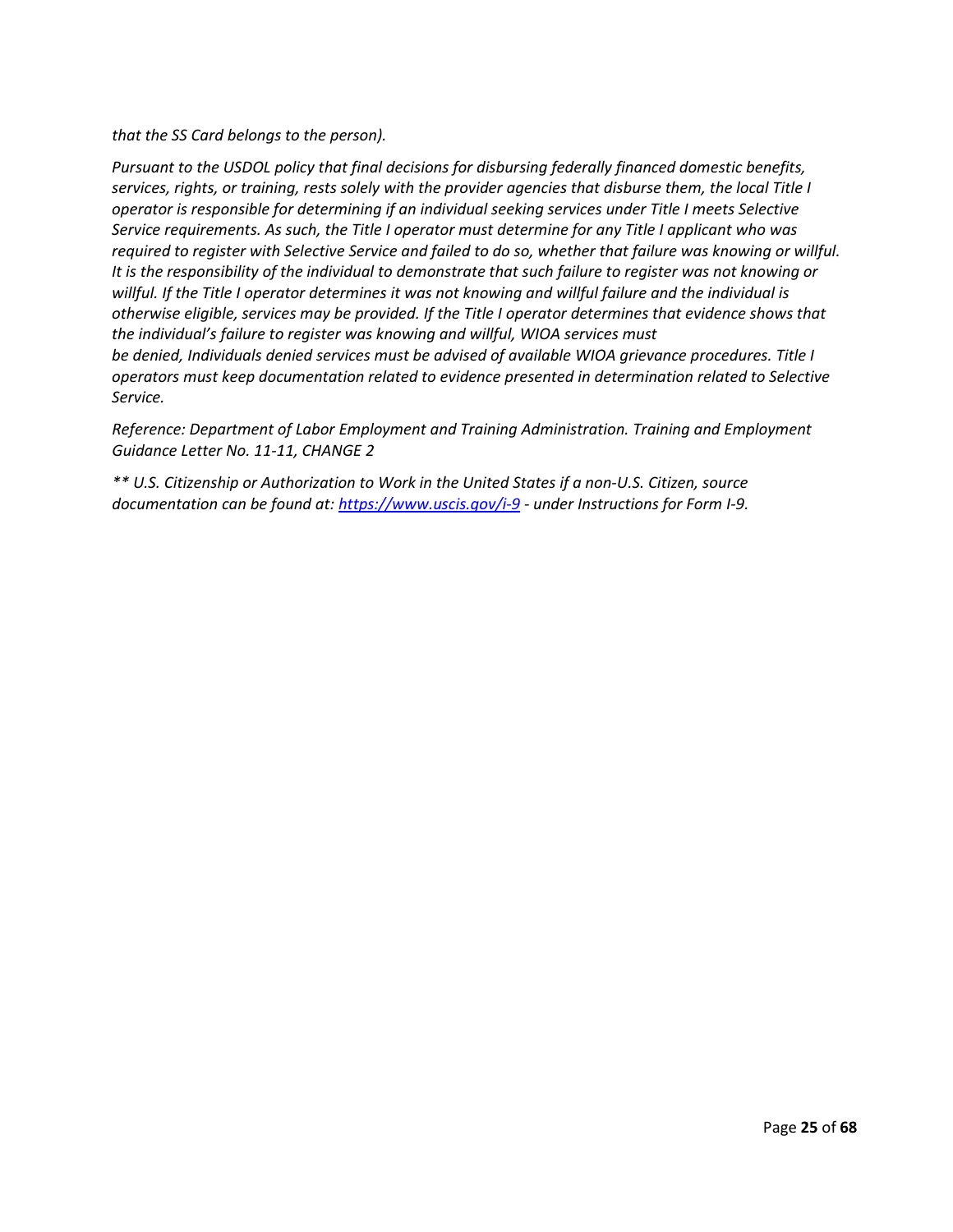| <b>ECONOMIC ELIGIBILITY</b> |                                                                                                        |  |  |  |  |
|-----------------------------|--------------------------------------------------------------------------------------------------------|--|--|--|--|
| Cash Public Assistance      | Copy of Authorization to Receive Cash Public Assistance<br>1.<br>Copy of Public Assistance Check<br>2. |  |  |  |  |
| NOTE: The listed items of   | Medical Card showing Cash Grant Status<br>3.                                                           |  |  |  |  |
| documentation are           | Public Assistance Identification Card showing Cash Grant Status<br>4.                                  |  |  |  |  |
| acceptable for any          | Public Assistance Records/Printout/Master File<br>5.                                                   |  |  |  |  |
| individual listed on grant. |                                                                                                        |  |  |  |  |
| Individual/Family Income    | Alimony Agreement<br>1.                                                                                |  |  |  |  |
|                             | Award letter from Veterans Administration<br>2.                                                        |  |  |  |  |
|                             | <b>Bank Statements (Direct Deposits)</b><br>3.                                                         |  |  |  |  |
|                             | <b>Compensation Award Letter</b><br>4.                                                                 |  |  |  |  |
|                             | 5. Court Award Letter                                                                                  |  |  |  |  |
|                             | Employer Statement/Contact<br>6.                                                                       |  |  |  |  |
|                             | <b>Business Financial Records</b><br>7.                                                                |  |  |  |  |
|                             | Housing Authority Verification (must include dates of<br>8.                                            |  |  |  |  |
|                             | occupancy)                                                                                             |  |  |  |  |
|                             | 9. Pay Stubs                                                                                           |  |  |  |  |
|                             | 10. Pension Statement                                                                                  |  |  |  |  |
|                             | 11. Quarterly Estimated Tax for Self-Employed Persons                                                  |  |  |  |  |
|                             | 12. Social Security Benefits                                                                           |  |  |  |  |
|                             | 13. Unemployment Insurance Documents                                                                   |  |  |  |  |
|                             | 14. Written statement from other Federal, State or Local agency                                        |  |  |  |  |
|                             | 15. Applicant Statement if no other forms of documentation are                                         |  |  |  |  |
|                             | available - must be supported with a corroborative contact or                                          |  |  |  |  |
|                             | reliable witness (see Attachment G instruction)                                                        |  |  |  |  |
|                             | 16. Telephone verification if other forms of documentation are not                                     |  |  |  |  |
|                             | readily available (see Attachment G instruction)                                                       |  |  |  |  |
|                             | 17. Document Inspection if provided document cannot be legally                                         |  |  |  |  |
|                             | photocopied (see Attachment G instruction)                                                             |  |  |  |  |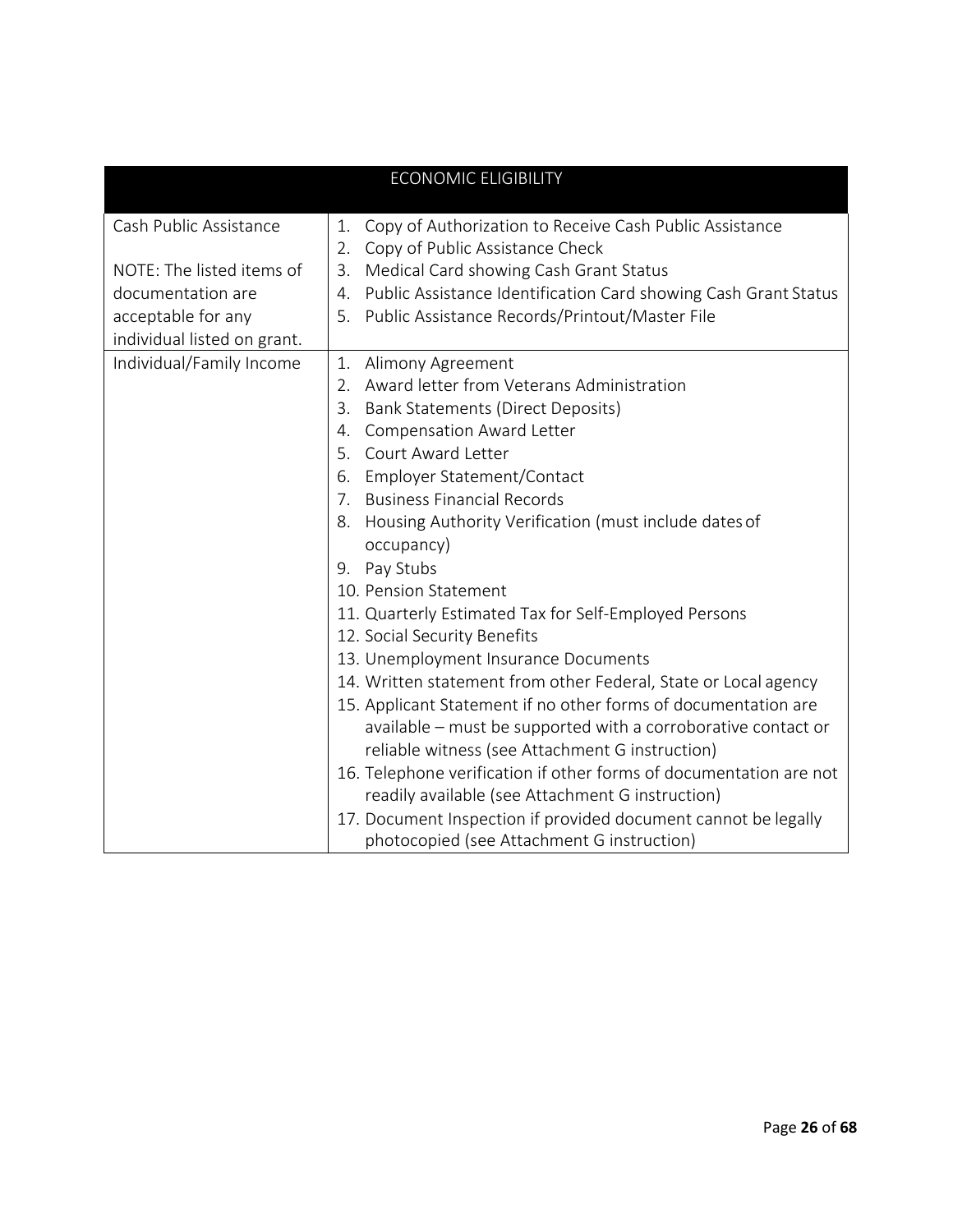| Individual Status/Family      | 1.<br><b>Birth Certificate</b>                                      |  |  |  |  |
|-------------------------------|---------------------------------------------------------------------|--|--|--|--|
| Size                          | Decree of Court<br>2.                                               |  |  |  |  |
|                               | 3.<br>Disabled (See "Individuals with Disabilities" below)          |  |  |  |  |
|                               | $\overline{4}$ .<br>Divorce Decree                                  |  |  |  |  |
|                               | Lease or Landlord Statement<br>5.                                   |  |  |  |  |
|                               | Marriage Certificate<br>6.                                          |  |  |  |  |
|                               | <b>Medical Card</b><br>7.                                           |  |  |  |  |
|                               | Public Assistance/Social Service/Public Housing Agency<br>8.        |  |  |  |  |
|                               | Records                                                             |  |  |  |  |
|                               | 9. Letter from Commonwealth of Massachusetts EOHHS Agency           |  |  |  |  |
|                               | (for Foster Child and State Custody Youth, only)                    |  |  |  |  |
|                               | 10. Applicant Statement if no other forms of documentation are      |  |  |  |  |
|                               | available - must be supported with a corroborative contact or       |  |  |  |  |
|                               | reliable witness (see Attachment G instruction)                     |  |  |  |  |
|                               | 11. Telephone verification if other forms of documentation are      |  |  |  |  |
|                               | not readily available (see Attachment G instruction)                |  |  |  |  |
|                               | 12. Document Inspection if provided document cannot be legally      |  |  |  |  |
|                               | photocopied (see Attachment G instruction)                          |  |  |  |  |
| <b>Supplemental Nutrition</b> | Current Authorization to obtain SNAP<br>1.                          |  |  |  |  |
| Assistance Program (SNAP)     | Current SNAP receipt<br>2.                                          |  |  |  |  |
|                               | SNAP Card with Current Date<br>3.                                   |  |  |  |  |
|                               | Postmarked SNAP Mailer with Applicable Name and Address<br>4.       |  |  |  |  |
|                               | 5.<br>Public Assistance Records\Printout                            |  |  |  |  |
| Homeless                      | Written Statement from an Individual Providing Temporary<br>1.      |  |  |  |  |
| (Income verification not      | Residence                                                           |  |  |  |  |
| required)                     | Written Statement from Shelter/Social Service Agency<br>2.          |  |  |  |  |
|                               | Letter from Commonwealth of Massachusetts EOHHS Agency<br>3.        |  |  |  |  |
|                               | (for Foster Individual and State Custody Individual, only)          |  |  |  |  |
|                               | Applicant Statement if no other forms of documentation are<br>4.    |  |  |  |  |
|                               | available - must be supported with a corroborative contact or       |  |  |  |  |
|                               | reliable witness (see Attachment G instruction)                     |  |  |  |  |
|                               | Telephone verification if other forms of documentation arenot<br>5. |  |  |  |  |
|                               | readily available (see Attachment G instruction)                    |  |  |  |  |
|                               | Document Inspection if provided document cannot be legally<br>6.    |  |  |  |  |
|                               | photocopied (see Attachment G instruction)                          |  |  |  |  |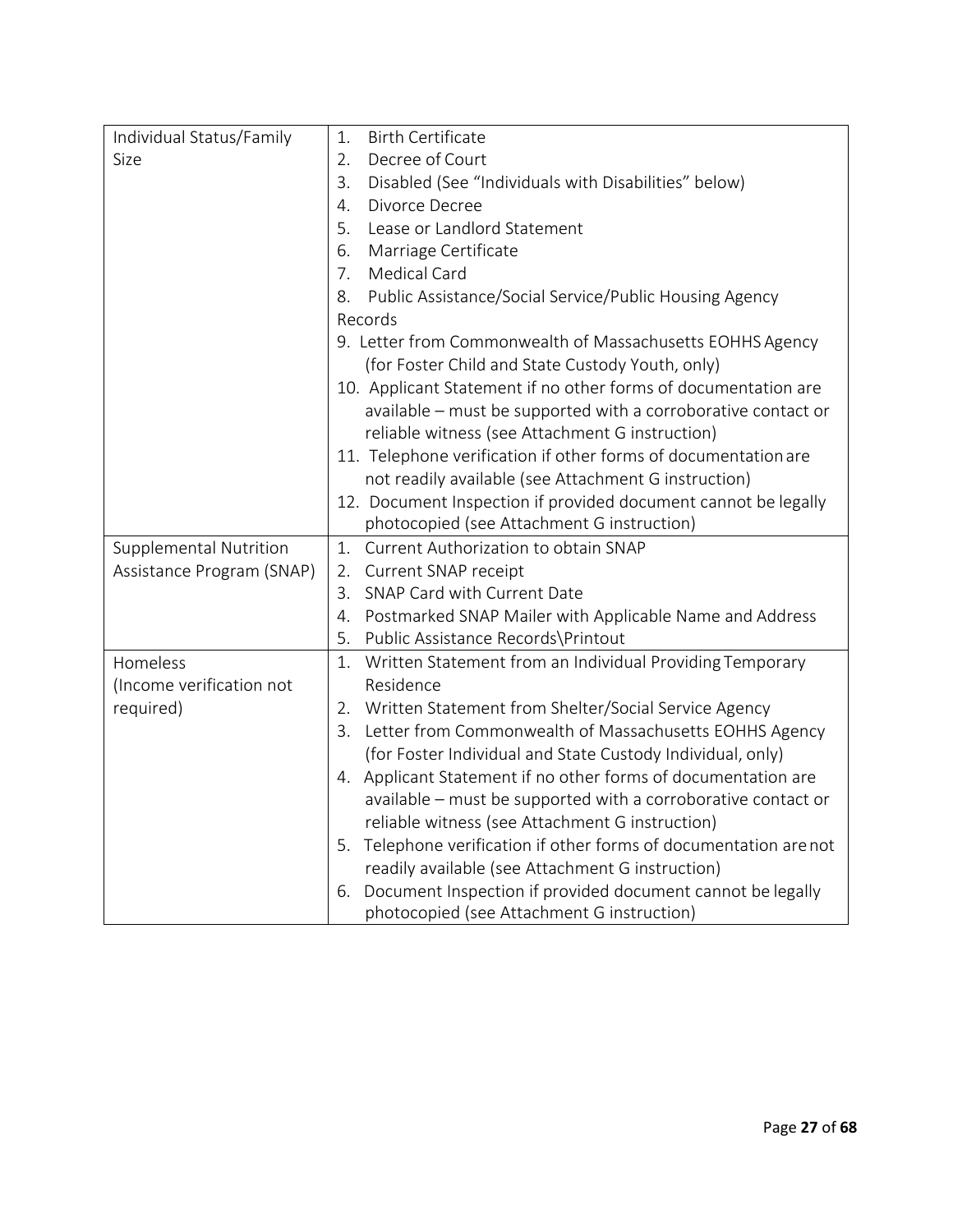| Supported Foster             | 1.<br>Court Contact                                                  |
|------------------------------|----------------------------------------------------------------------|
| Individual $-$ up to age 21  | <b>Court Documentation</b><br>2.                                     |
| (Income verification not     | <b>Medical Card</b><br>3.                                            |
| required)                    | Verification of Payments made on Behalf of the Child<br>4.           |
|                              | Written Statement from State\Local Agency<br>5.                      |
|                              | Letter from Commonwealth of Massachusetts EOHHS Agency<br>6.         |
|                              | Telephone verification if other forms of documentation are not<br>7. |
|                              | readily available (see Attachment G instruction)                     |
|                              | Document Inspection if provided document cannot be legally<br>8.     |
|                              | photocopied (see Attachment G instruction)                           |
|                              |                                                                      |
| Individual with Disabilities | Letter from Drug or Alcohol Rehabilitation Agency<br>1.              |
| (Customer's own income       | Letter from Child Study Team Stating Specific Eligibility<br>2.      |
| must be considered)          | <b>Medical Records</b><br>3.                                         |
|                              | Observable Condition<br>4.                                           |
|                              | Physician Statement<br>5.                                            |
|                              | Psychiatrist's/Psychologist's Diagnosis<br>6.                        |
|                              | Rehabilitation Evaluation<br>7.                                      |
|                              | 8. School Records                                                    |
|                              | 9. Sheltered Workshop Certification                                  |
|                              | 10. Social Service Records/Referral                                  |
|                              | 11. Social Security Administration Disability or Veterans Admin.     |
|                              | Records                                                              |
|                              | 12. Vocational Rehabilitation Letter                                 |
|                              | 13. Workers Compensation Record                                      |
|                              | 14. Applicant Statement if no other forms of documentation are       |
|                              | available - must be supported with a corroborative contact or        |
|                              | reliable witness (see Attachment G instruction)                      |
|                              | 15. Telephone verification if other forms of documentation are not   |
|                              | readily available (see Attachment G instruction)                     |
|                              | 16. Document Inspection if provided document cannot be legally       |
|                              | photocopied (see Attachment G instruction)                           |
| Offender (Customer's own     | 1.<br>Court Contact                                                  |
| income must be               | <b>Court Documentation</b><br>2.                                     |
| considered)                  | Medical Card<br>3.                                                   |
|                              | Verification of Payments made on Behalf of the Child<br>4.           |
|                              | Written Statement from State/Local Agency<br>5.                      |
|                              | Letter from Commonwealth of Massachusetts EOHHS<br>6.                |
|                              | Agency Telephone verification if other forms of documentation<br>7.  |
|                              | are not readily available (see Attachment G instruction)             |
|                              | Document Inspection if provided document cannot be legally<br>8.     |
|                              | photocopied (see Attachment G instruction)                           |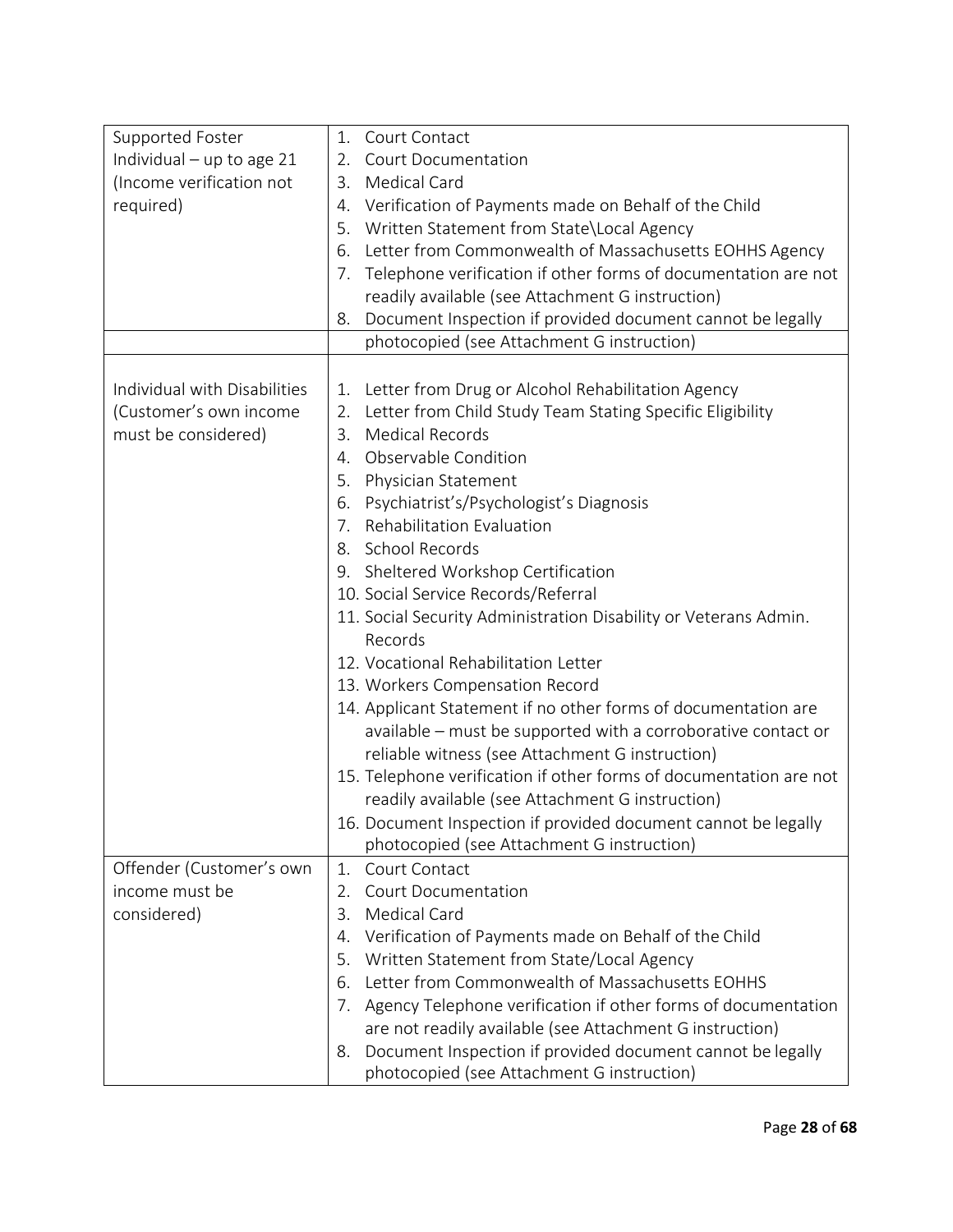|                                                                                             | ADULT PRIORITY OF SERVICE                                                                                                                                                                                                                                                                                                                                                                                                                                                                                                                                                                                                                                                                                                                                                                                                                                                                                                                                                                                                                    |
|---------------------------------------------------------------------------------------------|----------------------------------------------------------------------------------------------------------------------------------------------------------------------------------------------------------------------------------------------------------------------------------------------------------------------------------------------------------------------------------------------------------------------------------------------------------------------------------------------------------------------------------------------------------------------------------------------------------------------------------------------------------------------------------------------------------------------------------------------------------------------------------------------------------------------------------------------------------------------------------------------------------------------------------------------------------------------------------------------------------------------------------------------|
| <b>ELIGIBILITY CRITERIA</b>                                                                 | ACCEPTABLE DOCUMENTATION                                                                                                                                                                                                                                                                                                                                                                                                                                                                                                                                                                                                                                                                                                                                                                                                                                                                                                                                                                                                                     |
| Veterans and eligible<br>spouses                                                            | 1. DD-214<br>2. DOD Letter<br>Letter from the Service Members Current Command<br>3.<br>Military Identification Card for Member or Spouse Currently on<br>4.<br><b>Active Duty</b><br>National Guard Report of Separation and Record of Service<br>5.<br>Military Orders<br>6.<br>7.<br>Veterans Administration letter or records                                                                                                                                                                                                                                                                                                                                                                                                                                                                                                                                                                                                                                                                                                             |
| Public Assistance                                                                           | Copy of Authorization to Receive Cash Public Assistance<br>1.<br>Copy of Public Assistance Check<br>2.<br>Medical Card showing Cash Grant Status<br>3.<br>Public Assistance Identification Card showing Cash Grant<br>4.<br><b>Status</b><br>5.<br>Public Assistance Records/Printout/Master File                                                                                                                                                                                                                                                                                                                                                                                                                                                                                                                                                                                                                                                                                                                                            |
| Other Low-Income<br>individuals<br>(For Low-Income also see<br>Economic Eligibility above.) | 1.<br>Alimony Agreement<br>Award letter from Veterans Administration<br>2.<br><b>Bank Statements (Direct Deposits)</b><br>3.<br><b>Compensation Award Letter</b><br>4.<br>5. Court Award Letter<br>Employer Statement/Contact<br>6.<br>7. Business Financial Records<br>Housing Authority Verification (must include dates of<br>8.<br>occupancy)<br>Pay Stubs<br>9.<br>10. Pension Statement<br>11. Quarterly Estimated Tax for Self-Employed Persons<br>12. Social Security Benefits<br>13. Unemployment Insurance Documents<br>14. Written statement from other Federal, State or Local agency<br>15. Applicant Statement if no other forms of documentation are<br>available - must be supported with a corroborative contact or<br>reliable witness (see Attachment G instruction)<br>16. Telephone verification if other forms of documentation are not<br>readily available (see Attachment G instruction)<br>Document Inspection is permissible if provided document cannot<br>be legally photocopied (see Attachment G instruction) |
| <b>Basic Skill Deficient</b>                                                                |                                                                                                                                                                                                                                                                                                                                                                                                                                                                                                                                                                                                                                                                                                                                                                                                                                                                                                                                                                                                                                              |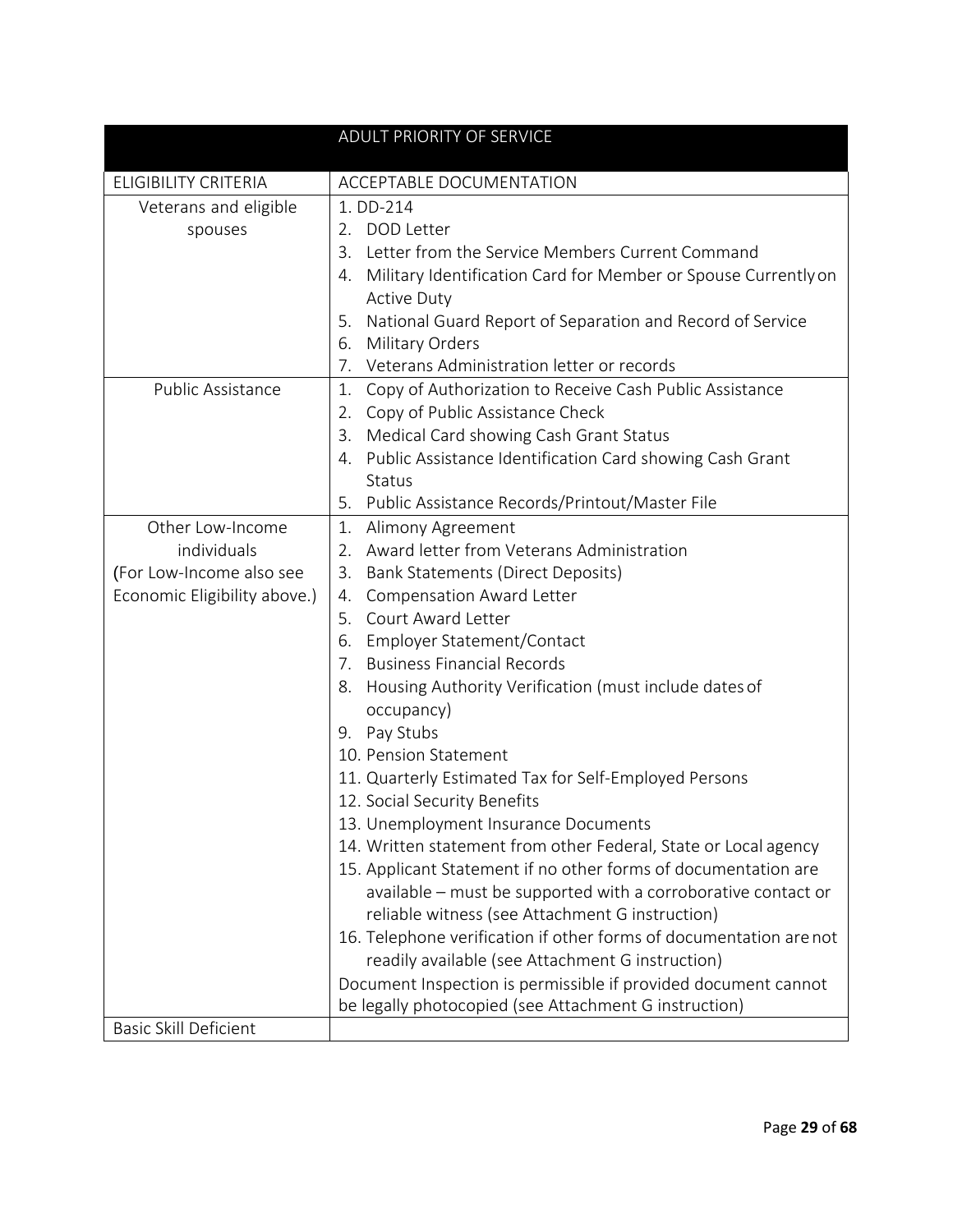|                               | Youth or Adult who tests at 1. Local areas must use assessment tools that are valid and |
|-------------------------------|-----------------------------------------------------------------------------------------|
| or below 8.9 grade level in   | appropriate. The following is a list of valid assessment tools,                         |
| English, reading, writing, or | please note this list is not intended to be limiting:                                   |
| computing skills.             |                                                                                         |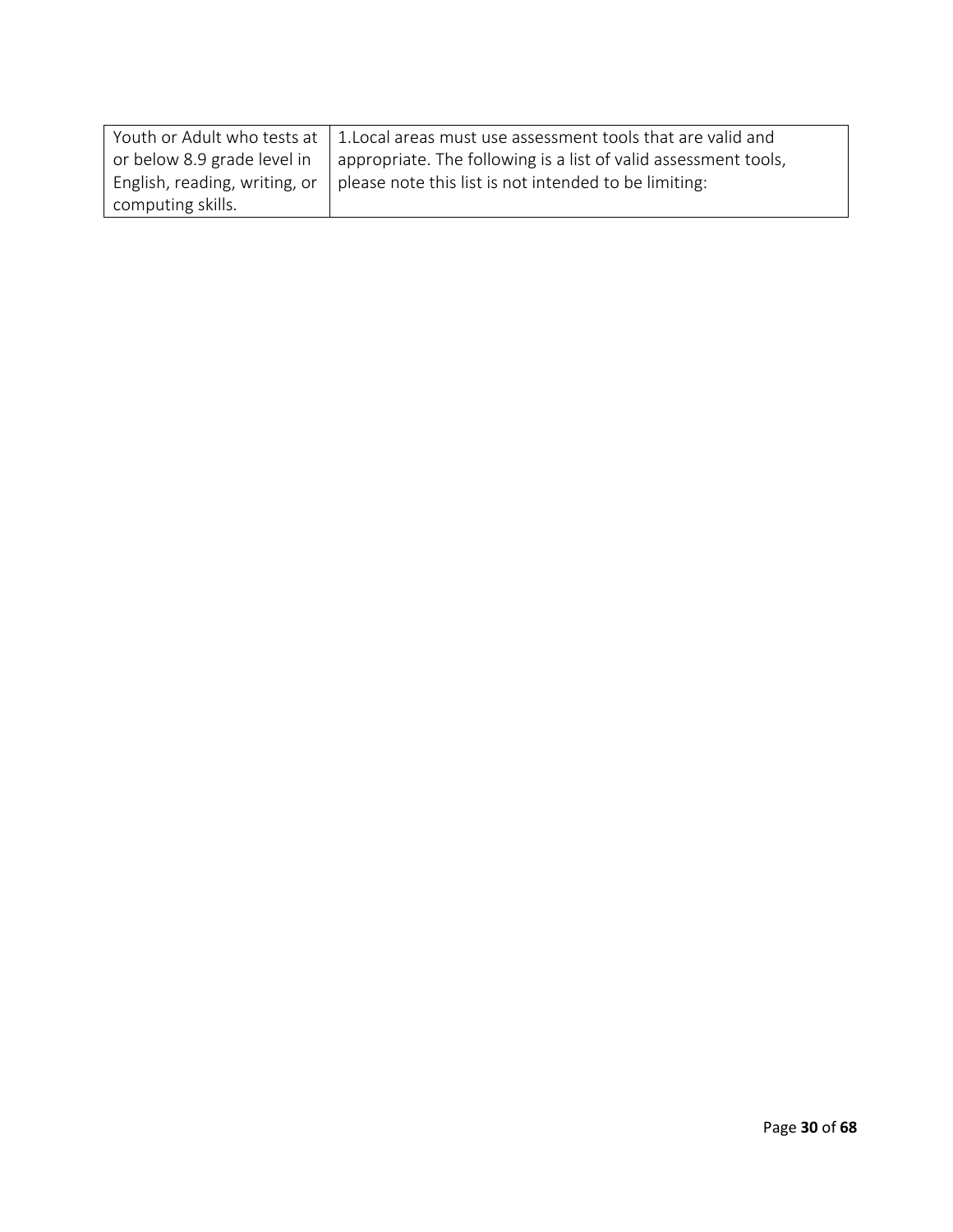|                              | Test of Adult Basic Education (TABE) 9-10 <sup>1</sup><br>$\bullet$                                   |
|------------------------------|-------------------------------------------------------------------------------------------------------|
|                              | Test of Adult Basic Education (TABE) 11-12<br>$\bullet$                                               |
|                              | Test of Adult Basic Education (TABE) CLAS - E<br>$\bullet$                                            |
|                              | Comprehensive Adult Student Assessment System (CASAS)<br>$\bullet$                                    |
|                              | Wonderlic General Assessment of Instructional Needs (GAIN)<br>$\bullet$                               |
|                              | Massachusetts Adult Proficiency Test (MAPT)<br>$\bullet$                                              |
|                              | Basic English Skills Test (BEST) Plus<br>$\bullet$                                                    |
|                              | For complete listing of NRS Test Benchmarks for Educational                                           |
|                              | Functioning Levels visit: https://www.nrsweb.org/                                                     |
|                              | 2. ACT WorkKeys Placement Quiz or Exam along with Crosswalk to<br>US DOL EFL Descriptors, TABE, CASAS |
|                              | Link to crosswalk found here: https://www.mass.gov/service-                                           |
|                              | details/workkeys-assessment-crosswalk-tools                                                           |
|                              | Note: Documentation must include test name, date taken and                                            |
|                              | grade level or score.                                                                                 |
| English Language Learner     | 1. Basic English Skills Test (BEST) Literacy                                                          |
|                              | 2. Referral or verification from or Records from Title II Adult                                       |
|                              | <b>Education Program</b>                                                                              |
|                              | 3. Letter from School Official on School Letterhead                                                   |
|                              | 4. Statement from Recognized Community Based Organization                                             |
| Lacks high school diploma    | 1. School Records (Transcripts or Report Cards)                                                       |
| or equivalent and not        | 2. Letter from School Official on School Letterhead                                                   |
| enrolled in secondary        | 3. Verification from School District Student Records Department                                       |
| education                    |                                                                                                       |
| Enrolled in a Title II Adult | 1. Referral or verification from Title II Adult Education Program                                     |
| Education/Literacy           | 2. Referral or verification from Adult Community Learning Services                                    |
| program                      | Staff                                                                                                 |
| Lacks basic computer         | 1. Formalized Testing Instruments                                                                     |
| literacy or basic financial  | 2. Documented Interviews                                                                              |
| literacy skills              |                                                                                                       |

*Test of Adult Basic Education (TABE) 9-10 is not a valid testing tool to measure Education Functioning Levels.*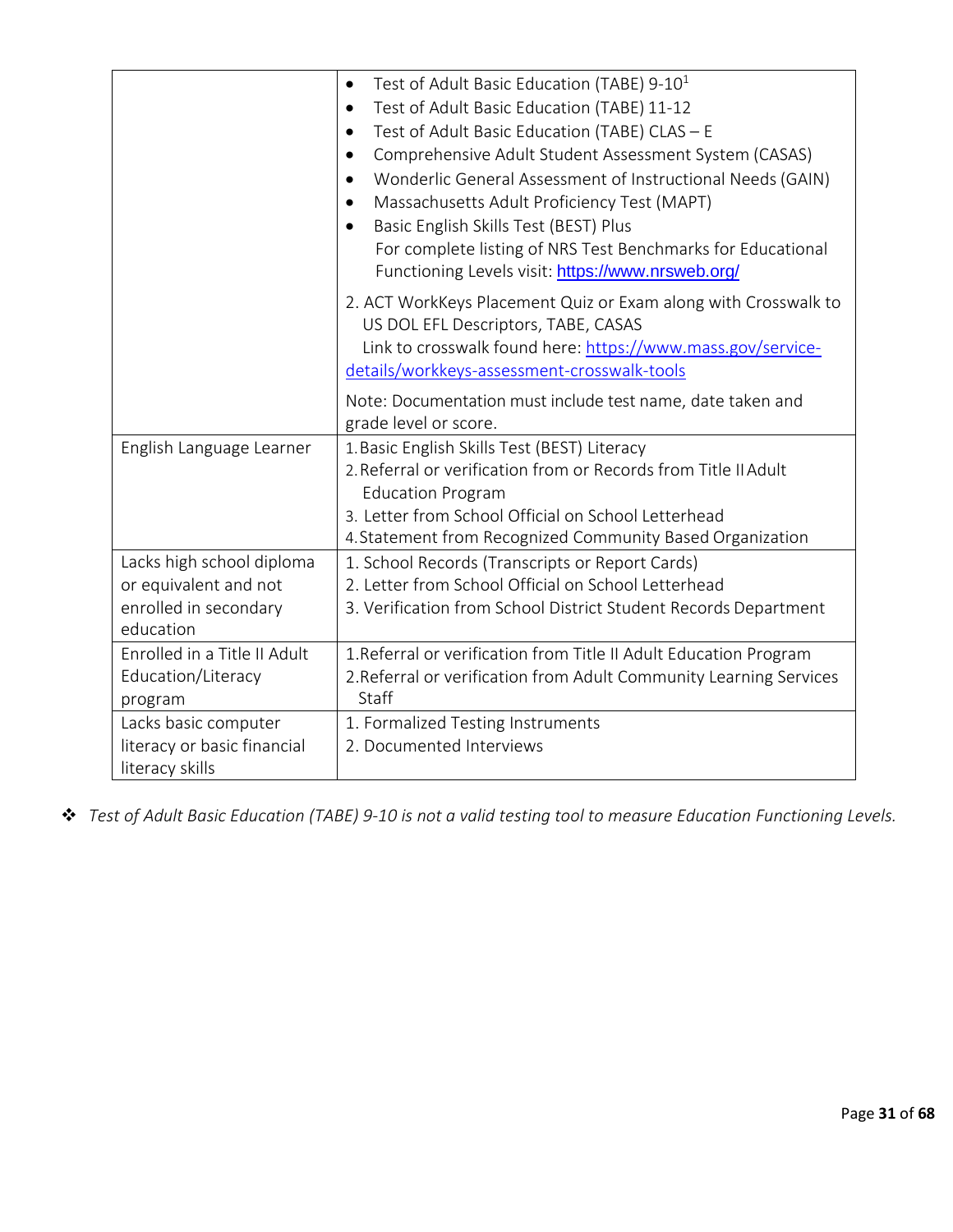# **Attachment C**

# **PROGRAM PROPOSAL**

# **FY 2023 WIOA Title I Adult Occupational Skills Training & Placement Services Program Program Proposal**

# **Program Proposal Contents Checklist**

<span id="page-31-0"></span>Place a check mark to indicate that each area has been addressed. Write N/A if not applicable**.**

# **Cover Sheet**

- Each section fully completed
	- Signed by authorized signatory

# **Proposal Narrative**

- Program Design
- Outreach & Recruitment
- Program Outcomes
- Administration
	- Program Operation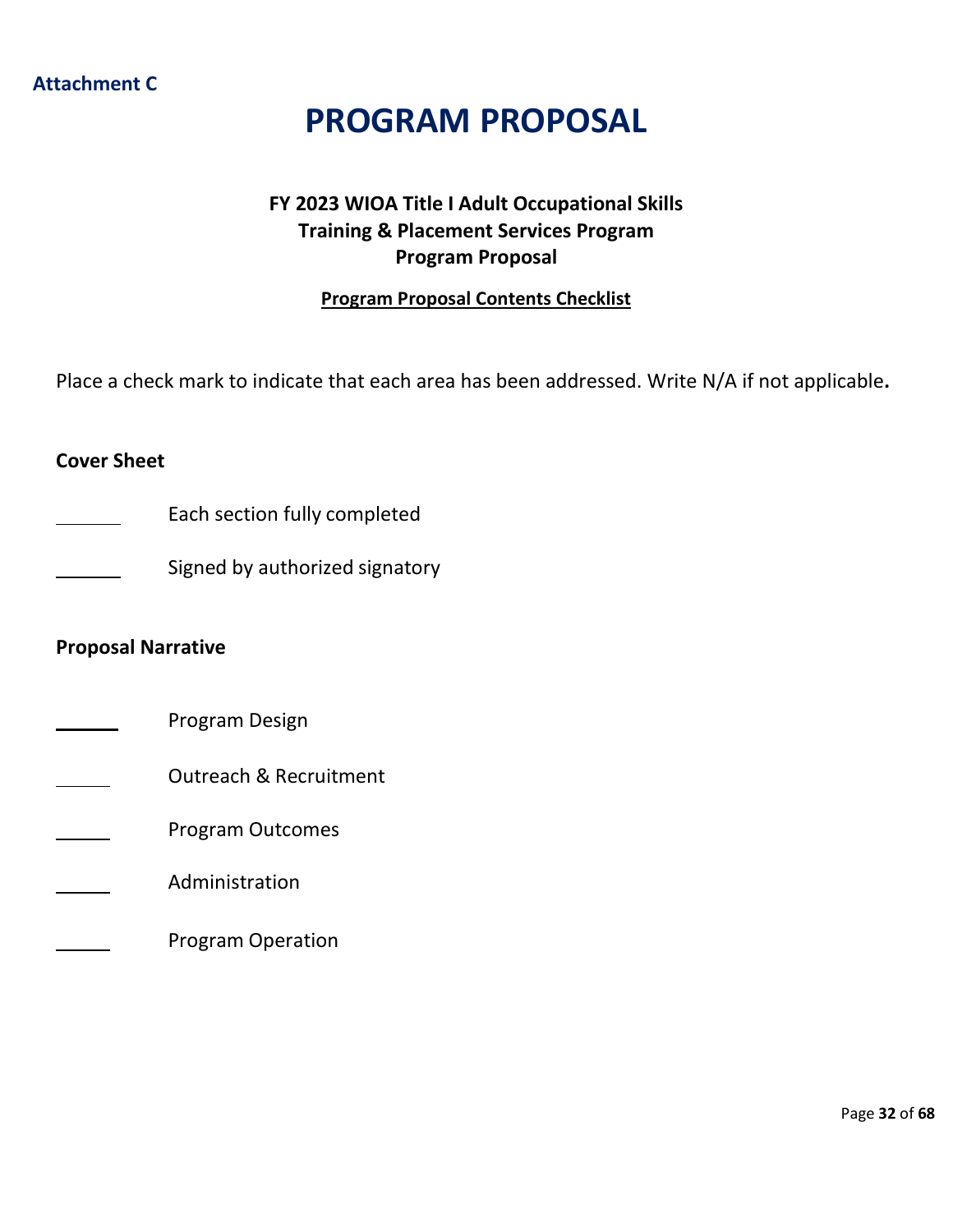# **Attachment D**

| MassHire Merrimack Valley Workforce Board; City of Lawrence; WIOA Title I Adult |
|---------------------------------------------------------------------------------|
| <b>Occupational Skills Training &amp; Placement Services - FY 2023</b>          |
| <b>Program Proposal Cover Sheet</b>                                             |

<span id="page-32-0"></span>

| Organization:                     |                                                                                                |                                                                                                                                                                                                                                |  |
|-----------------------------------|------------------------------------------------------------------------------------------------|--------------------------------------------------------------------------------------------------------------------------------------------------------------------------------------------------------------------------------|--|
| <b>Mailing Address:</b>           | <u> 1989 - Johann Barnett, fransk politiker (d. 1989)</u>                                      |                                                                                                                                                                                                                                |  |
| <b>Contact Person:</b>            |                                                                                                |                                                                                                                                                                                                                                |  |
| Telephone:                        |                                                                                                |                                                                                                                                                                                                                                |  |
| <b>Email Address:</b>             |                                                                                                |                                                                                                                                                                                                                                |  |
| City/Towns                        |                                                                                                |                                                                                                                                                                                                                                |  |
| to Be Served:                     | <u> 1989 - Johann John Stein, markin fizik eta idazlea (h. 1989).</u>                          |                                                                                                                                                                                                                                |  |
|                                   | <b>Signature of Authorized Representative for Your Organization:</b>                           |                                                                                                                                                                                                                                |  |
| Submitted By: ___________________ | Signature________________________                                                              | Date and the second second second second second second second second second second second second second second second second second second second second second second second second second second second second second second |  |
|                                   | Project Performance Goals: (must complete - fill in all yellow)                                |                                                                                                                                                                                                                                |  |
|                                   | 1. Total Participants – includes carry-in from FY21(if applicable) and new enrollees (1A+1B)   |                                                                                                                                                                                                                                |  |
|                                   | 1A. Carry-in Participants * New Vendors - Carry-in = "0"                                       |                                                                                                                                                                                                                                |  |
| <b>1B. New Enrollees</b>          |                                                                                                |                                                                                                                                                                                                                                |  |
|                                   | 2. Total Participants attaining an Industry Recognized Credential/occupational skills license  |                                                                                                                                                                                                                                |  |
|                                   | 3. Total Participants Entering employment/apprenticeship/Military at exit                      |                                                                                                                                                                                                                                |  |
|                                   | 4. Total Participants in employment/apprenticeship/Military 2 <sup>nd</sup> quarter after      |                                                                                                                                                                                                                                |  |
|                                   | 5. Total Participants in employment/apprenticeship/Military 4 <sup>th</sup> quarter after exit |                                                                                                                                                                                                                                |  |
| 6. Instructor: Participants Ratio |                                                                                                |                                                                                                                                                                                                                                |  |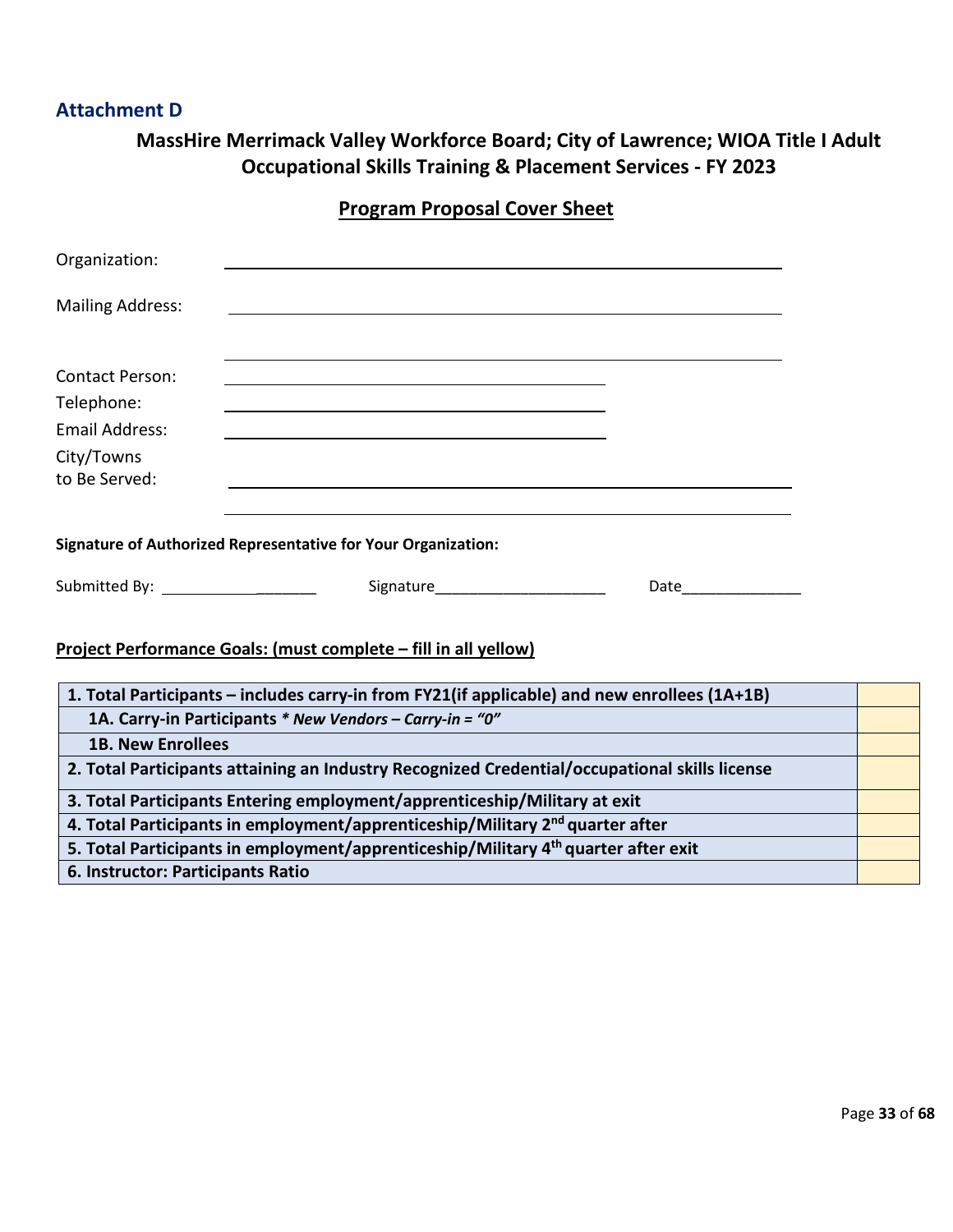# <span id="page-33-0"></span>**Attachment E**

# **MMVWB WIOA Adult Occupational Skills Training & Placement Services Program Proposal Narrative Questions**

## **A. Program Design (30 points)**

- 1. Summarize the design of your program. Clearly list your organization's projected enrollment goals and outcome goals.
- 2. Describe the credential the participants in your program will be working toward achieving and what activities they will take part in to reach that goal (attain an industry recognized credential)
- 3. Explain how your program design develops career pathways for each participant.
- 4. Provide current Labor Market Information (LMI) that justifies the pursuit of the industry recognized credentials and career pathways of your program.
- 5. Describe the timeline for program implementation, indicating when all phases of the program will begin and end (include 12-month follow-up). See Training Timeline Form.
- 6. Describe when the training year program services will take place (i.e. days,evenings)
- 7. Describe career and self-assessments to be utilized, labor market research techniques, and modesof exposure to targeted industries
- 8. Describe your case management strategies.
- 9. Identify the number and characteristics of the adult population you propose to serve (examples: age, people with disabilities, veterans, ex-offenders, etc.). Explain why/how this cohort was identified.
- 10. Describe your experience working with adult learners or a similar population.
- 11. Describe the components of your program design that meet the needs of individuals with disabilities.
- 12. Describe any partnerships/collaborations you have established for the proposed program. What are the roles and responsibilities of each? Include a Memorandum of Understanding (MOU) or Letters of Commitment, if applicable.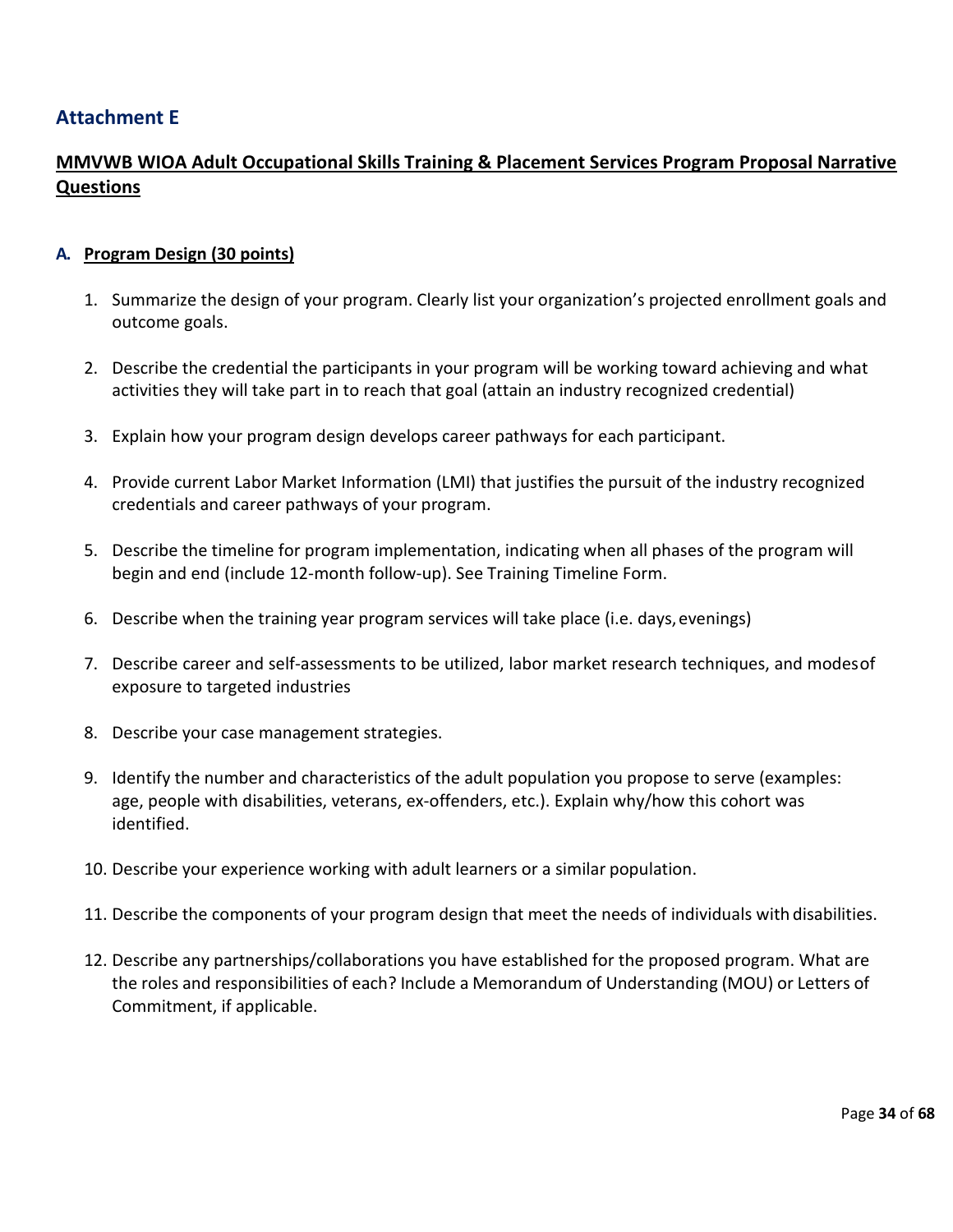## **B. Outreach and Recruitment (20 points)**

- 1. Please provide a timeline of your organization's plan to recruit adults to meet proposed enrollment goals to participate in this program. (See attached Implementation Plan Template)
- 2. Describe your organization's plan for outreach. Discuss how this outreach strategy will combine with the work of the MMVWB to attract numbers of adults sufficient to meet WIOA performance measures/outcomes.
- 3. Explain a situation in the past when your organization has failed to meet enrollment or other goals and the strategies undertaken to resolve the issue (if applicable).
- 4. Describe any referral agreements you will enter into with other organizations to refer target group members to your program. Include a Memorandum of Understanding (MOU) or Letters of Commitment, if applicable.
- 5. Describe orientation materials and information that will be provided to adults. A handbook containing the policies of your Agency and program expectation i.e. hours of operation, attendance policy, complaint and grievance procedures {with ADA/EEO information} may be requested during Proposal Review period.

## **C. Program Outcomes (20 points)**

- 1. Provide a description of how an adult will progress from point of entry to exit achieving the WIOA performance outcomes as a goal.
- 2. Describe the past three years of programming resulting in performance outcomes similar to the requested performance measures in this RFP. Define results. For example, total number of adults enrolled, total number or credentials earned, total number of entered employment, etc. (If your organization has no prior experience working with this population, please be clear in explaining how your program design is built using an evidenced-based programmodel(s))
- 3. Describe your organization's strategy for meeting performance outcomes outlined in this RFP.
- 4. Clearly list your organization's projected enrollment goals/outcomes if awarded funding.

| <b>MEASURABLE OUTCOME (exited participants)</b>                 | Goal    | <b>Projection</b> |
|-----------------------------------------------------------------|---------|-------------------|
| Placement in Employment/Apprenticeship/Military 2 <sup>nd</sup> | 86.5%   |                   |
| Quarter After Exit                                              |         |                   |
| Placement in Employment/Apprenticeship/Military 4 <sup>th</sup> | 78.0%   |                   |
| <b>Quarter After Exit</b>                                       |         |                   |
| Median Earnings 2 <sup>nd</sup> Quarter after exit              | \$6,200 |                   |
| Credential Attainment (up to 1 year after exit)                 | 73.5%   |                   |
| Measurable Skills Gain                                          | 40%     |                   |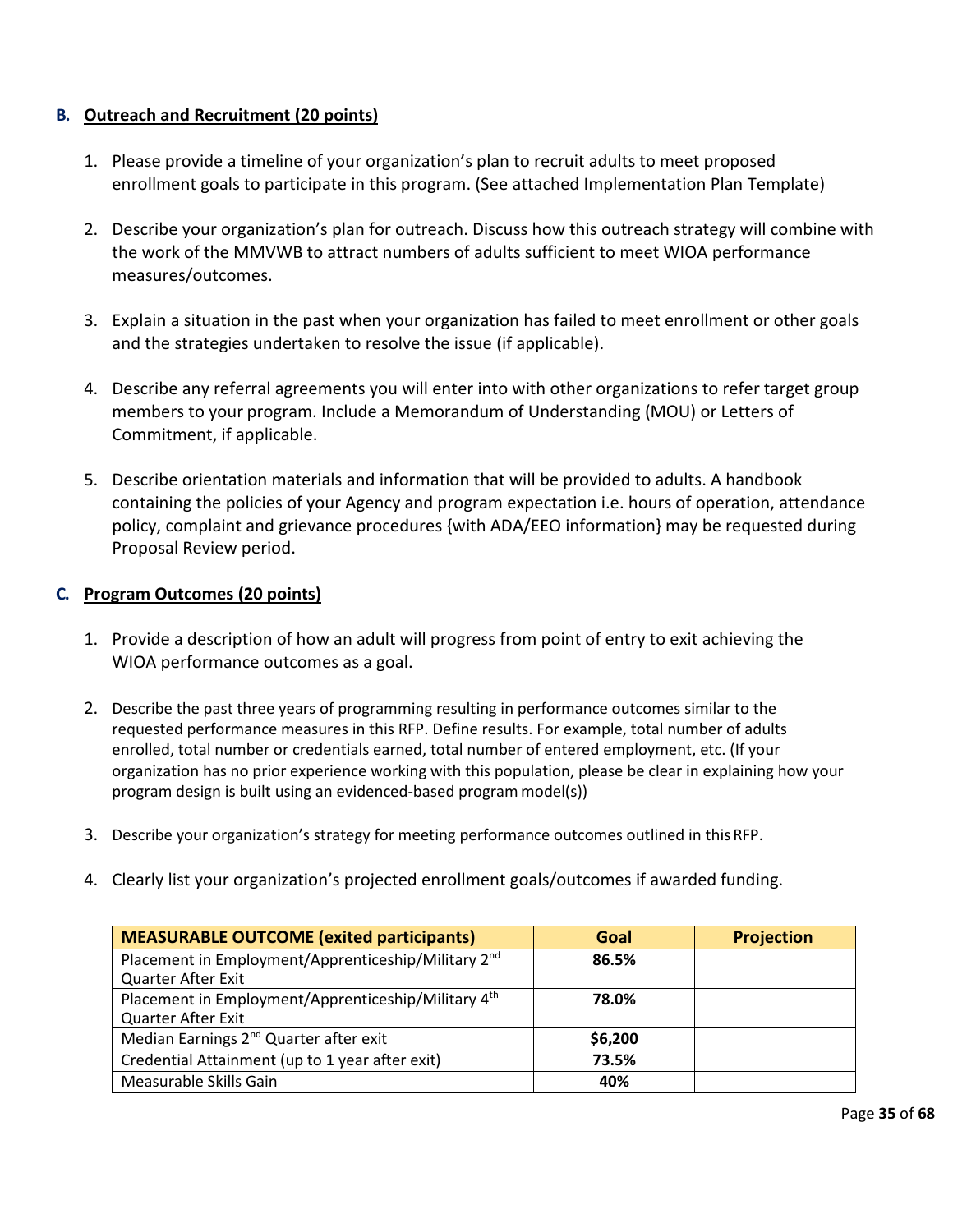- 5. Please provide an example of a time when your organization did not achieve contract performance goals and discuss the strategies undertaken to successfully meet the goals in the following year (if applicable).
- 6. Describe how program activities and services will result in outcomes that are appropriate for adults to enter the workforce.
- 7. Describe follow-up activities include in this how monthly contact will be performed and what actions will be taken to help adults re-enter the workforce if they have lost their employment.

# **D. Administration (5 points)**

- 1. Provide an Organization chart, overview and mission statement of the organization.
- 2. Describe staffing of program as it relates to this program.
- 3. Provide a job description for each position to be funded by this proposal. Include resumes of existing staff or job descriptions of staff to be hired.

# **E. Program Operations (5 points)**

Facilities providing services should be in full compliance of American with Disabilities Act (ADA) and Section 504 of the Rehabilitation Act of 1974 as well as other applicable Federal and State laws.

1. Describe the facilities to be used for activities and services. Include location.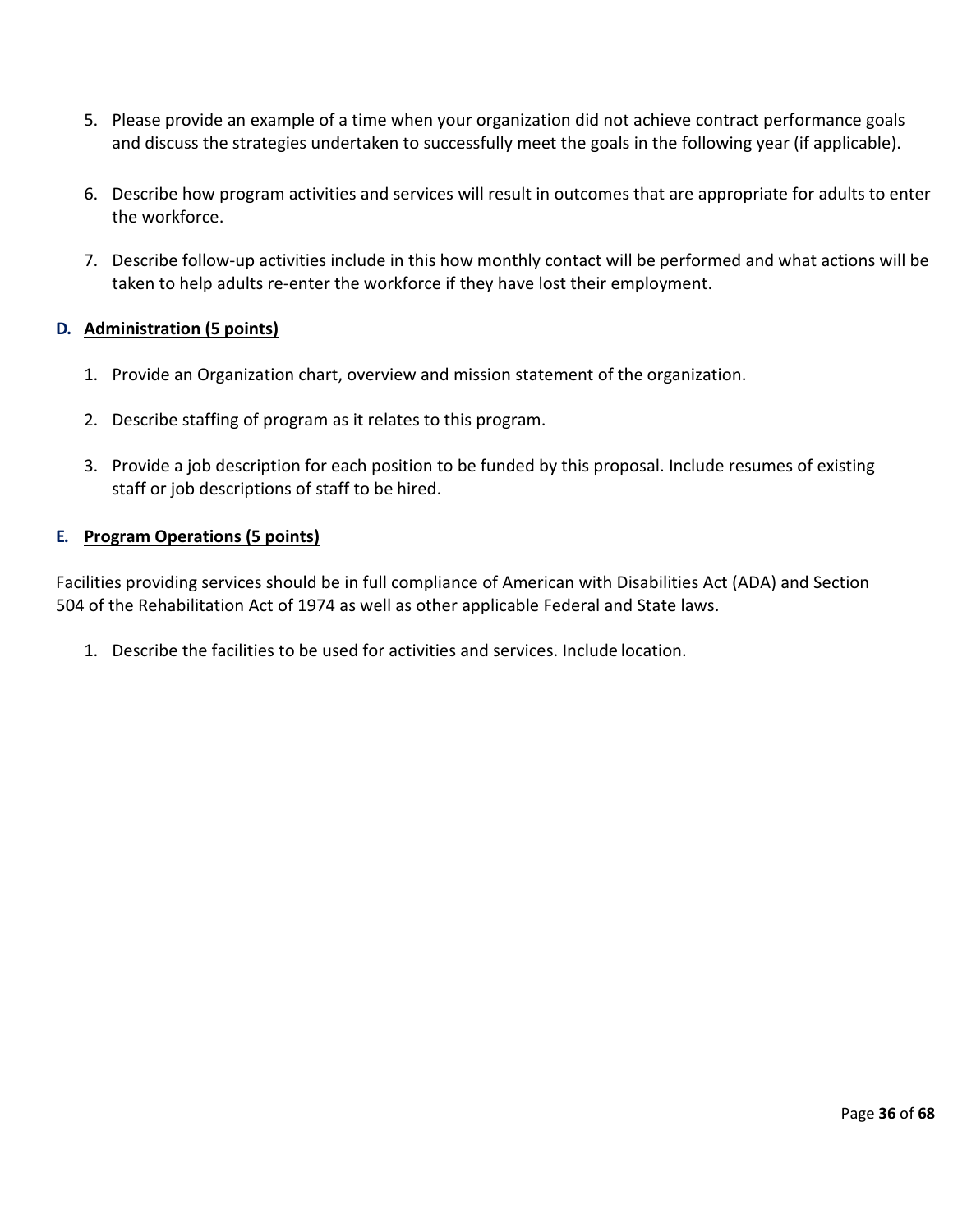# **Attachment F**

# **TRAINING TIMELINE FORM**

Please list each training cycle that will be offered, in chronological order.

| Cycl<br>e#     | <b>Start Date</b><br>(Month/Ye<br>ar) | <b>End Date</b><br>(Month/Ye<br>ar) | Planned #<br><b>of</b><br>Participa<br>nts | <b>Placement in</b><br>Employment/<br>Apprenticeship/Mili<br>tary<br>2 <sup>nd</sup> Quarter After<br>Exit | <b>Media</b><br>$\mathsf{n}$<br>Earnin<br>gs 2 <sup>nd</sup><br>Quarte<br>r after<br>exit | <b>Placement in</b><br>Employment/<br>Apprenticeship/Mili<br>tary<br>4 <sup>th</sup> Quarter After<br>Exit | <b>Credenti</b><br>al<br><b>Attainme</b><br>nt (up to<br>1 year<br>after<br>exit) | <b>Measura</b><br>ble Skills<br>Gain |
|----------------|---------------------------------------|-------------------------------------|--------------------------------------------|------------------------------------------------------------------------------------------------------------|-------------------------------------------------------------------------------------------|------------------------------------------------------------------------------------------------------------|-----------------------------------------------------------------------------------|--------------------------------------|
| 1              |                                       |                                     |                                            |                                                                                                            |                                                                                           |                                                                                                            |                                                                                   |                                      |
| $\overline{2}$ |                                       |                                     |                                            |                                                                                                            |                                                                                           |                                                                                                            |                                                                                   |                                      |
| 3              |                                       |                                     |                                            |                                                                                                            |                                                                                           |                                                                                                            |                                                                                   |                                      |
| 4              |                                       |                                     |                                            |                                                                                                            |                                                                                           |                                                                                                            |                                                                                   |                                      |
|                |                                       |                                     |                                            |                                                                                                            |                                                                                           |                                                                                                            |                                                                                   |                                      |

| <b>MEASURABLE OUTCOME</b> (exited participants)                                       | <b>Outcome Description</b>                                                                                                                           |
|---------------------------------------------------------------------------------------|------------------------------------------------------------------------------------------------------------------------------------------------------|
| Placement in Employment/Apprenticeship/Military<br>2 <sup>nd</sup> Quarter After Exit | % of all exited participants who are employed, in an apprenticeship, or in<br>the military during 2nd Quarter after exit.                            |
| Placement in Employment/Apprenticeship/Military<br>4 <sup>th</sup> Quarter After Exit | % of all exited participants who are employed, in an apprenticeship, or in<br>the military during 4th Quarter after exit                             |
| Median Earnings 2 <sup>nd</sup> Quarter after exit                                    | Median wages for exited participants who are employed during the 2 <sup>nd</sup><br>quarter after exit                                               |
| Credential Attainment (up to 1 year after exit)                                       | % of participants who obtain a post-secondary credential, license or<br>industry recognized credential during program or within 1 year of exit       |
| Measurable Skills Gain                                                                | % of participants in an education or training program that leads to a<br>credential or employment and who are achieving "measurable skills<br>gains" |
|                                                                                       | <b>Meeting one or more</b>                                                                                                                           |
|                                                                                       | "Measurable skill gains" include:                                                                                                                    |
|                                                                                       | 1.) Attainment of a high school diploma                                                                                                              |
|                                                                                       | 2.) Achievement of an educational function                                                                                                           |
|                                                                                       | level 3.) Transcript / Report Card achievement                                                                                                       |
|                                                                                       | 4.) Achievement of a milestone (completion of OJT,                                                                                                   |
|                                                                                       | apprenticeship program, any training achievement)                                                                                                    |
|                                                                                       | 5.) Achievement of a trade-related benchmark /skill                                                                                                  |
|                                                                                       | progression (knowledge-based exams)                                                                                                                  |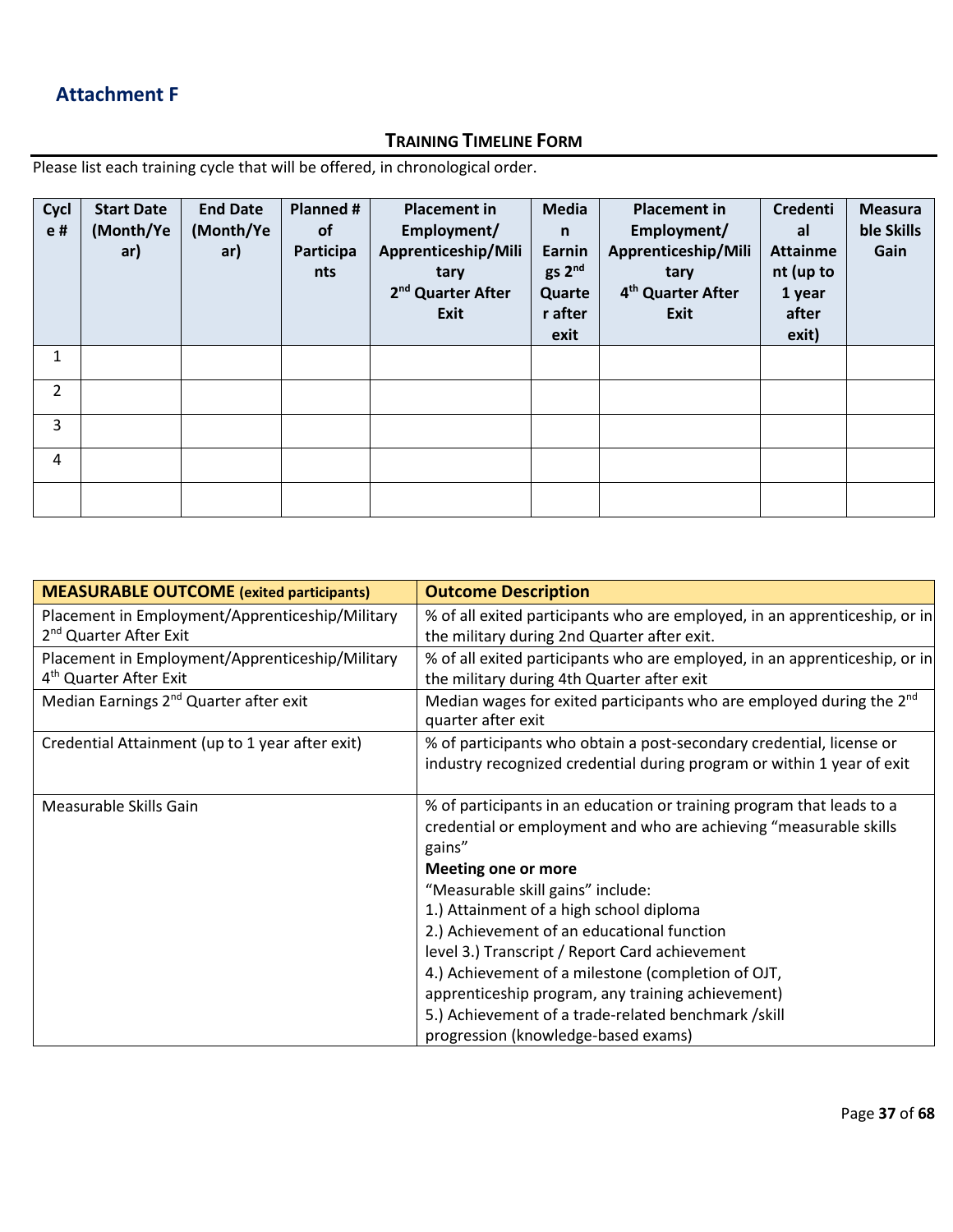# **PRICE PROPOSAL**

# **FY 2022 WIOA Title I Adult Occupational Skills Training & Placement Services Price Proposal**

# <span id="page-37-1"></span><span id="page-37-0"></span>**Price Proposal Contents Checklist**

Place a check mark to indicate that each area has been addressed. Write N/A if not applicable**.**

# **Cover Sheet**

- Each section fully complete
- Signed by authorized signatory

# **Minimum Qualifying Criteria**

- Signatory Authorization for Corporate Providers (If Applicable)
- Signatory Authorization for Non-Corporate Providers (If Applicable)
- Certification Regarding Debarment, Suspension and Other ResponsibilityMatters
- Certificate of Non-Collusion
- Audit Assurance Certification
	- \_\_\_\_\_ Certificate of Good Standing

# **Budget & Budget Narrative**

- Budget Completed
- Budget Narrative Completed
- Indirect Rate included (if applicable)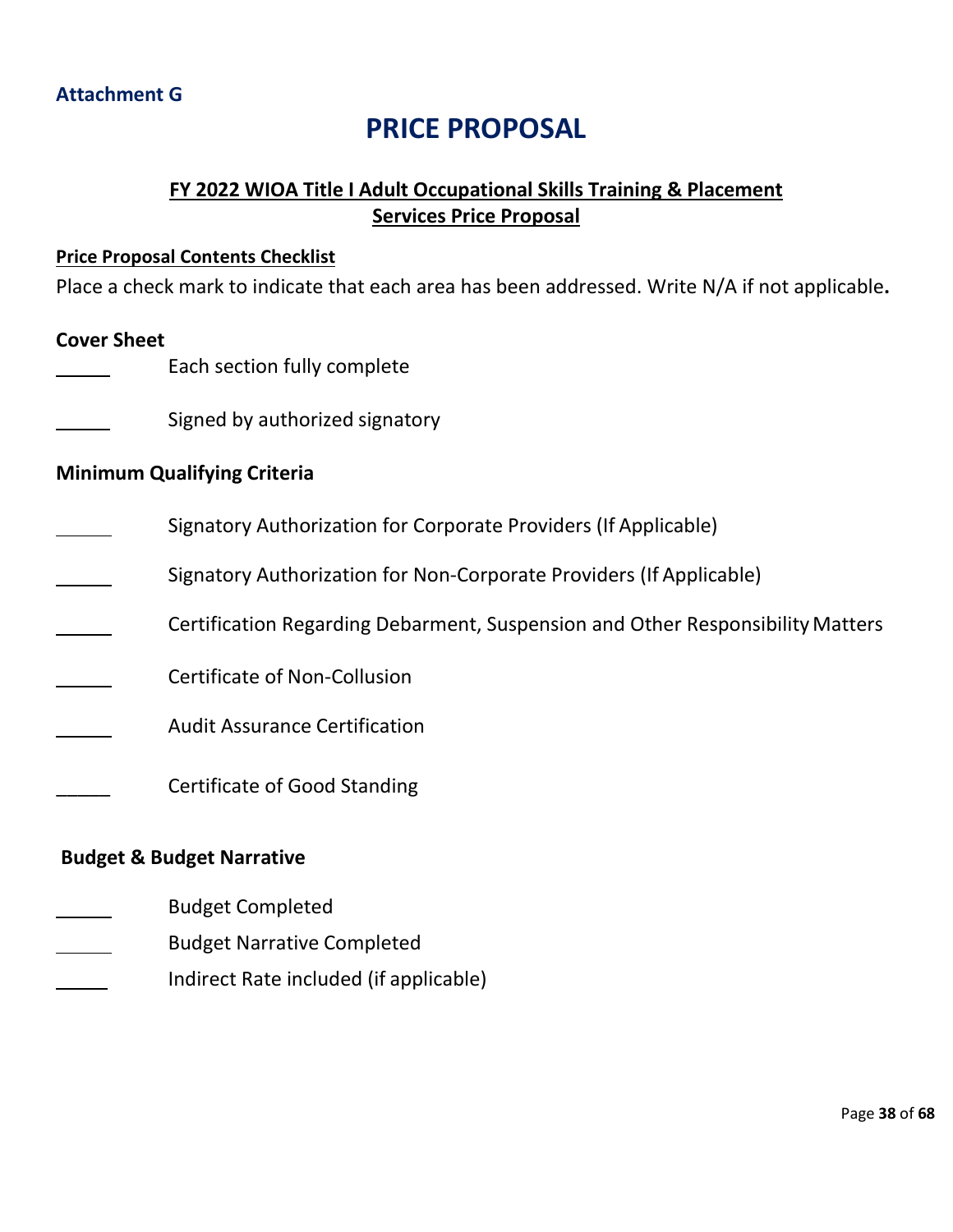# **MassHire Merrimack Valley Workforce Board/City of Lawrence WIOA Title I Adult Occupational Skills Training & Placement Services FY 2023**

<span id="page-38-0"></span>

| Organization:<br><b>Mailing Address:</b><br><b>Fiscal Contact:</b><br>Telephone:               |
|------------------------------------------------------------------------------------------------|
|                                                                                                |
|                                                                                                |
|                                                                                                |
|                                                                                                |
|                                                                                                |
| Email:                                                                                         |
| City/Towns<br>To Be Served:                                                                    |
|                                                                                                |
| <b>Total Amount of Funding Request:</b>                                                        |
| Project Performance Goals: (must complete all cells in yellow)                                 |
| 1. Total Participants - includes carry-in from FY21 and new enrollees (if applicable) (1A+1B)  |
| 1A. Carry-in Participants * New Vendors - Carry-in = "0"                                       |
| <b>1B. New Enrollees</b>                                                                       |
| 2. Total Participants attaining an Industry Recognized Credential/occupational skills license  |
| 3. Total Participants Entering employment/apprenticeship/Military at exit                      |
| 4. Total Participants in employment/apprenticeship/Military 2 <sup>nd</sup> quarter after exit |
| 5. Total Participants in employment/apprenticeship/Military 4 <sup>th</sup> quarter after exit |
| 6. Instructor: Participants Ratio                                                              |

**Signature of Authorized Representative for Your Organization:**

Submitted By:

Signature Date Date

<span id="page-38-1"></span>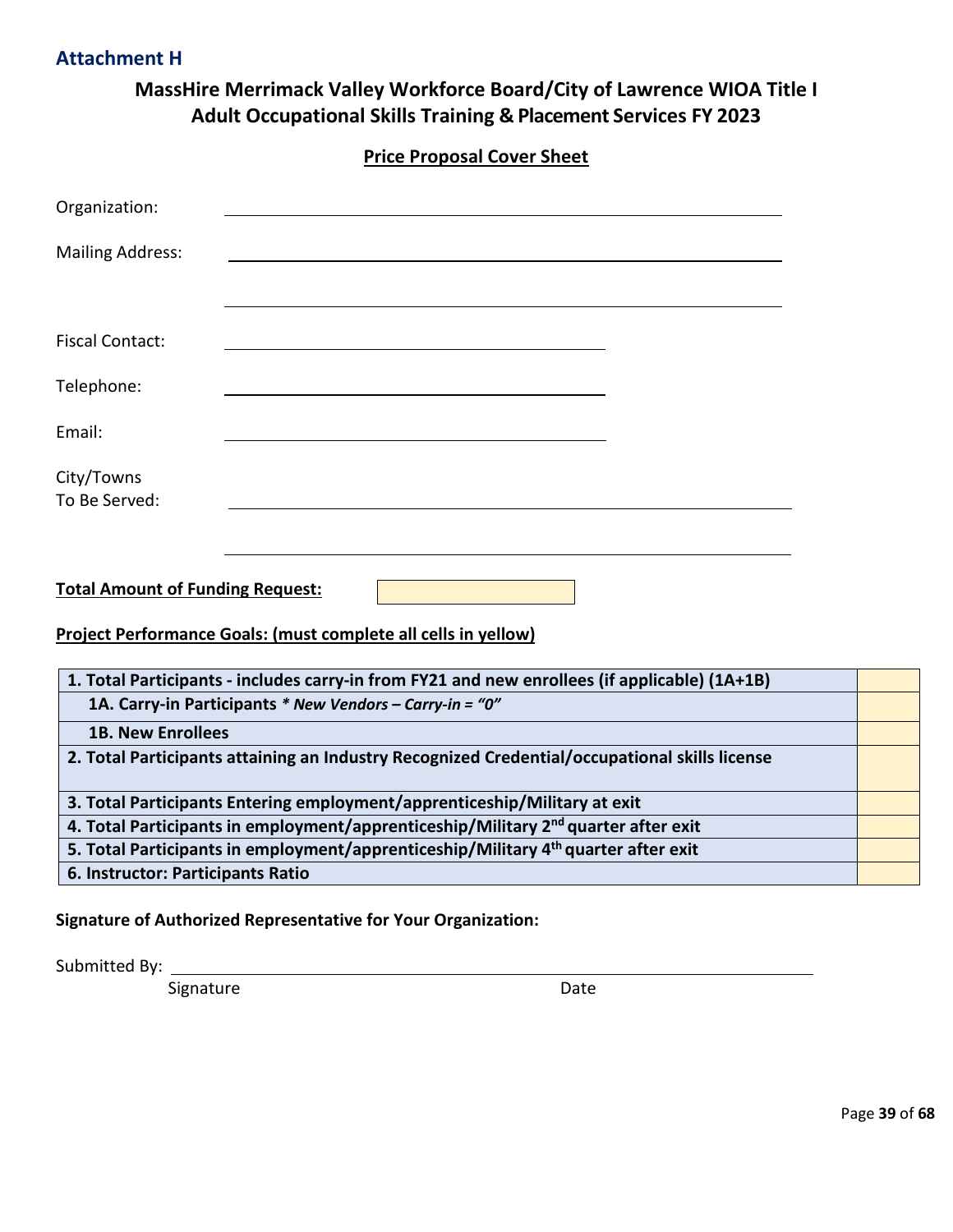# **Attachment I**

## **Minimum Qualifying Criteria**

*In order to be considered for funding, the following must be completed and submitted with your original price proposal only (it is not necessary to submit these with the copies). Failure to complete these certifications and affidavits will result in your proposal not being considered for funding.*

- Signatory Authorization for Corporate Providers (If Applicable)
- Signatory Authorization for Non-Corporate Providers (If Applicable)
- Certification Regarding Debarment, Suspension and Other Responsibility Matters
- Certificate of Non-Collusion
- Audit Assurance Certification
- Certificate of Good Standing

## **Signature of Authorized Representative for Your Organization:**

Submitted By:

Signature Date Date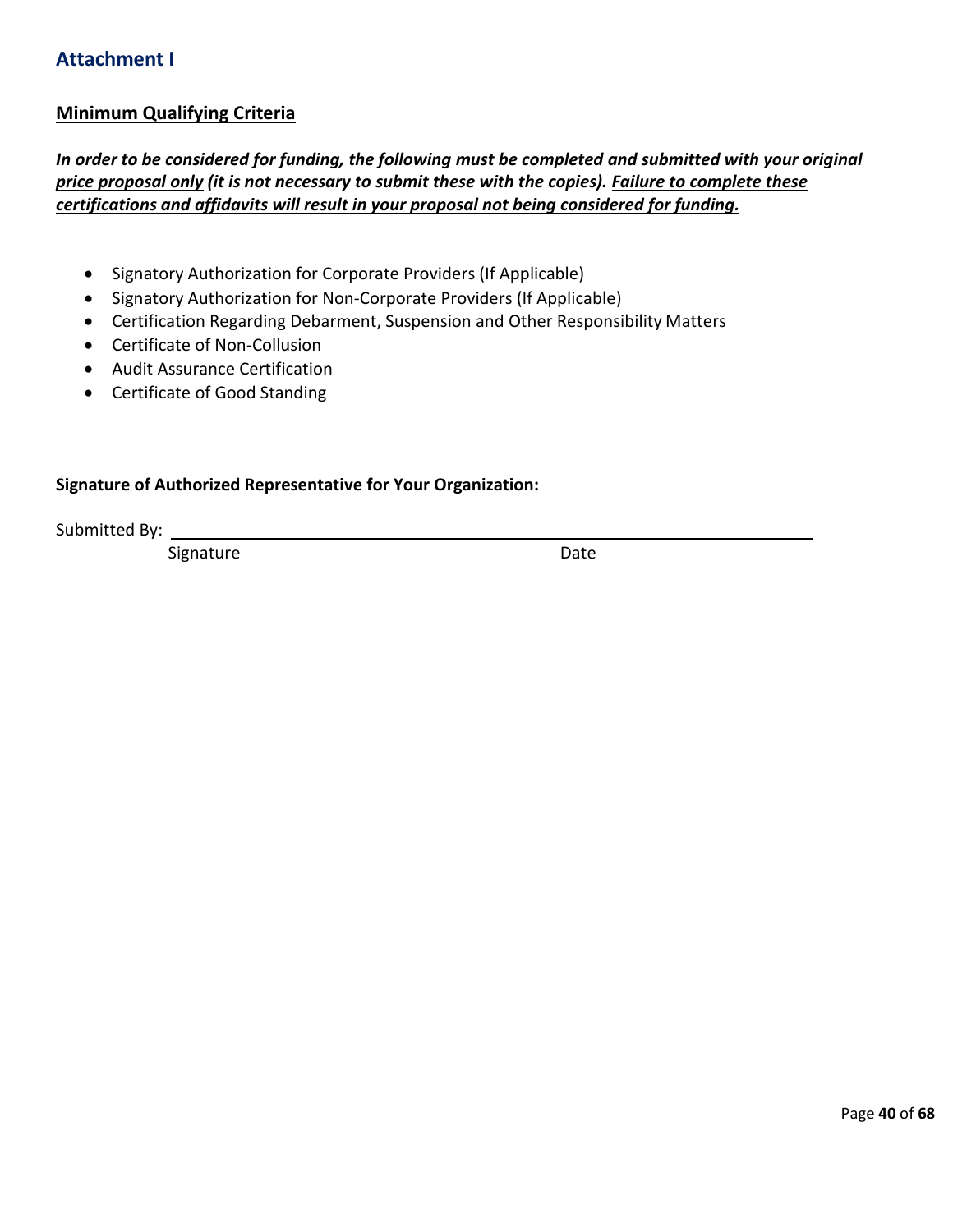# <span id="page-40-0"></span>**Attachment J**

# **Signatory Authorization for Corporate Providers**

| <b>COMPLETE ALL SECTIONS</b>         |                                                                                                                                                                                                                        |                                                                                                              |
|--------------------------------------|------------------------------------------------------------------------------------------------------------------------------------------------------------------------------------------------------------------------|--------------------------------------------------------------------------------------------------------------|
| MASSACHUSETTS OR FOREIGN CORPORATION | $\Upsilon$ Massachusetts Corporation $\Upsilon$ Non-Massachusetts Corporation                                                                                                                                          |                                                                                                              |
|                                      | A Non-Massachusetts Corporation is required to register with the Massachusetts Secretary of State to obtain an<br>authorization to do business within Massachusetts. Attach a copy of such authorization to this form. |                                                                                                              |
| <b>CORPORATE TAX STATUS</b>          |                                                                                                                                                                                                                        |                                                                                                              |
| Y For-Profit Corporation             | $\Upsilon$ Corporation exempt from taxation $\Upsilon$ Corporation exempt from taxation<br>under 501 [C] [3] of the Internal Revenue under ______ of the Internal Revenue<br>Code                                      | Code.                                                                                                        |
| <b>CERTIFICATE OF VOTE</b>           | Vote authorizing a signatory to execute contracts on behalf of the corporation must be attached.                                                                                                                       | The following statement must be completed and signed by the Clerk(s) of the corporation, or a Certificate of |
|                                      | At a duly authorized meeting of the Board of Directors of<br>[Name of Corporation] held on <b>Example 2018</b> 2019 2019                                                                                               | [Date], in                                                                                                   |
|                                      | accordance with the by-laws of said corporation, it was voted that:                                                                                                                                                    |                                                                                                              |
| <b>NAME</b>                          | <b>TITLE</b>                                                                                                                                                                                                           | and/or                                                                                                       |
| <b>NAME</b>                          | <b>TITLE</b>                                                                                                                                                                                                           |                                                                                                              |
|                                      | such execution of any contract or obligation in this corporation's name on its behalf by the person so<br>authorized shall be valid and binding on this corporation.                                                   | of the corporation be hereby authorized to execute contracts and bonds on behalf of the corporation and that |
|                                      |                                                                                                                                                                                                                        |                                                                                                              |
| <b>AFFIDAVIT OF COMPLIANCE</b>       |                                                                                                                                                                                                                        |                                                                                                              |
|                                      |                                                                                                                                                                                                                        |                                                                                                              |
|                                      | certificates and reports required by MGL c.1563 s. 109 and MGL c. 180 s. 26A.                                                                                                                                          |                                                                                                              |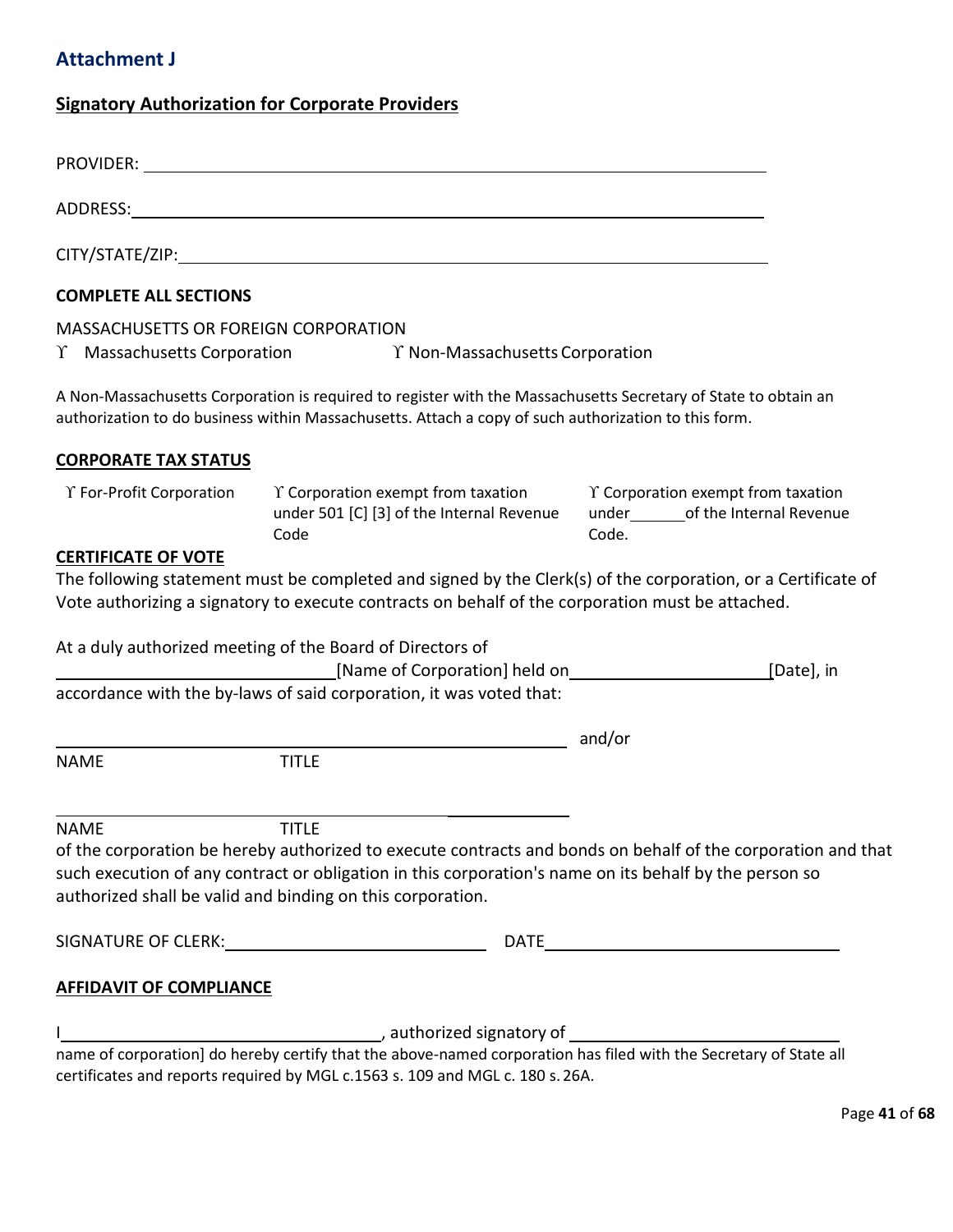# <span id="page-41-0"></span>**Signatory Authorization for Non-Corporate Providers**

Name of entity:

Address:

Designate type of entity (e.g., sole proprietorship, partnership, local education agency, municipality, etc.):

<u> 1980 - Johann Barbara, martin amerikan basar dan berasal dalam basa dalam basar dalam basar dalam basar dala</u>

Title of the staff position with authority to sign contracts:

Name of the person currently filling this position: \_\_\_\_\_\_\_\_\_\_\_\_\_\_\_\_\_\_\_\_\_\_\_\_\_\_\_\_\_

| Signature of authorized party | Date: |
|-------------------------------|-------|
|-------------------------------|-------|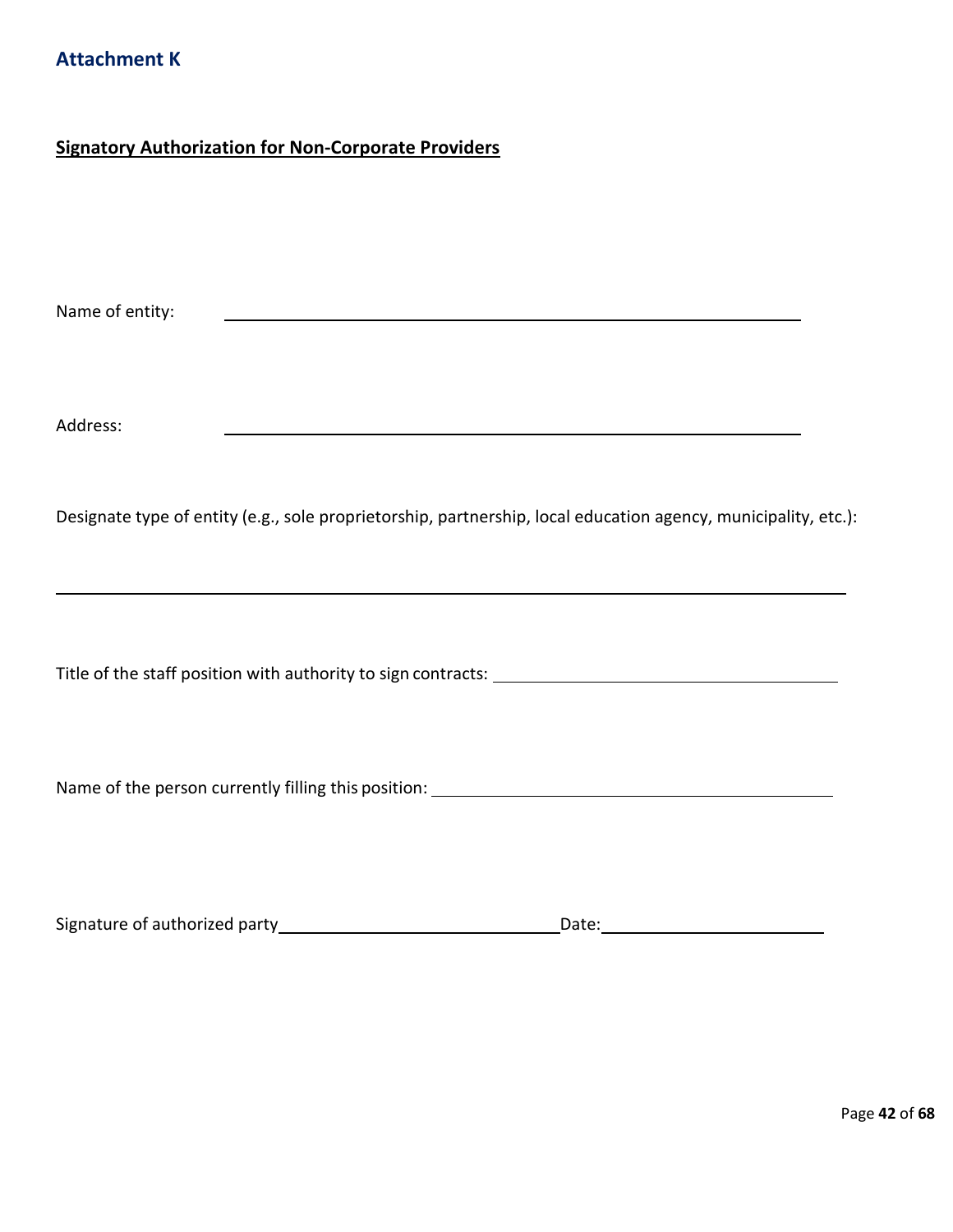# <span id="page-42-0"></span>**Attachment L**

# **Certification Regarding Debarment, Suspension and Other Responsibility Matters Primary Covered Transactions**

This certification is required by the regulations implementing Executive Order 12549, Debarment and Suspension, 29 CFR Part 98, Section 98.510, Participants' responsibilities. The regulations were published as Part VII of the May 26, 1988 Federal Register [Pages 19160-19211].

# **BEFORE SIGNING THE CERTIFICATION, PLEASE READ THE INSTRUCTIONS WHICH ARE AN INTEGRAL PART OF THE CERTIFICATION**

- 1. The prospective primary participant certifies to the best of its knowledge and belief that it and its principals:
	- a. Are not presently debarred, suspended, proposed for debarment, declared ineligible, orvoluntarily excluded from covered transactions by any federal department or agency;
	- b. Have not within a three-year period preceding this proposal been convicted of or had a civil judgment rendered against them for commission of fraud or a criminal offense in connection with obtaining, attempting to obtain, or performing a public [Federal, State or local] transaction or contract under a public transaction; violation of Federal or State antitrust statutes or commission of embezzlement, theft, forgery, bribery, falsification or destruction of record, making false statements, or receiving stolen property.
	- c. Are not presently indicted for or otherwise criminally or civilly charged by a government entity [Federal, State or local] with the commission of any of the offenses enumerated in paragraph [1] [b] of this certification; and
	- d. Have not within a three-year period preceding this application/ proposal had one or more public transactions (Federal, State or local) terminated for cause or default.
- 2. Where the prospective primary participant is unable to certify to any of the statements in this certification, such prospective participant shall attach an explanation to this proposal.

NAME AND TITLE OF AUTHORIZED SIGNATORY

SIGNATURE DATE DATE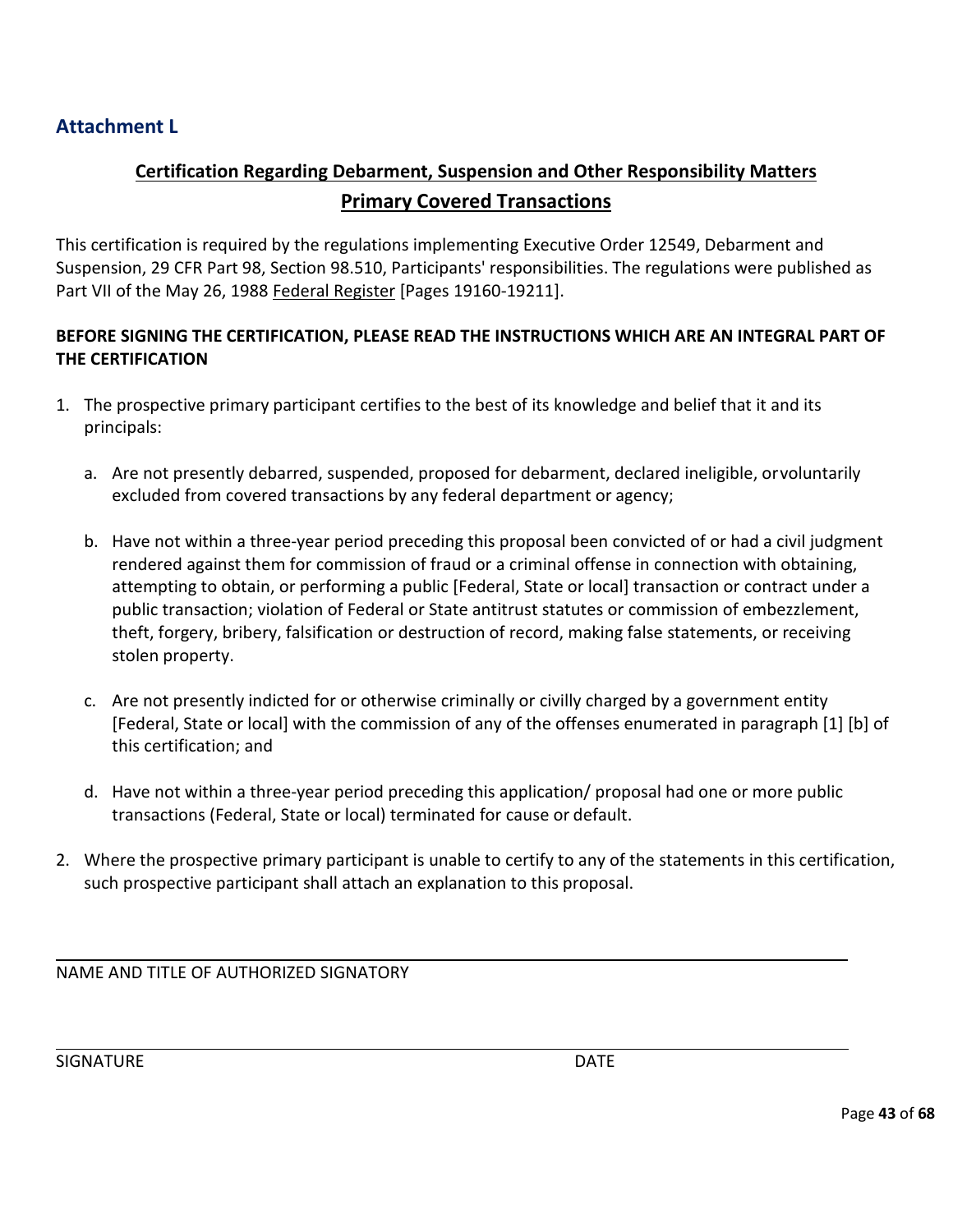# <span id="page-43-0"></span>**Certificate of Non-Collusion**

The undersigned certifies under penalties of perjury that this bid, or proposal has been made or submitted in good faith and without collusion or fraud with any other person. As used in this certification, the word "person" shall mean any natural person, business, partnership, corporation, union, committee, club, or other organization, entity, or group of individuals.

(Printed name of individual submitting bid or proposal)

(Signature of individual submitting bid or proposal)

(Name of Organization)

(Date)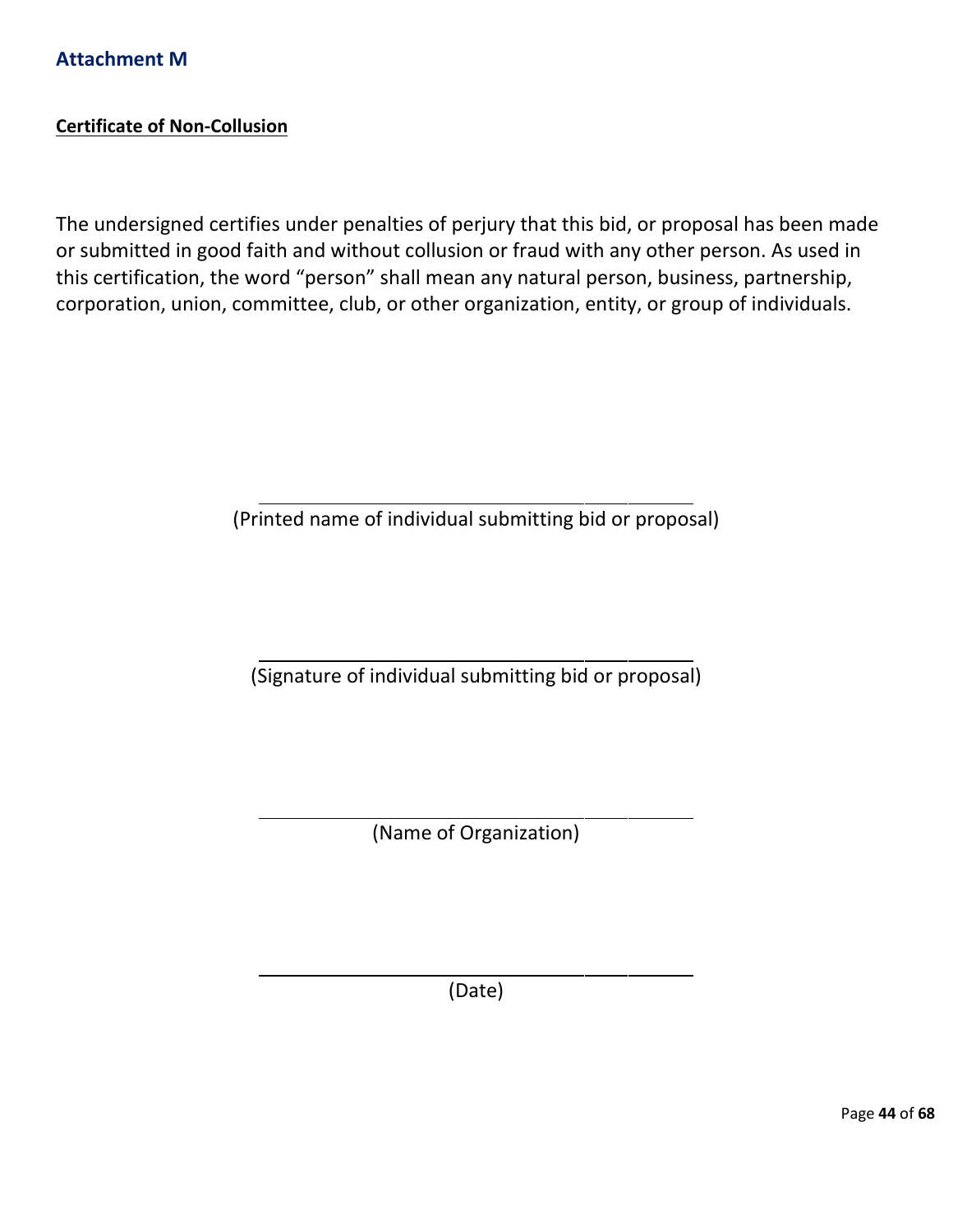<span id="page-44-0"></span>**Attachment N**

## **Audit Certification**

Check whichever is applicable.

A copy of my organization's most recent Audited Financial Statements, with Schedule of Expenditures of Federal Awards and Management Letter (if applicable) or Single Audit (if applicable) is attached.

As an entity of the Commonwealth of Massachusetts, a copy of my organization's most recent Single Audit is available online at

(Indicate website)

(Printed name of individual submitting bid or proposal)

(Signature of individual submitting bid or proposal)

(Name of Organization)

(Date)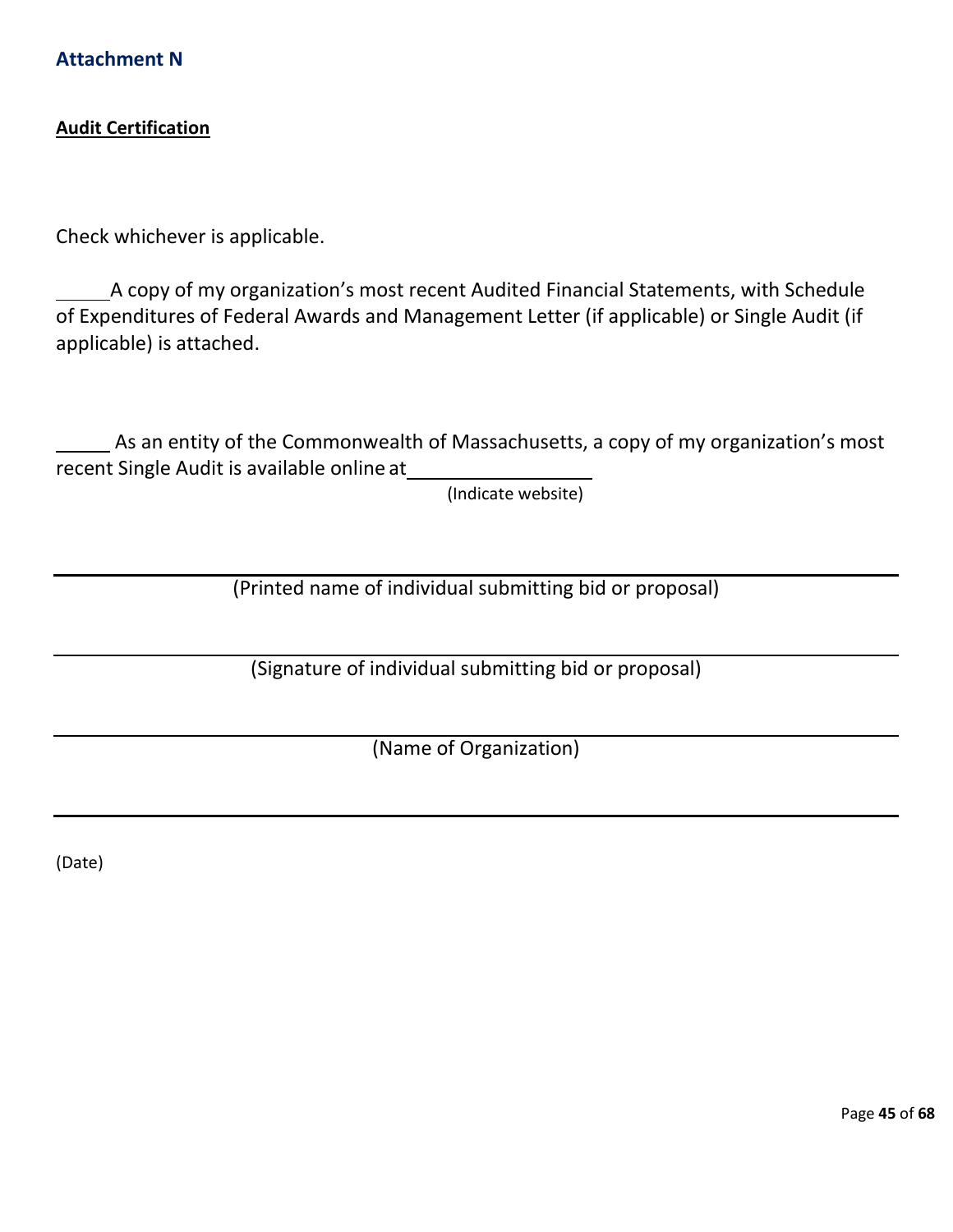# <span id="page-45-0"></span>**Certificate of Good Standing**

**Please apply at Commonwealth of Massachusetts /Department of Revenue to receive current Certificate for your organization.**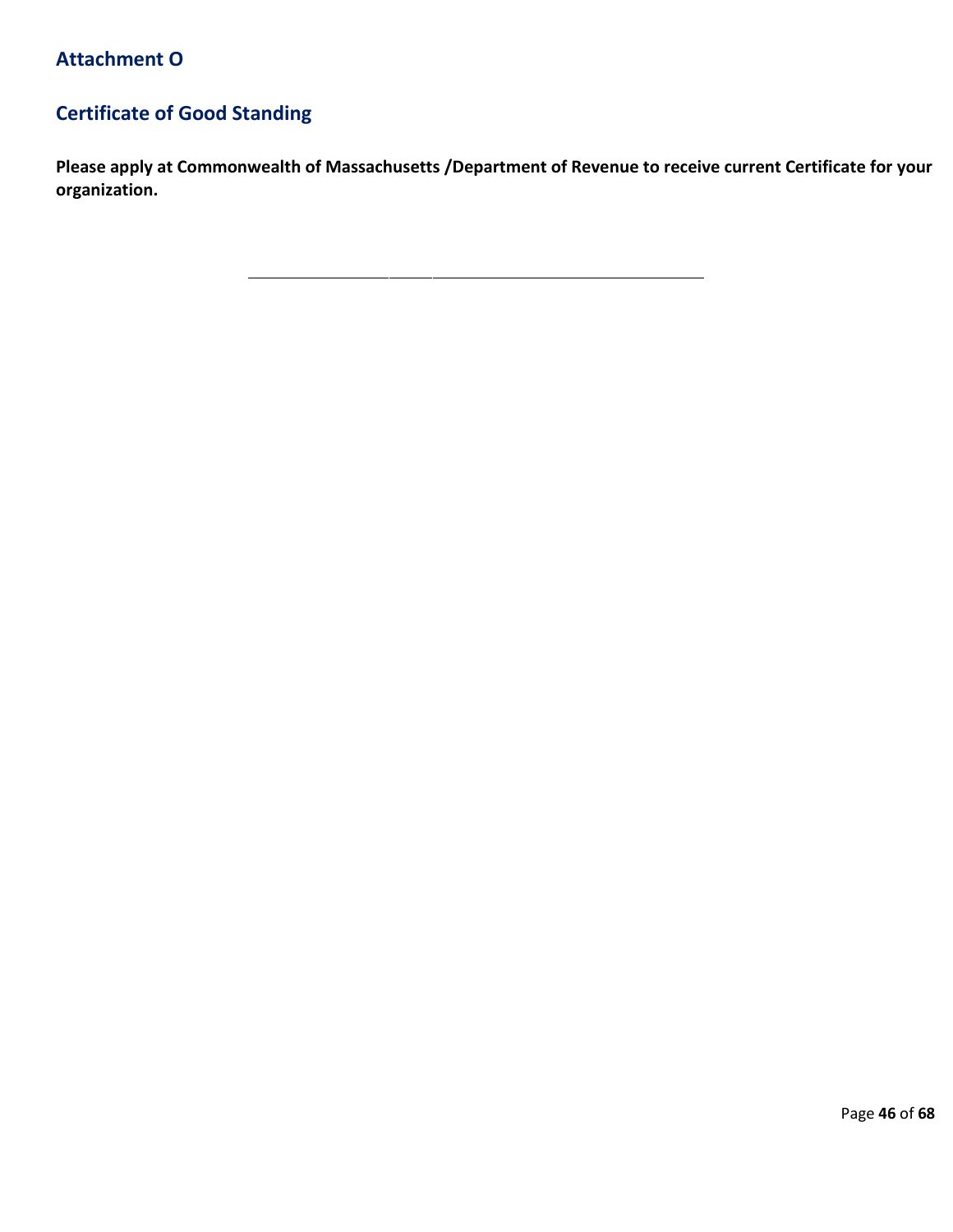# **Attachment P**

## Budget Instructions

There are two worksheets to this budget. They are as follows:

- Program Budget Sheet
- Program Budget Narrative

**IMPORTAN**T - There are formulas in the budget templates. These formulas and set up to calculate each section of the budget, as well as the grand total. Manipulating these formulas will cause the budget spreadsheet to not calculate properly. **Please do not alter the formulas.**

**Please fill only in the white cells.**

## *It is strongly recommended that the person completing this budget document understands Microsoft Excel. If not, please engage the assistance of someone who does.*

*Program Budget Sheet – Please fill this out by Expense Type of Personnel, Premises, Non-Personnel, Training and Indirect Costs. Please see instruction below for each expense type.*

| А. | Personnel: This expense type includes the Staff Salaries and Fringe                |
|----|------------------------------------------------------------------------------------|
|    | <b>Benefits.</b>                                                                   |
| В. | Premises: This expense type includes the Rent, Utilities & Insurance and           |
|    | <b>Bonding.</b>                                                                    |
|    | Non-Personnel: This expense type includes such items as the                        |
|    | <b>Expendable Supplies, Printing, Advertising, Registration &amp; Fees, Travel</b> |
|    | & Transportation, Equipment Rental & Maintenance, Telephone &                      |
|    | Communications, Postage, etc.                                                      |
| D. | Participants Costs: This expense type includes the direct participant              |
|    | related costs, etc.                                                                |
| E. | Indirect Costs: This category can only be used for an agency with an               |
|    | approved indirect cost rate from their cognizant agency.                           |

*Program Budget Narrative: Please fill out in detail for each expense type of Personnel, Premises, Non-Personnel, Participants Costs and Indirect Costs. Please break down the costs by Program (non-Work Experience) and Work Experience.*

## *Personnel Expenses*

*Staff Salaries & Wages –* Provide an explanation for each staff position to be included in this program. Detail the number of positions, weekly wage, number of weeks and percent of time spent on the program.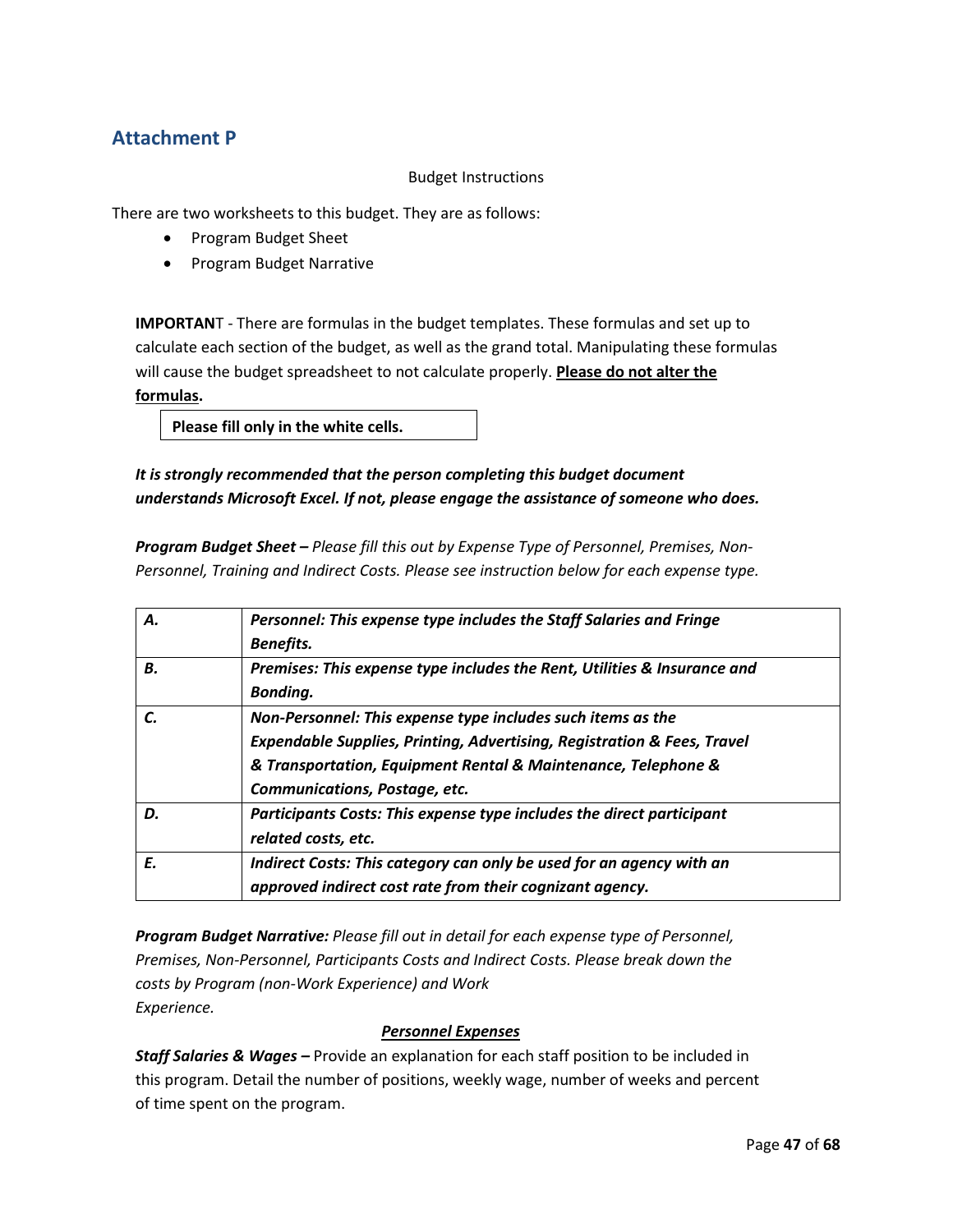*Staff Fringe Benefits –* Provide an explanation of each component of the fringe benefit package, such as payroll taxes, medical insurance, unemployment insurance, workers compensation, retirement, etc. Other benefits, such as incentives, are unallowable.

## *Premises*

*Premises –* Identify the address of the program, the monthly rent, number of months and percent of time used for the program.

*Utilities -* Identify the address of the program, the estimated monthly utilities, number of months and percent of time used for the program.

## *Non-Personnel*

*Expendable Supplies:* identify any supplies and materials to be purchased (i.e.: books, software, pens, notepads, etc.)

*Printing:* Identify items of printing & reproduction (i.e.: flyers, film development, etc.)

*Advertising:* Identify the items of advertising (i.e.: newspaper, radio, etc.)

*Registration & Fees:* Identify the number and cost per items of registration and fees.

*Travel & Transportation:* Identify the type of travel expense made for the program. The cost per mile cannot exceed the rates established by the Internal Revenue Service.

*Equipment Rental & Maintenance*: provide a description of equipment and usage for the program.

*Telephone & Communication*: Identify an estimated monthly cost of the telephone, fax and internet lines needed.

**Postage**: Identify the cost of the postage.

## *Participants Costs*

*Direct Participants related costs –* Provide an explanation for each participants related costs to be included in this program. Detail the type of the costs such as Books, Supplies etc.

## *Indirect Costs*

*Indirect Costs:* This category can only be used for an agency with an approved indirect cost rate from their cognizant agency.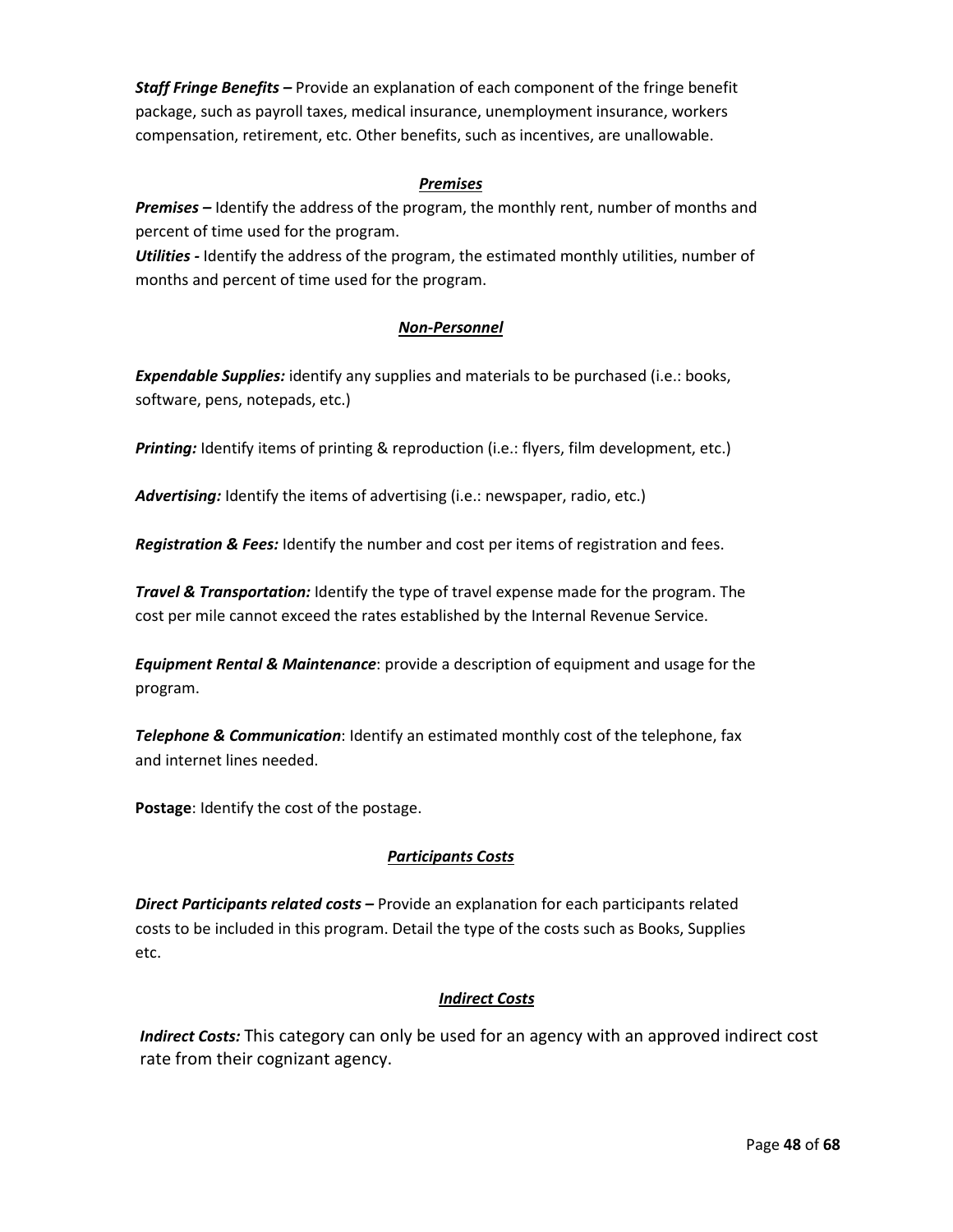# **MASSHIRE MERRIMACK VALLEY WORKFORCE BOARD (MMVWB) WIOA TITLE I ADULT OCCUPATIONAL SKILLS TRAINING & PLACEMENT PROGRAM BUDGET SHEET 2023**

## **NAME OF ORGANIZATION**

**ADDRESS:**

**PROGRAM NAME:**

|                | <b>EXPENSE TYPE</b>                | <b>BUDGET</b> |
|----------------|------------------------------------|---------------|
| $\overline{A}$ | <b>PERSONNEL</b>                   | \$0.00        |
|                | <b>Staff Salaries</b>              |               |
|                | <b>Staff Fringe Benefits</b>       |               |
| $\mathbf B$    | <b>PREMISES</b>                    | \$0.00        |
|                | Premises                           |               |
|                | <b>Utilities</b>                   |               |
|                | Insurance & Bonding                |               |
| $\mathbf C$    | <b>NON-PERSONNEL</b>               | \$0.00        |
|                | <b>Materials or Supplies</b>       |               |
|                | <b>Equipment Rental</b>            |               |
|                | <b>Travel &amp; Transportation</b> |               |
|                | Telephone                          |               |
|                | <b>Advertising &amp; Printing</b>  |               |
|                | Other Costs (Please identify)      |               |
|                | Other Costs (Please identify)      |               |
| D              | <b>PARTICIPANTS COSTS</b>          | \$0.00        |
|                | <b>Participants Costs</b>          |               |
|                |                                    |               |
|                |                                    |               |
|                |                                    |               |
|                |                                    |               |
| Е              | <b>INDIRECT COSTS</b>              | \$0.00        |
|                | <b>Indirect Costs</b>              |               |
|                |                                    |               |
|                |                                    |               |
|                | <b>TOTAL</b>                       | \$0.00        |

## **Indirect Cost can be used for an agency with an approved indirect cost rate from their cognizant agency.**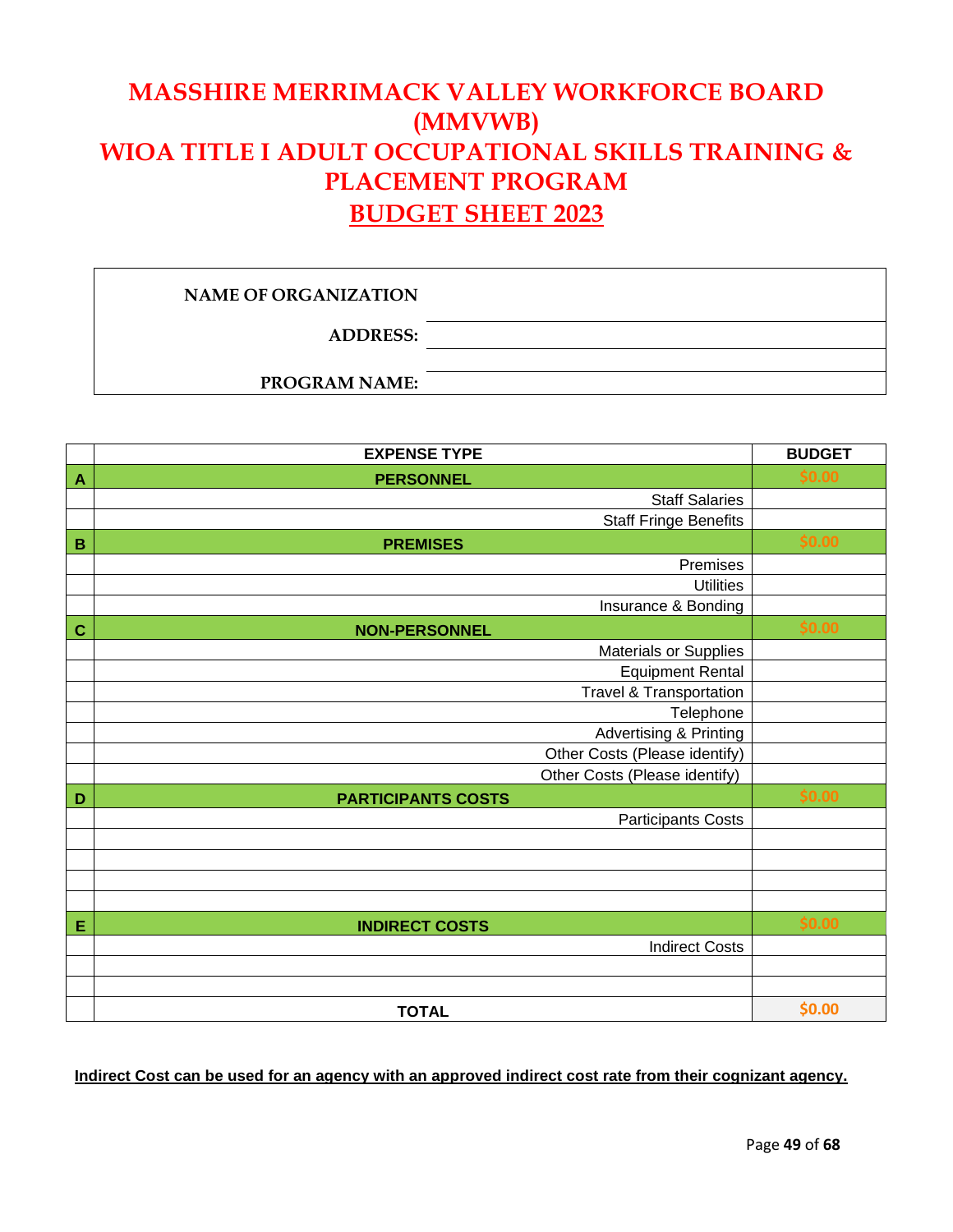| Program Budget Narrative |                       |                |
|--------------------------|-----------------------|----------------|
| Name of<br>Organization  |                       |                |
| Program Name:            |                       |                |
|                          |                       |                |
|                          | <b>PERSONNEL</b>      | <b>PROGRAM</b> |
|                          |                       |                |
|                          |                       |                |
|                          |                       |                |
|                          | <b>PREMISES</b>       |                |
|                          |                       |                |
|                          |                       |                |
|                          |                       |                |
|                          | NON-PERSONNEL         |                |
|                          |                       |                |
|                          |                       |                |
|                          |                       |                |
|                          |                       |                |
|                          | PARTICIPANTS COSTS    |                |
|                          |                       |                |
|                          |                       |                |
|                          |                       |                |
|                          | <b>INDIRECT COSTS</b> |                |
|                          |                       |                |
|                          |                       |                |
|                          |                       |                |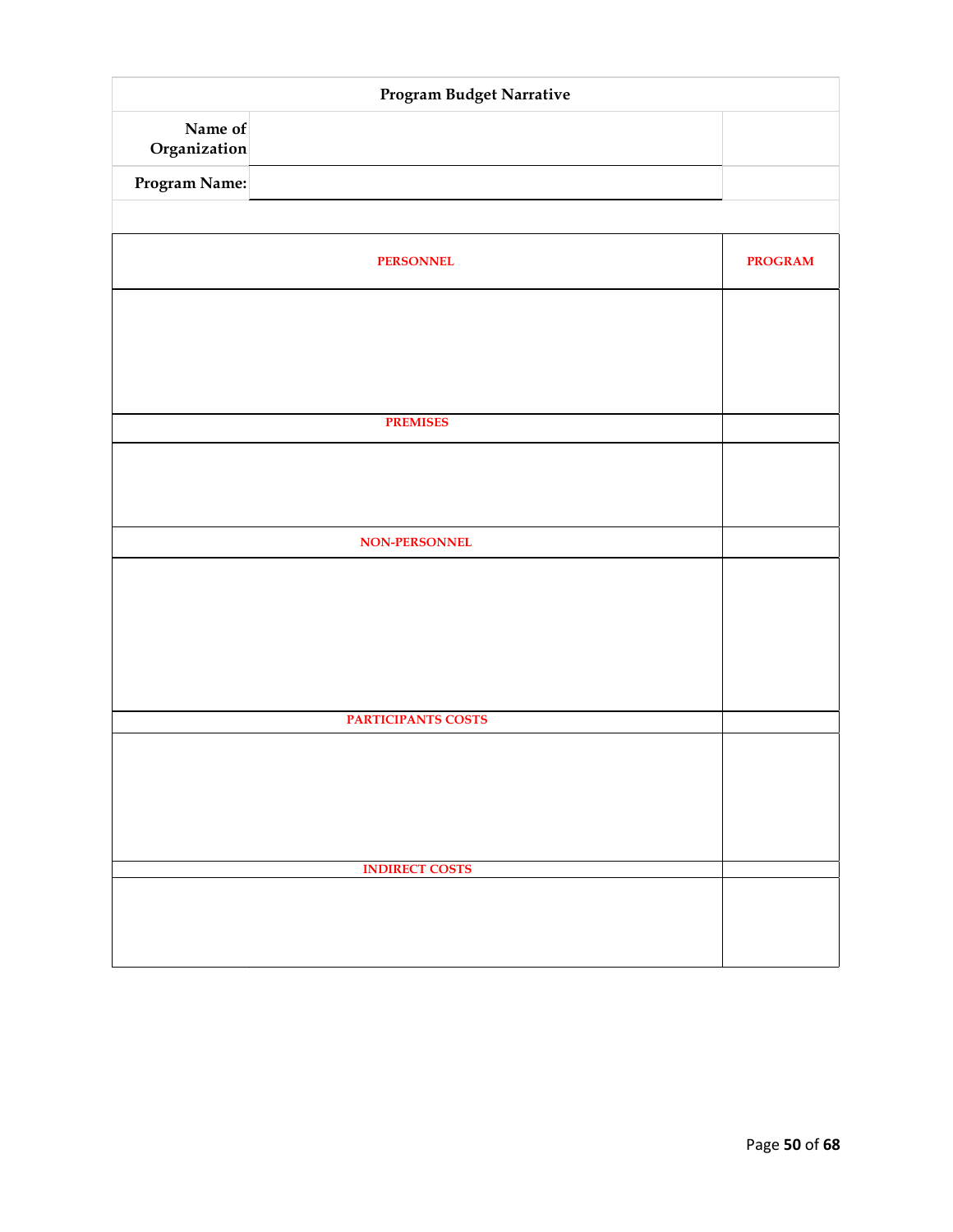# **Attachment Q**

### **MASSHIRE MERRIMACK VALLEY WORKFORCE BOARD CITY OF LAWRENCE CONTRACT TERMS, CONDITIONS AND ASSURANCES SUBRECIPIENT/CONTRACTOR CONTRACTS**

## **1. DEFINITIONS:**

### **As used through this Contract, the following terms shall have the meaning set forth below:**

- a. **"Agreement" or "Contract"** This document, including all attachments, addenda, and, by reference, applicable Department of Labor (DOL) and Commonwealth of Massachusetts Regulations.
- b. **"Authorized Representatives"** Any person or persons on board or chief elected official (other than the Contracting Officer) authorized to act for the head of the agency.
- c. **"Contracting Officer"** The person executing this contract on behalf of the funding agency, and any other individual who is properly designated Contracting Officer; and the term includes, except as otherwise provided in this contract, the authorized representative of a Contracting Officer within the limits of his authority. The Contracting Officer will be the only individual who can legally commit the MassHire Merrimack Valley Workforce Board (MMVWB) to the expenditure of funds in connection with this contract or accomplish any contract changes.
- d. **"Contractor"** Party engaged to render services or complete tasks for amounts specified in this contract document.
- e. **"CommCorp" (Commonwealth Corporation)** Which has statewide responsibility for oversight of select local DOL programs for the Governor.
- f. **"DESE" (Department of Elementary & Secondary Education)** Which has statewide responsibility for oversight of local DESE programs.
- g. **"MDCS" (MassHire Department of Career Services) -** Which has statewide responsibility for oversight of select local DOL programs for the Governor.
- h. **"EOLWD" (Executive Office of Labor Workforce Development) -** An agency operating under the Executive branch of the Commonwealth of Massachusetts that oversees and helps to coordinate labor and workforce development activities among the Department of Career Services and the state Workforce Investment Board.
- i. **"DTA" (Department of Transitional Assistance) -** Which has statewide responsibility for oversight of local DTA programs.
- j. "Lower Merrimack Valley Workforce Area" (LMVWA) The region served by the local Workforce Investment Board (MMVWB), and the ValleyWorks Career Center, consisting of the following fifteen (15) communities: Amesbury; Andover; Boxford; Georgetown; Groveland; Haverhill; Lawrence; Merrimac; Methuen; Newbury; Newburyport; North Andover; Rowley; Salisbury; and West Newbury.
- k. **MassHire Merrimack Valley Workforce Board (MMVWB) -** Regional workforce investment board designated by the Governor and appointed by the Chief Elected Official (CEO) of the region charged with policy development, planning and oversight of the workforce system within the LMVWA.
- l. **"Modifications"** Any changes, amendments, or emendations to this contract which affect the intent, cost, quality or length of contracted services.
- m. **"Participant"** An individual who has been determined to be eligible to participate in and who is receiving services (except for follow-up services) under a program authorized by WIOA Title I. Participation commences on the first day following determination of eligibility on which the individual begins receiving core, intensive training or other services provided under WIOA Title I.
- n. **"Subcontract"** Includes all contracts, agreements or purchases, including purchase orders entered into by the Contractor with a third party to procure property or services under this contract.
- o. **Stand-in Costs** Costs paid from non-Federal sources which a recipient proposes to substitute for Federal costs which have been disallowed as a result of an audit or other review.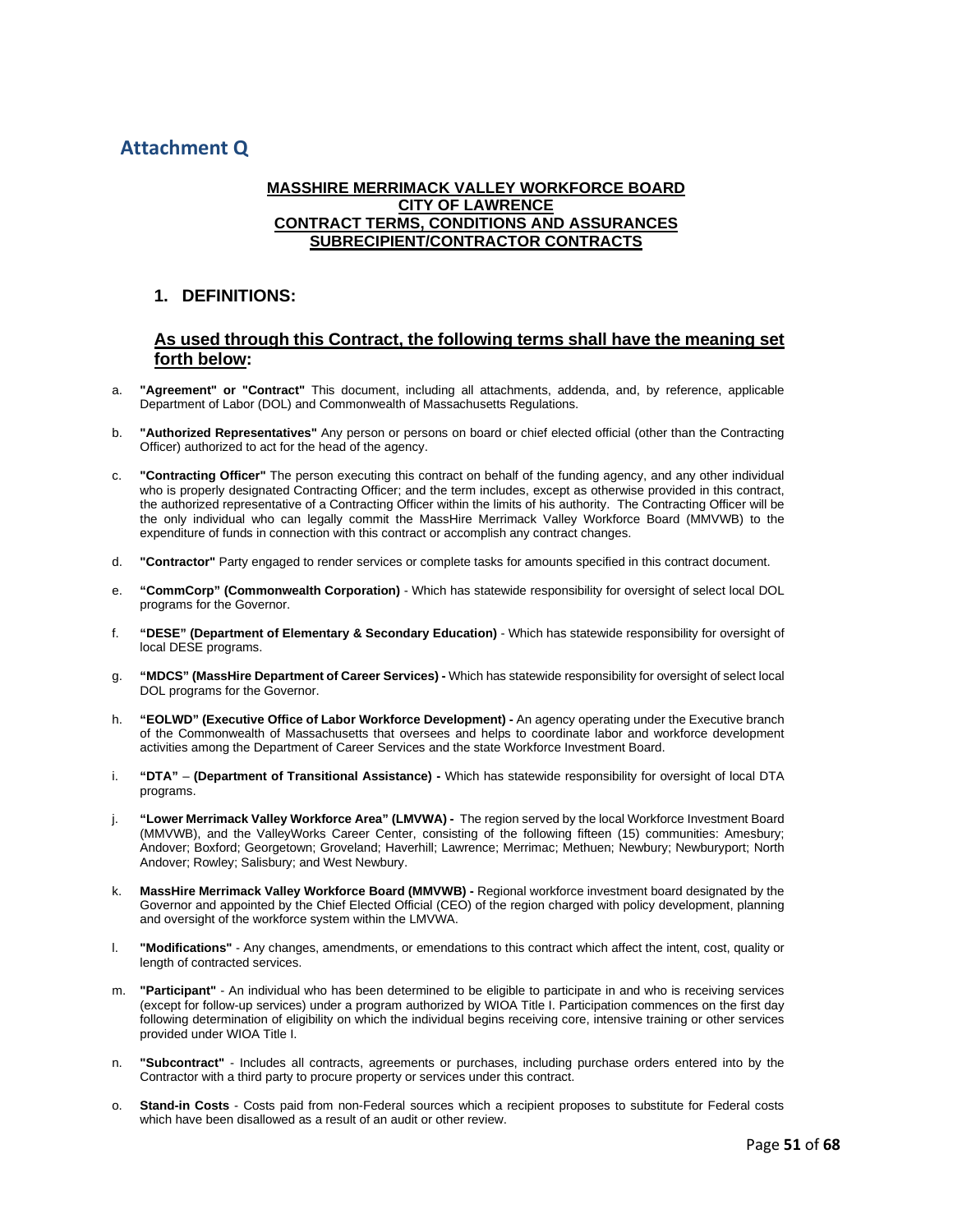p. **"WIOA" or Workforce Innovation & Opportunity Act** - Which authorized the Secretary of Labor to prescribe such rules, regulations, and guidelines as necessary to provide workforce investment activities that increase the employment, retention and earnings of participants.

#### **2. MASSHIRE MERRIMACK VALLEY WORKFORCE BOARD AND CITY OF LAWRENCE FISCAL AGENT**

The MMVWB and the Fiscal Agent for the City of Lawrence, designated by the CEO, have legal authority to commit expenditures of funds in connection with this Contract or to approve or disapprove any Contract changes. The MMVWB or Mayor of the City of Lawrence may designate employees to act as authorized representatives for certain specific purposes.

#### **3. STATEMENT OF TAX COMPLIANCE**

Pursuant to M.G.L., Chapter 62C, Section 49A, the Contractor certifies that it has filed all state tax returns and paid all taxes as required by law. The Contractor also certifies that it has filed all federal tax returns and paid taxes as required by federal law.

#### **4. NON-DISCRIMINATION EMPLOYMENT & EQUAL OPPORTUNITY**

As a condition to this award of financial assistance from the U.S. Department of Labor or Massachusetts Executive Office of Labor and Workforce Development, under Title I of WIOA or for any other funds for which the City of Lawrence or MMVWB have liability the Contractor assures that it will comply fully with the nondiscrimination and equal opportunity provisions of the following laws: Section 188 of the Workforce Innovation & Opportunity Act of 1998 (WIOA), which prohibits discrimination against all individuals in the United States on the basis of race, color, religion, sex (including sexual harassment, gender identity, pregnancy and gender based wage discrimination), national origin, age, disability (physical or mental, including failure to accommodate),genetic information, sexual orientation, parental status or retaliation for prior EEO protected activity, political affiliation or belief, and against beneficiaries on the basis of either citizenship/status as a lawfully admitted immigrant authorized to work in the United States or participation in any WIOA Title I--financially assisted program or activity; Title VI of the Civil Rights Act of 1964, as amended, which prohibits discrimination on the bases of race, color and national origin; Section 504 of the Rehabilitation Act of 1973, as amended, as amended, the Americans with Disabilities Act of 1990 (ADA), and the ADA Amendments Act of 2008 (P.L. 110-325), which became effective on January 1, 2009 that provides, "a clear and comprehensive national mandate for the elimination of discrimination" and "clear, strong, consistent, enforceable standards addressing discrimination" by reinstating a broad scope of protection to be available under the ADA; which prohibits discrimination against qualified individuals with disabilities; The Age Discrimination Act of 1975, as amended, which prohibits discrimination on the basis of age; and Title IX of the Education Amendments of 1972, as amended, which prohibits discrimination on the basis of sex in educational programs. The grant applicant also assures that it will comply with 29 CFR part 37 and all other regulations implementing the laws listed above. This assurance applies to the grant applicant's operation of the WIOA Title I-financially assisted program or activity, and to all agreements the grant applicant makes to carry out the WIOA Title I-financially assisted program or activity. The grant applicant understands that the United States and Massachusetts have the right to seek judicial enforcement of this assurance.

#### **5. POLITICAL ACTIVITIES, LOBBYING PROHIBITION & ANTI-BOYCOTT WARRANTY**

The Contractor may not use any Contract funds and none of the services to be provided by the Contractor may be used for any partisan or non-partisan political activity or to further the election or defeat of any candidate for public office. The Contractor will comply, where applicable, with the provisions of the Hatch Act, which limit the political activity of certain State and local government employees, along with contractors, subcontractors and participants funded through the use of WIOA funds. The Contractor shall comply with 2 CFR 200.450 regarding the restrictions on lobbying and the Certification and Disclosure requirements pursuant to Section 319 of Public Law 101-121. Pursuant to Executive Order 130, or as amended, neither the Contractor nor any affiliated company of the Contractor shall participate in or cooperate with any international boycott, as defined in Section 999(b)(3) and (4) of the Internal Revenue Code of 1954, or as amended; nor shall engage in conduct declared to be unlawful by MGL c.151E sec.2. As used herein, an affiliated company shall be any business entity of which at least 51% of the ownership interests are directly or indirectly owned by the Contractor or by a person or persons, or a business entity or entities, which owns at least 51% of the ownership interest of the Contractor or any business entity which directly or indirectly owns 51% ownership interest in the Contractor.

#### **6. DRUG FREE WORKPLACE**

The Drug-Free Workplace Act of 1988, 41 U.S.C. 702 et seq., and 2 CFR 182 require that all organizations receiving grants from any Federal agency maintain a drug-free workplace. The award recipient must notify the awarding office if an employee of the recipient is convicted of violating a criminal drug statue. Failure to comply with these requirements may be cause for suspension or debarment.

#### **7. EPA ASSURANCE**

For grants, sub-grants, contracts and subcontracts in excess of \$100,000, or where the grant officer has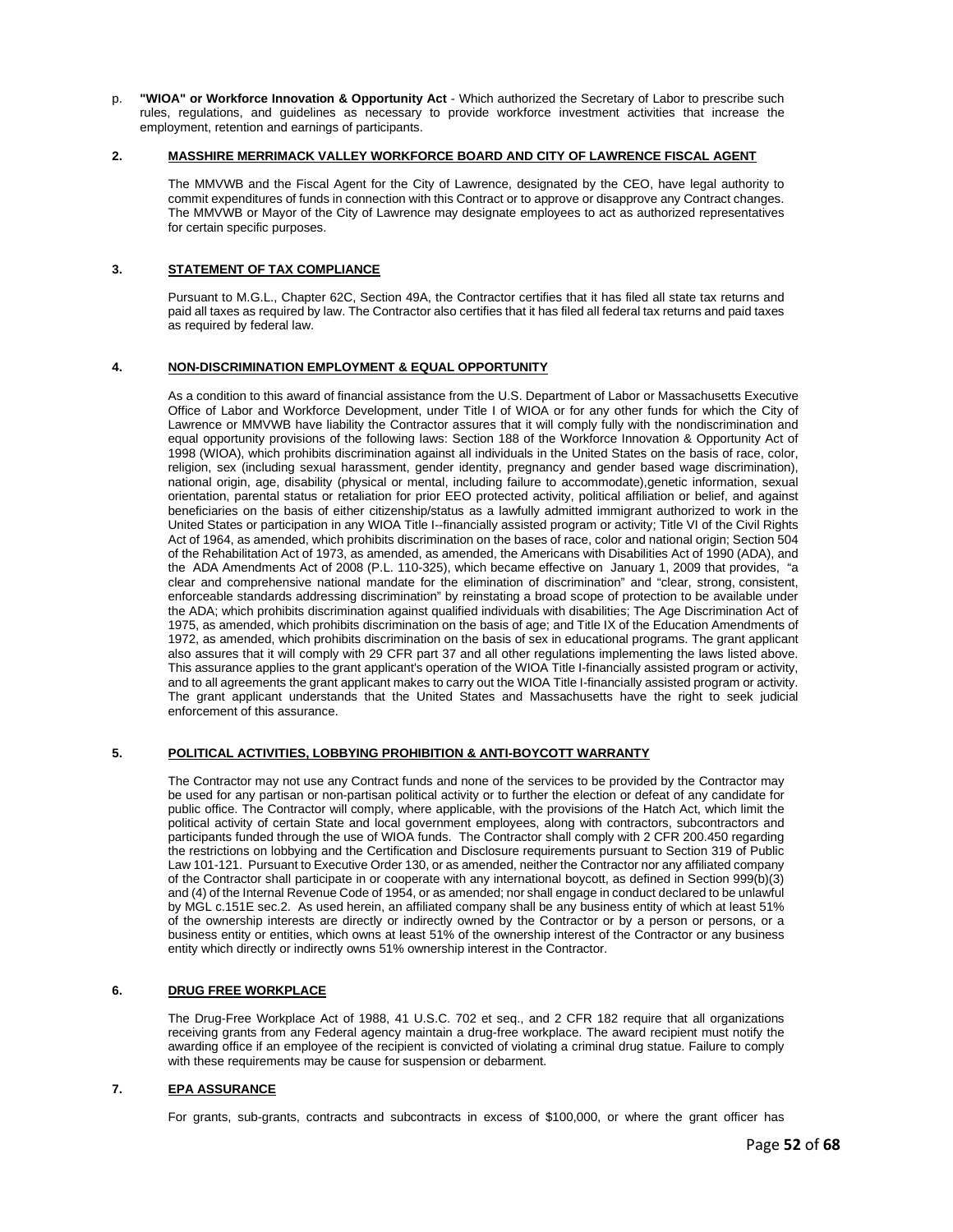determined that orders under an indefinite quantity contract or subcontract in any year will exceed \$100,000, or if a facility to be used has been subject of conviction under the Clean Air Act (42 U.S.C. 1857C08 (c)-9(c)(1)) or the Federal Water Pollution Control Act (33 U.S.C. 1319(C)) and is listed by the Environmental Protection Agency (EPA) or is not otherwise exempt, the grantee assures that:

No facility to be utilized in the performance of the proposed grant has been listed on the EPA list of Violating Facilities.

It will notify the Merrimack Valley Workforce Investment Board prior to award, of the receipt of any communication from the Director, Office of Federal Activities, U.S. Environmental Protection Agency, including that a facility to be utilized for the grant is under consideration to be listed on the EPA list of Violating Facilities.

It will include substantially this assurance, including this third part, in every non-exempt sub-grant, contract or subcontract, where applicable.

#### **8. CERTIFICATION REGARDING DEBARMENT**

The Contractor certifies, by execution of this Agreement, that neither it nor its principals are presently debarred, suspended, proposed for debarment, declared ineligible, or voluntarily excluded from participation in this transaction by any Federal or State department or agency.

#### **9. SECTARIAN ACTIVITY PROHIBITED**

No funds received under this Contract will be used for the promotion of religious worship, instruction, other religious activity or anti-religious activity. Participants in the program will not be employed in the construction, operation, or maintenance of that part of any facility which is used for religious instruction or worship. WIOA funds may be used for maintenance of a facility that is not primarily or inherently devoted to sectarian instruction or religious worship if the organization operating the facility is part of a program or activity providing services to WIOA participants.

#### **10. HEALTH AND SAFETY**

Appropriate standards for health and safety in work and training situations will be maintained. All training and/or instruction provided to participants under this agreement will take place in an environment where appropriate standards for health, safety and comfort are maintained. Participants in employment activities in on-the-job training operated with WIOA funds as defined in 20 CFR Part 680, are subject to the same health and safety standards established under State and Federal law which are applicable to similarly employed employees, of the same employer, who are not participants in programs under WIOA. Facilities will be adequately heated and ventilated; with adequate toilet, rest and lunch areas; easy access to potable water; and separate and clearly delineated non-smoking areas.

#### **11. CHILD LABOR**

No participant under 18 years of age will be employed in any occupation which the U.S. Secretary of Labor has found to be particularly hazardous for persons between 16 and 18 years of age (a list of such occupations is published in 29 PL Part 1500, Subpart E). Any eligible trainees under 16 years of age will be employed only in accordance with limitations imposed by 29 CFR Part 1500 Subpart C.

#### **12. NEPOTISM**

No Contractor will hire a person in an On-The-Job Training position, administrative capacity or consultant position funded under WIOA or any other funds provided through the MMVWB or City of Lawrence if the individual or a member of his/her immediate family is employed in the administrative capacity of DOL, EOLWD, DCS, Commonwealth Corporation, the Contractor, the MassHire Merrimack Valley Workforce Board, or the City of Lawrence. The Contractor agrees to inform the MMVWB of any potential violation of the nepotism restriction.

#### **13. UNIONIZATION AND ANTI-UNIONIZATION**

No WIOA or any other funds provided through this Contract shall in any way be used to either promote or oppose unionization. No participants may be placed into or remain working in any position which is affected by labor disputes involving a work stoppage. Where such an employment activity would violate a collective bargaining agreement, authorized individuals of the appropriate labor organization and employer shall provide written concurrence before the employment activity is undertaken. Nothing in this section shall prevent an employer from checking off union dues or service fees pursuant to applicable collective bargaining agreements or state law.

#### **14. FUNDING AND FISCAL YEAR APPROPRIATION**

Appropriations for expenditures by the MMVWB and COL and authorizations to spend for particular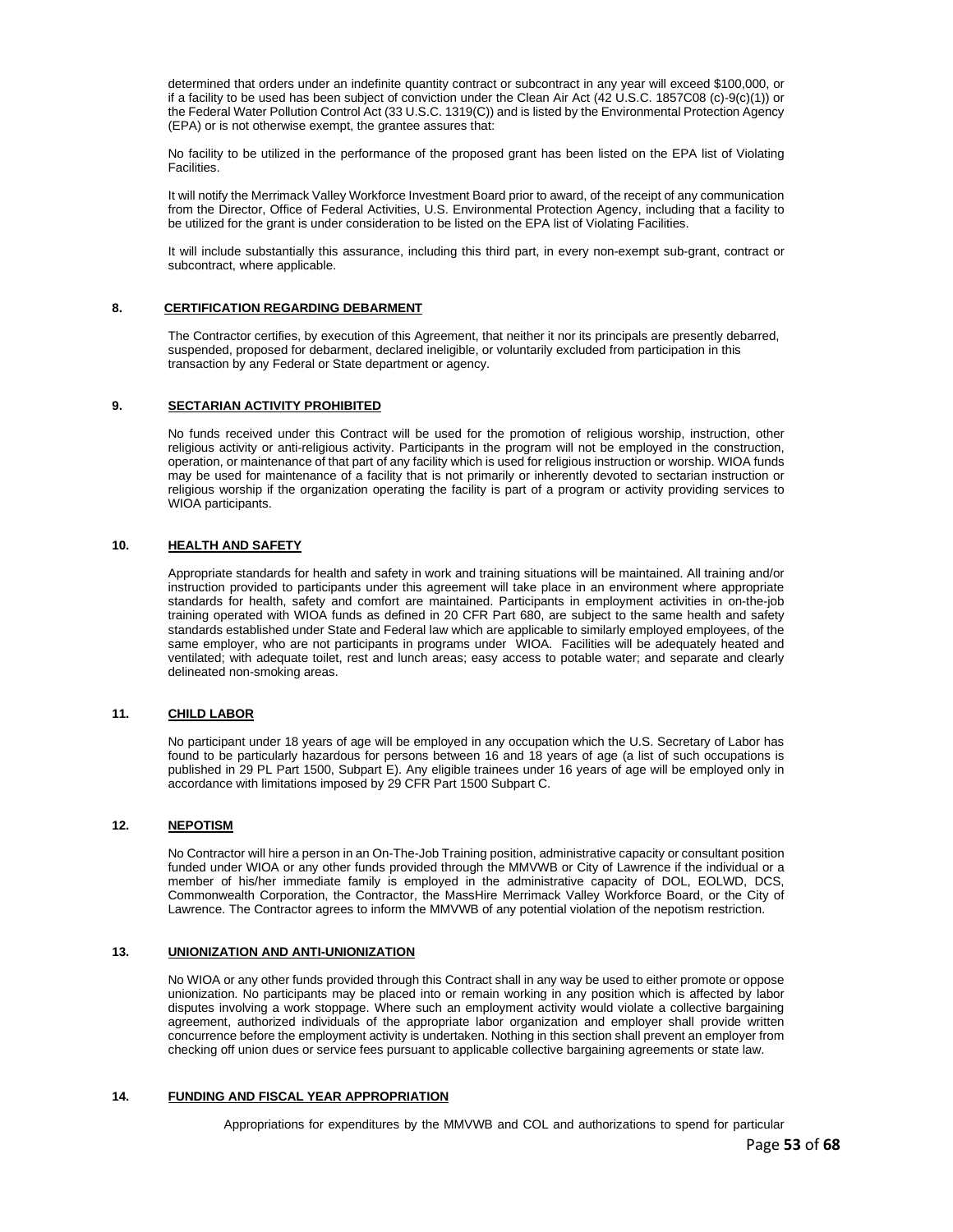purposes are made on a fiscal year basis. The fiscal year of the MMVWB is the twelve-month period ending June 30 of each year. The obligation of the MMVWB/COL under this Contract for any subsequent fiscal year following the fiscal year in which this contract is executed is subject to the appropriation to the MMVWB/COL of funds sufficient to discharge the MMVWB/COL obligation which accrues in such subsequent fiscal year, and to the authorization to spend such funds for the purposes of this Contract. In the absence of such appropriation or authorization, this Contract shall be terminated immediately without liability for damages, penalties or other charges.

#### **15. USE OF FUNDS, COST LIMITATIONS & EXPENDITURE REQUIREMENTS**

Funds shall be used for those costs which are applicable to this Contract, consistent with the approved budget and subject to the applicable WIOA or other funding source Cost Limitations and Expenditure Requirements as described in 2 CFR Part 200 Expenditures of WIOA funds totaling less than the maximum grant obligation, will have cost limitations based on actual expenditures utilizing the percent limitations specified in MMVWB Policy or, when applicable, the Contractor's individual grant sub-agreement. Funds shall not be used for the Contractor's general administration except those expenses applicable to the administration of this Contract. No program funds shall be obligated for payment of costs incurred for the program prior to the effective date of this Contract or costs' requiring specific MMVWB/COL approval until the Contractor is advised by the MMVWB in writing that there is no objection to so proceeding. The Contractor agrees to refund to the MMVWB/COL any payment or portions of payment determined not properly due to the Contractor under the terms and conditions of this Contract. WIOA or other contract funds may not be used to substitute for funding of any other activities or programs not covered in this contract agreement. Disallowed costs will be repaid to the MMVWB/COL by the Contractor from funds other than those granted to the Contractor by the MMVWB/COL or other federal funding sources.

Revenues earned by a governmental or private non-profit contractor that are in excess of the actual costs incurred in providing services shall be treated as program income. As such, the Contractor may retain any program income earned by the Contractor only if such income is added to the funds committed to the contract under which it was earned, that such income is used for contract purposes and under the terms and conditions applicable to the use of the grant funds, and such income is reported to the MMVWB/COL WIOA or other grant required classification of costs and administrative cost limitations, where applicable, shall apply to such funds. Program income not used in accordance with the requirements of this section, 2 CFR Part 200.307 shall be returned... The MMVWB/COL shall not be obligated to reimburse the Contractor for costs incurred in excess of the approved costs, and the Contractor shall not be obligated to incur expenses in excess of the approved costs.

#### **16. MAINTENANCE OF EFFORT**

Funds provided under this Contract shall only be used for activities that are in addition to those which would otherwise be available in the area in the absence of such funds Funds provided under WIOA shall not be used to duplicate facilities or services available in the area (with or without reimbursement from Federal, State or local services) unless it is demonstrated that the alternative services or facilities would be more effective or more likely to achieve the program's performance goals.

#### **17. COMPLIANCE**

The Contractor will comply with all Federal, State, County and local, statutes, laws, and regulations, and with MMVWB policies. The Contractor will comply with the Workforce Innovation & Opportunity Act as Amended and its implementing Regulations found at 20 CFR Part 652, et al, No provision of this Agreement is intended to relieve the Contractor from the responsibility and liability for complying with applicable laws, regulations, and policies.

#### **18. CORRECTIVE ACTION**

If a contractor's performance is found not to comply with program performance as outlined in the terms and conditions of this Contract, the Contractor will be required to implement corrective action. Corrective action may be required of the Contractor under, but not limited to, the following circumstances: The Contractor has failed to deliver services or products in the Contract; the Contractor failed to deliver these services or products according to the Contract schedule; or that the Contractor has failed to deliver at the quality and outcomes called for in the Contract.

#### **19. SANCTIONS**

The MassHire Merrimack Valley Workforce Board (MMVWB), or the City of Lawrence shall reserve the right to place sanctions on the Contractor for deficiencies concerning program performance or for noncompliance with the WIOA Final Rules, 20 CFR Part 652, et al or the stated policies of MMVWB, the City of Lawrence and/or Commonwealth Corporation or the Massachusetts Executive Office of Labor and Workforce Development MassHire Department of Career Services. Wherever feasible, the MMVWB, or COL shall give the Contractor an opportunity to prepare and carry out a corrective action plan. However, failure to provide the Contractor with an opportunity for corrective action shall not prevent the MMVWB or COL from imposing sanctions. Such sanctions may include, but are not limited to: termination or reduction of contract funding; withholding of payment; debarment of particular contractor(s) or sub-contractor(s); repayment from non-federal funds for violations of laws and regulations.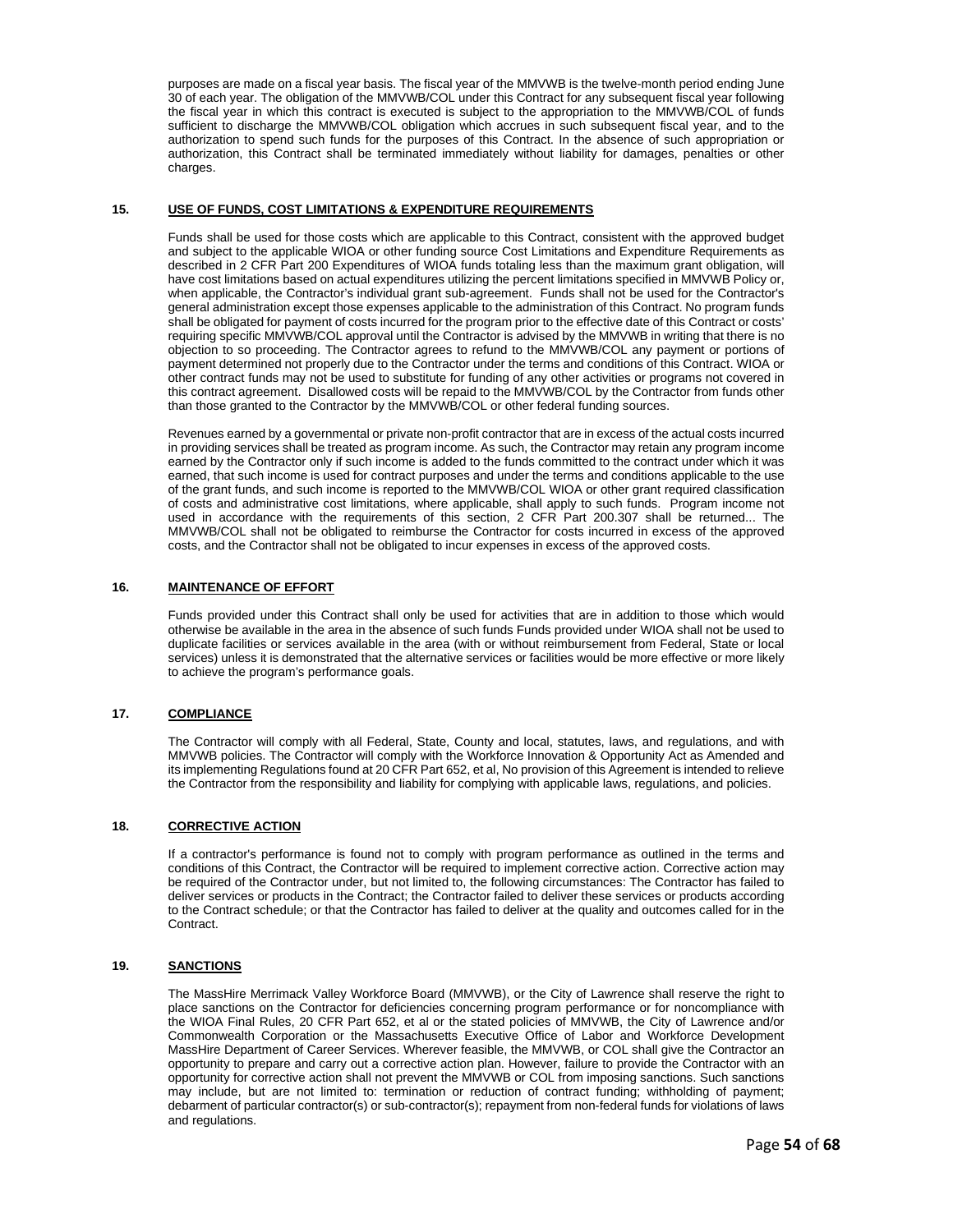#### **20. TERMINATIONS**

This Contract shall terminate as indicated on the contract cover page unless terminated prior thereto as follows:

- a. **"Without Cause"** Either party may terminate this Contract, without cause and without penalty, by giving written notice to the other party at least thirty (30) calendar days prior to the effective date of termination as stated in the notice, or such other period as is mutually agreed in advance by the parties.
- b. **"For Cause"** If the Contractor fails to perform under this Contract, or fails to make sufficient progress so as to endanger Contract performance, or fails in any way to comply with the terms and conditions of this Contract, the MMVWB/COL may terminate this Contract, in whole or in part, by giving written notice to the Contractor at least ten (10) calendar days before the effective date of termination stated in the notice. The notice shall state the reason(s) for termination and will state a reasonable period, not less than (10) calendar days, during which the reason(s) for termination must be remedied, subject to the approval of the MMVWB/COL. The MMVWB/COL reserves the right to terminate this Contract immediately in the event of the Contractor's criminal indictment, participation in fraudulent activities or in the event the Contractor files for bankruptcy.
- c. **"Emergency"** The MMVWB/COL may terminate or suspend this Contract by providing written notice to the Contractor stating the grounds for action, in the form of telegram, mailgram, hand carried letter or other appropriate written means, if the MMVWB/ determines that immediate action is necessary to protect state and/or federal funds or property or to protect individuals from injury. Such termination or suspension action shall be effective upon receipt by the Contractor of notice of either suspension or termination. In the case of a suspension under this paragraph, the notice of suspension shall be accompanied by instructions from MMVWB, or COL specifying requisite action(s) by the Contractor to remove the suspension, a proposed timetable for meeting those requirements and a description of the allowable activities and costs, if any, during the suspension period. Failure by the Contractor to remedy any identified deficiencies according to the timetable prescribed by the MMVWB, or COL shall be cause for immediate termination.
- d. **"Availability of Funds" -** This Agreement is contingent upon the receipt of funds and continued authorization for program activities. In the event that such funds become unavailable for any reason or authorization for program activities is withdrawn or otherwise modified, The MMVWB and COL have the unilateral right and absolute discretion to modify or terminate this Agreement at any time.
- e. "**Force Majeure"** Neither party shall be liable to the other nor be deemed to be in breach of this Contract for failure or delay in rendering performance arising out of causes factually beyond its control and without its fault or negligence. Such causes may include, but are not limited to: Acts of God or the public enemy, wars, fires, floods, epidemics, quarantine restrictions, strikes, unforeseen freight embargoes or unusually severe weather. Dates or times of performance shall be extended to the extent of delays excused by this section, provided that the party whose performance is affected notifies the other promptly of the existence and nature of this delay. It is agreed that since the performance dates of this Contract are of the essence and important to the implementation of essential MMVWB work, continued failure to perform for periods aggregating forty five (45) or more calendar days during the contract performance period, even for causes beyond the control of the Contractor, shall afford MMVWB the right to terminate this Contract without termination costs or penalties.

#### **21. OBLIGATION IN EVENT OF TERMINATION**

In the event of any termination, the Contractor shall not be relieved of liability to the MMVWB/COL for injury or damages sustained by the MMVWB/COL by virtue of any breach of this Contract by the Contractor. The MMVWB/COL shall promptly pay Contractor for all services performed to the effective date of termination provided Contractor is not in default of the terms of this Contract and submits to the MMVWB/COL a properly completed invoice, with supporting documentation covering such services, no later than thirty (30) days after the effective date of termination. In the event of termination pursuant to Section 21(b), the MMVWB/COL will withhold any payments to the Contractor for the purpose of offset until such time as the exact amount of damages due to the MMVWB/COL from the Contractor is determined. Upon termination, all documents, finished or unfinished, data, studies and reports prepared by Contractor pursuant to this Contract shall become the property of the MMVWB/COL.

#### **22. AUDITS**

Organization-wide or program-specific audits shall be performed in accordance with Subpart F, the Audit Requirements of the Uniform Guidance which apply to audits for fiscal years beginning on or after December 26, 2014. DOL awards recipients including for-profit and foreign entities that expend \$ 750,000 or more in a year from any Federal awards must have an audit conducted for that year in accordance with the requirements contained in 2 CFR 200.501. OMB's approved exception at 2 CFR 2900.2 expands the definitions of 'non-Federal entity' to include for-profit entities and foreign entities. For-profit and foreign entities that are recipients or subrecipients of a DOL award must adhere to the Uniform Guidance at 2 CFR 200. Where applicable, the Contractor shall submit to the MMVWB/COL fiscal agent their audit no later than 30 days after the audit of a program funded under this contract is complete, but not later than 9 months after the end of the fiscal year of the contractor.

#### **23. INDEMNIFICATION**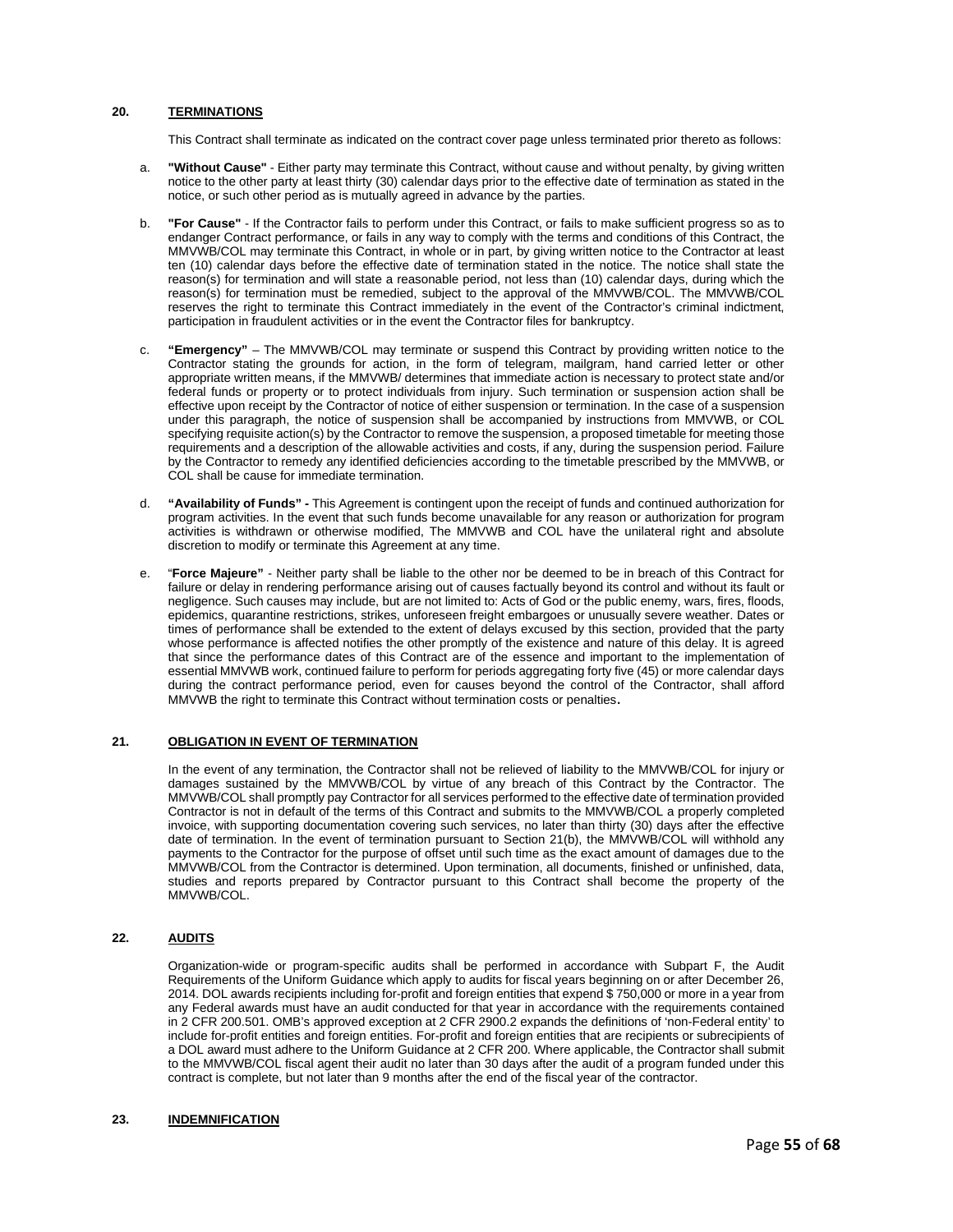Unless otherwise exempted by law, the Contractor shall indemnify and hold harmless the Commonwealth of Massachusetts and them MMVWB and City of Lawrence, including its agents, officers and employees against any and all liability and damages the Commonwealth and the MMVWB/COL may sustain or incur in connection with the performance of this Contract by reason of acts, inaction, omissions, negligence or reckless or intentional conduct of the Contractor, its agent(s), officers, employees or subcontractors; provided that the Contractor is notified by the Commonwealth and MMVWB/ COL of any claim within a reasonable time after the Commonwealth and the MMVWB/COL become aware of it, and the Contractor is afforded an opportunity to participate in the defense of such claim and any negotiated settlement agreement or final judgment.

#### **24. WORKERS COMPENSATION AND OTHER INSURANCE**

The Contractor shall procure and thereafter maintain Workers Compensation, employer's liability, comprehensive general liability (bodily injury), and comprehensive automobile liability (bodily injury and property damage) insurance, with respect to insurance, under this Contract. If the Contractor receives advance payments, the Contractor shall obtain a personal fidelity bond for a minimum of \$50,000 for each of its employees who are permitted to engage in financial transactions involving WIOA or other funds. Bonding should include but not be limited to Contractor employees who handle payroll.

In lieu of Worker's Compensation insurance, the Contractor must maintain a self-insurance program. Such insurance shall be fully funded by the Contractor. The Contractor shall be reimbursed for that portion allowable to the Contract for the reasonable cost of insurance as required or approved pursuant to the provisions of this clause. Upon written request, Contractor will submit to the MMVWB Certificates of Insurance for the above mentioned areas.

#### **25. ADVERTISING**

All materials related to this program including, but not limited to, press releases, newspaper articles, pamphlets and fliers concerning the Contractor's relationship with the MMVWB, or COL or MassHire Merrimack Valley Career Center must refer to the MMVWB, as funding source. Such materials shall clearly state the percentage of the total costs of the program or project which will be financed with federal money; the dollar amount of the federal funds for the project or program; and the percentage and dollar amount of the total cost of the project or program that will be financed by non governmental sources. Copies of materials intended for public consumption are to be sent to MMVWB.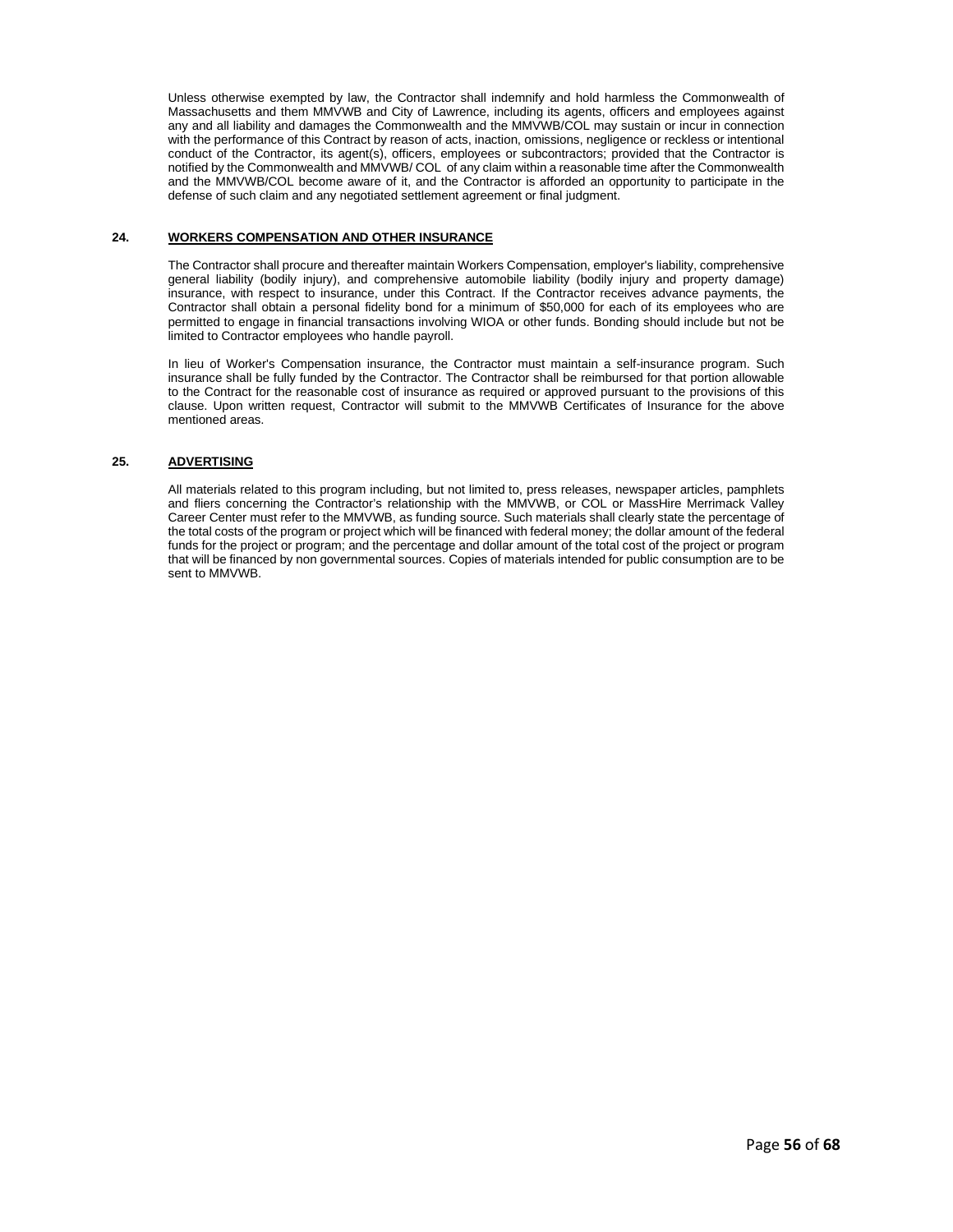#### **26. DISCLOSURE OF CONFIDENTIAL INFORMATION**

- a. The Contractor shall maintain the confidentiality of any information regarding trainees, project participants and their immediate families that may be obtained through application forms, interviews, tests, reports from public agencies or counselors, or any other source. Without the permission of the trainees or participants, such information shall be divulged only as necessary for purposes related to the performance or evaluation of the Contract and to persons having responsibilities under the Contract. The Contractor shall comply with the provisions of the Fair Information Practices Act. Ch. 776 of the Acts of 1975, and with MMVWB policy.
- The Contractor agrees to take reasonable steps to insure the physical security of such data under its control, including, but not limited to fire, protection against smoke and water damage; alarm systems; locked files, guards, or other devices reasonably expected to prevent loss or unauthorized access to electronically or mechanically held data; limited terminal access, access to input documents and output documents, and design provisions to limit use of personal data.
- c. The Contractor agrees that it will inform each of its employees, having any involvement with personal data or other confidential information, of the laws and regulations relating to confidentiality. The MMVWB or its agents shall have access to any data maintained pursuant to the Contract without the consent of the data subject. The Contractor shall use personal data and materials derived from such data only as necessary in the performance of this Contract.

#### **27. ACCOUNTING RECORDKEEPING**

The Contractor shall maintain its own accounting system which, at a minimum, must include Books of Original Entry, a General Ledger or other mechanism for summarizing the result of transactions, and all supporting documentation in accordance with Generally Accepted Accounting Principles (GAAP). The Contractor shall adequately safeguard funds to ensure that they are used for the purposes authorized. Necessary accounting records must be maintained to document the proper use of these funds for the intended purposes and to identify individual contract cash balances.

#### **28. RECORDS, RECORD RETENTION**

The Contractor will keep full and detailed accounts and records as may be necessary for proper financial management under this Contract. The Contractor shall comply with any programmatic and fiscal recordkeeping and reporting requirements identified by the MMVWB/ COL, including format, contents, details and submission requirements.

At a minimum, records/files concerning MMVWB-funded trainees will include the following: Copies of weekly timesheets and any related attendance documentation; Any material concerning the trainee which may be transmitted from the MMVWB, or the Career Center to the Contractor, such as any enrollment documents, intake/assessment testing documents, Individual Service Strategy (ISS), MMVWB Grievance Policy, etc; Any materials normally utilized by the Contractor to record and assess the trainee's progress such as copies of tests, projects, etc, including progress notes composed by Contractor staff regarding the MMVWB, funded trainee's participation and progress; Any other documentation or records not otherwise identified in this section which the MMVWB, or its agents may subsequently request of the Contractor should be maintained for a period of seven (7) years from the contract end date.

#### **29. EXAMINATION OF RECORDS**

The Contractor agrees that the Governor, the Executive Office of Labor & Workforce Development (EOLWD), the President of Commonwealth Corporation, the State Auditor, the U.S. Department of Labor, the MassHire Department of Career Services or the MMVWB or any of their duly authorized representatives shall, until the expiration of the retention period under this Contract, have access to and the right to examine and copy, at reasonable times and upon reasonable notice, any directly pertinent books, documents, papers, and records of the Contractor involving transactions related to the Contract; the right to interview employees of the Contractor with respect to transactions related to this Contract; and the right to enter onto the premises of the Contractor at all reasonable times in order to have access to such books, documents, papers, records and employees. The Contractor further agrees to include in all its subcontracts hereunder a provision to the effect that the subcontractor agrees that the MMVWB and its authorized agents,, its funding sources and any of their duly authorized representatives shall, until the expiration of the retention period under the subcontract, have access to and the right to examine any directly pertinent books, documents, papers, and records of such subcontractor involving transactions related to the subcontract.

Without limiting the MMVWB/COL's other legal remedies, in the event that the Contractor fails to comply with this provision, the parties agree that the MMVWB/COL may obtain specific performance of the clause through the courts.

#### **30. MONITORING ACCESS**

At any time during the term of this Agreement, Contractor shall permit the Governor, the Executive Office of Labor and Workforce Development, the State Auditor, the President of Commonwealth Corporation, the U.S.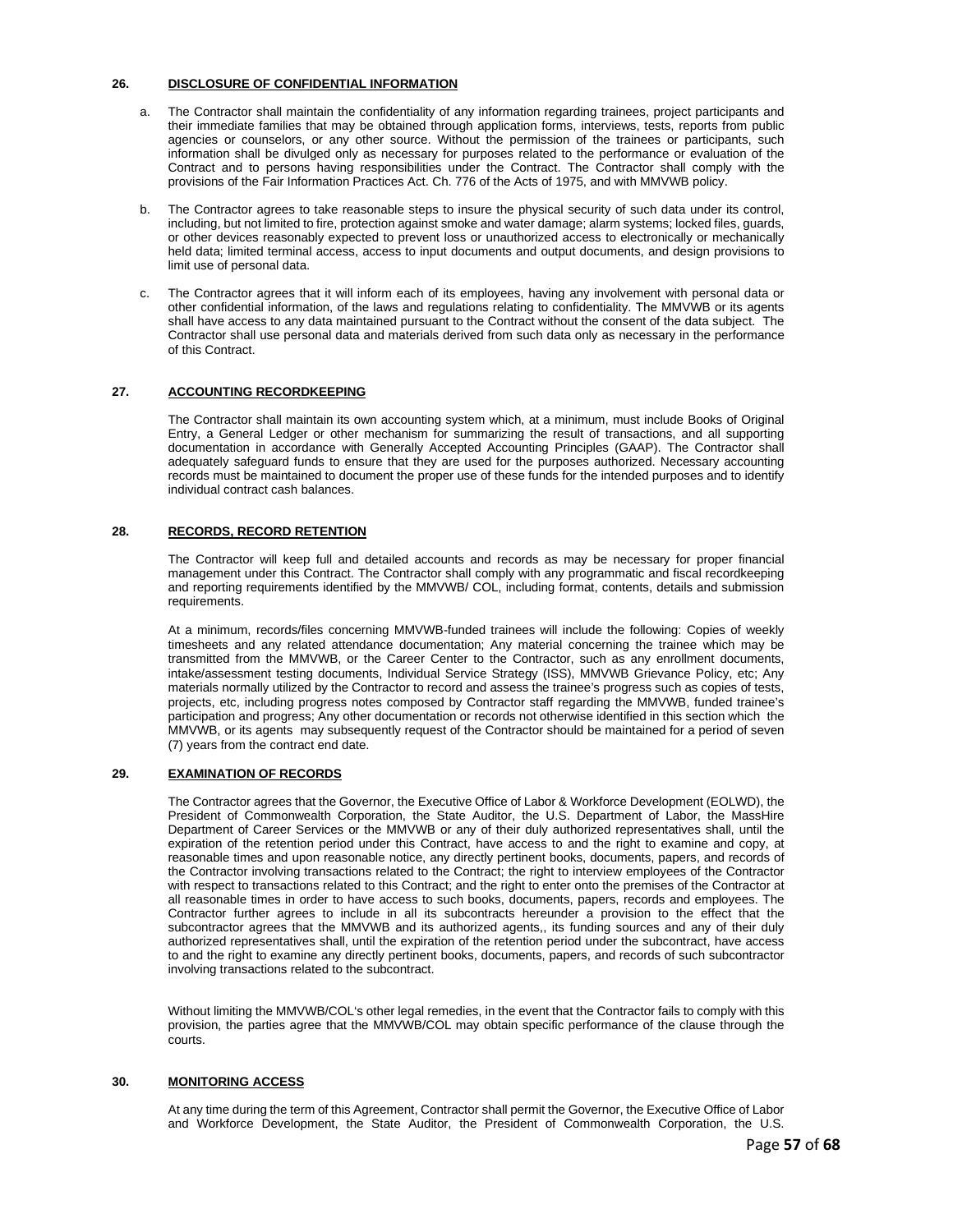Department of Labor or their designated representatives, MDCS and the MMVWB and its fiscal agent to conduct on site evaluations and monitor program performance to ensure compliance with the terms of this Agreement. At any time during normal business hours and as frequently as deemed necessary, there shall be made available, for examination and audit, all contracts, invoices, payroll records, general ledger and supporting accounting records, personnel files, attendance records and any other data relating to all matters covered by this Agreement. Monitoring visits may include examination of participant case files, observation of program activities and interviews with staff and participants. Records may be copied at a reasonable expense, if necessary.

#### **31. NON-ASSIGNABILITY**

This agreement is between the MMVWB, the City of Lawrence and the Contractor. The Contractor may not assign or otherwise transfer total liability, responsibility, obligation, duty or interest under this Contract. All monetary recompense for Contracted services shall be paid by the MMVWB /COL as outlined in the Budget and invoicing instructions subject to the Contractor's compliance with appropriate cost limitations and expenditure requirements. The Contract total represents the maximum total costs that may be incurred under this agreement.

#### **32. SUBCONTRACTS**

Pursuant to this Contract, the Contractor may not subcontract any of the services to be provided or delegate in part or, with respect to WIOA funded Programs delegate in whole to any organization, association, individual, corporation, partnership or other such entity without the written consent of the MMVWB prior to placing any subcontract. The Contractor shall give the MMVWB immediate notice of any claim made against the Contractor by any subcontractor or Contractor which, in the opinion of the Contractor, may result in litigation, related in any way to this Contract, with respect to which the Contractor may be entitled to reimbursement from the MMVWB/COL. The consent, approval, or ratification of a subcontract or any terms thereof shall not put the MMVWB/COL in contractual agreement privately with the subcontractor; shall not, unless otherwise stated, constitute an endorsement or approval of any provision of the subcontract; and shall not relieve the Contractor of its responsibility for the performance and provision of services or its obligation, duty or interest under this Contract. Contractor shall not subcontract with nor delegate to any party which is debarred or suspended or is otherwise excluded from or ineligible for participation in Federal assistance programs under Executive Order 12549 "Debarment and Suspension"

#### **33. UTILIZATION OF MINORITY OR WOMEN-OWNED BUSINESS ENTERPRISES**

It is the policy of the government that minority or women-owned business enterprises shall have the maximum practicable opportunity to participate in the performance of government contracts. The Contractor agrees to use its best efforts to carry out the policy in the award of subcontracts to the fullest extent consistent with the efficient performance of this Contract.

#### **34. GRIEVANCE PROCEDURE POLICY**

Pursuant to the procedures set forth below, any individual or organization may file a grievance alleging a violation of the Workforce Innovation & Opportunity Act, rules, regulations, grants or other agreements made under the programs by the Commonwealth of Massachusetts, the Executive office of Labor and Workforce Development, the Department of Career Services, Commonwealth Corporation, MMVWB or contractors. Grievances that do not involve a violation of the regulations, grant terms or other agreements under the programs are not subject to this procedure. With the exception of complaints alleging fraud, criminal activity or discrimination, the filing of a grievance under WIOA or other funds for which the City of Lawrence has liability must be made within one year of the date of the alleged violation. Grievances under WIOA alleging discrimination, including those alleging gender discrimination and any other protected class as described in #4 Non-Discrimination Employment & Equal Opportunity, must be filed within one hundred eighty (180) days of the date of the alleged violation.

Where the alleged violation of program regulations is also an alleged violation of another law, regulation or agreement, nothing in this procedure precludes an individual or organization from filing a complaint or grievance under such other law or agreement with respect to the separate cause of action, at the same time that a grievance under this procedure is pending.

Any Contractor who is the recipient of WIOA funds or other funds provided through the MMVWB and City of Lawrence shall continue to operate or shall establish and maintain for WIOA participants and others a grievance or complaint procedure relating to the terms and conditions of employment. Any Contractor who does not have a grievance procedure may use this procedure by submitting a letter requesting inclusion in MMVWB's Grievance Procedure.

As the WIOA administrative entity the MMVWB/COL (and its Contractors) must inform participants of the MMVWB grievance or complaint procedure they are to follow The Contractor's procedures must provide, upon request by the complainant, a review of the Contractor's decision by MMVWB, the Commonwealth Corporation, DCS or its designee and by the Governor or his/her designee, if necessary, in accordance with 20 CFR Parts 683.600 - 683.650, 658.411, 679.290.

a. The Contractor agrees to implement and maintain an Equal Employment Opportunity Program and a related Affirmative Action Plan. Such a program shall include (but is not limited to):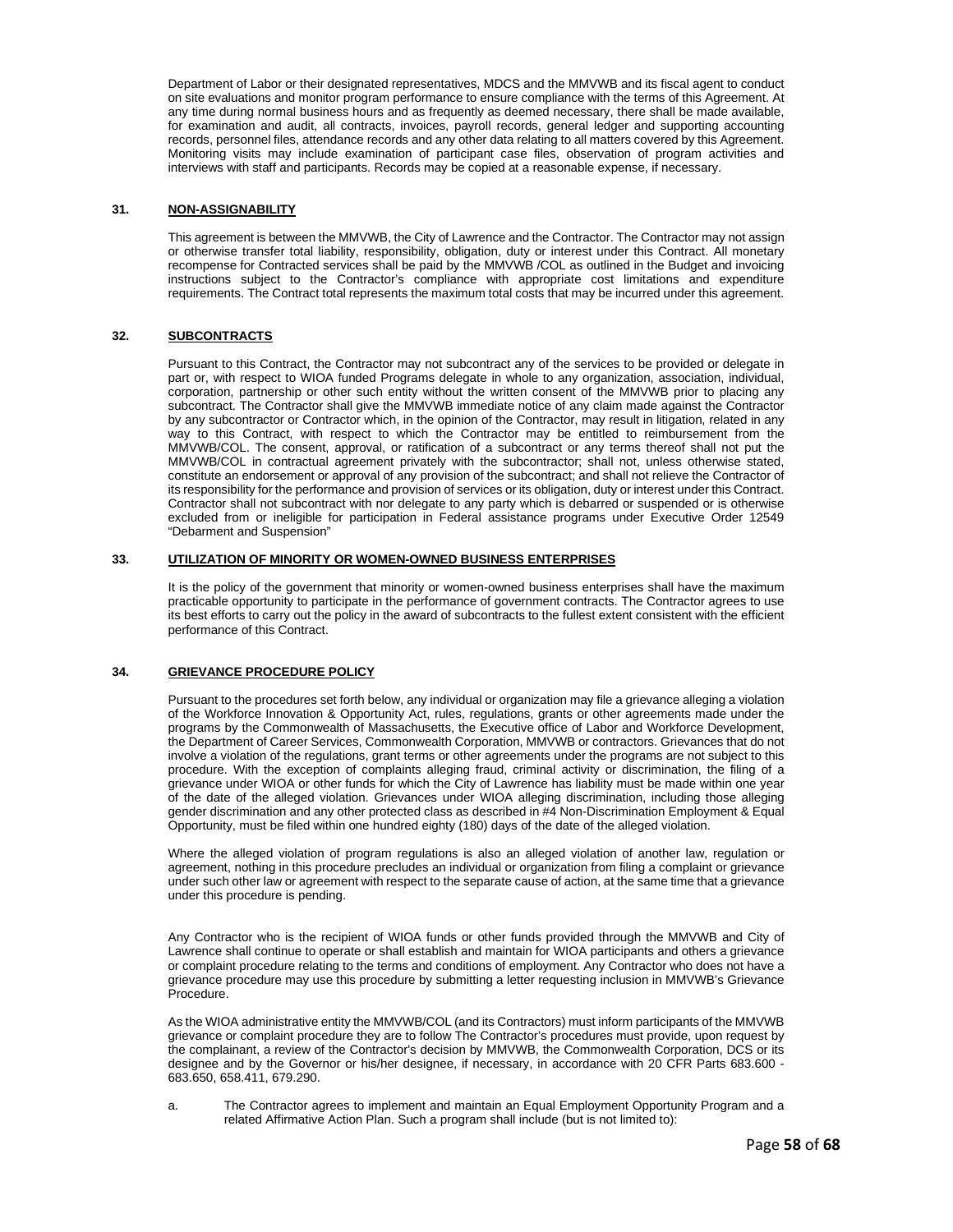- 1. Formulation and maintenance of a grievance resolution system for participants and staff.
- 2. Notification to all participants and staff, in writing, at enrollment or hire, of the Program's Grievance Resolution System, as well as the EEO and Affirmative Action compliance and other related activities.
- 3. Designation of staff within the Contractor as responsible for EEO and Affirmative Action compliance and other related activities and designation of a Grievance Officer.
- b. Any Contractor that does not maintain an Equal Employment Opportunity Program and a related Affirmative Action Plan agrees to fully participate in the Equal Employment and Affirmative Action Programs and activities established by MMVWB, including procedures to be established for monitoring EEO/AA activities.
- c. This grievance procedure shall be used in all protests, disputes and claims causes in reference to this Agreement

#### **35. DISPUTES**

- a. Except as otherwise provided in this Contract, any dispute concerning a question of fact arising under this Contract which is not disposed of by agreement shall be decided by the MMVWB Executive Director who shall present a decision in writing and mail or otherwise furnish a copy thereof to the Contractor. The decision of the duly authorized representatives shall be final and conclusive unless, within 30 days from the date of receipt of such copy, the Contractor mails or other-wise furnishes to the MMVWB or the COL Fiscal Agent a written appeal addressed to the Executive Committee of the MMVWB the duly authorized representatives for the determination of such appeals This decision shall be final and conclusive unless determined by the court of competent jurisdiction to have been fraudulent or capricious or arbitrary, or so grossly erroneous as necessarily to imply bad faith, or not supported by substantial evidence. In connection with any appeal proceeding under this clause, the Contractor shall be afforded an opportunity to be heard and to offer evidence in support of its appeal. Pending final decision of a dispute hereunder, the Contractor shall proceed efficiently with the performance of this Contract and in accordance with the decision of the MMVWB Executive Director.
- b. This "Dispute" clause does not preclude consideration of law questions in connection with decisions provided for in paragraph (a) above, provided that nothing in this Contract shall be construed as making final the decision of any administrative official, representative, or board on a question of law.

#### **36. CONFLICTS OF INTEREST/CODE OF CONDUCT**

The Contractor shall comply with the requirements of 20 CFR Part 667.200(4) (i) and 2 CFR 200.112 & 200.318 which address codes of conduct and real or apparent conflict of interest issues. No officer, member or employee of the Contractor shall cast a vote on, or participate in, any decision making capacity (including discussions to which all proposers are not afforded equal opportunity) on the provision of services by such officer, member or employee (or any organization which that officer, member or employee directly represents), or on any matter which would provide any direct financial benefit to that officer, member or employee, or a member of their immediate family. The Contractor warrants that it has not employed or retained any company or person other than a bona fide employee working solely for the Contractor to solicit or secure this Contract, and that it has not paid or agreed to pay any company or person any fee, commission, percentage, brokerage fee, gift, or any other consideration, contingent upon or resulting from the award or making of this Contract. No officer, member, or employee of the MMVWB or City of Lawrence, and no member of its governing body who exercises any functions or responsibilities in the review or approval of the undertaking or carrying out of this project shall (a) participate in any decision relating to this agreement which affects his/her personal interest in any corporation, partnership or association in which he/she is, directly or indirectly, interested; or (b) have any interest, direct or indirect, in this agreement or the proceeds hereof.

#### **37. INTELLECTUAL PROPERTY RIGHTS, OWNERSHIP OF MATERIALS**

All reports, data, and material prepared by the Contractor under its agreement or furnished to the Contractor by the MMVWB, or its representatives, or otherwise obtained or prepared under the terms of this agreement, shall remain the property of the MMVWB. Upon the termination of this Contract, the originals of all finished and unfinished, documents, data, studies, reports, manuals, materials or other "deliverable", identified in the approved plan or work statement, prepared or delivered by the Contractor specifically pursuant to this Contract, or paid for with Contract funds, shall become the property of the MMVWB and the Commonwealth shall have title and own the copyright in such "deliverable". The Contractor shall have a royalty-free non-exclusive and irrevocable license to reproduce, publish or otherwise use and to authorize others to use these "deliverables" whether published or unpublished, unless such use is restricted in this Contract. The Contractor shall not make any application for patent or copyright of any "deliverable" without the prior written consent of the MMVWB. *Unless other procedures are specified by the parties in this Contract, the Contractor shall not make any press statement or issue any material for publication, derived from the "deliverable" under this Contract without the prior written approval of the MMVWB.* The originals of finished and unfinished documents, data, studies,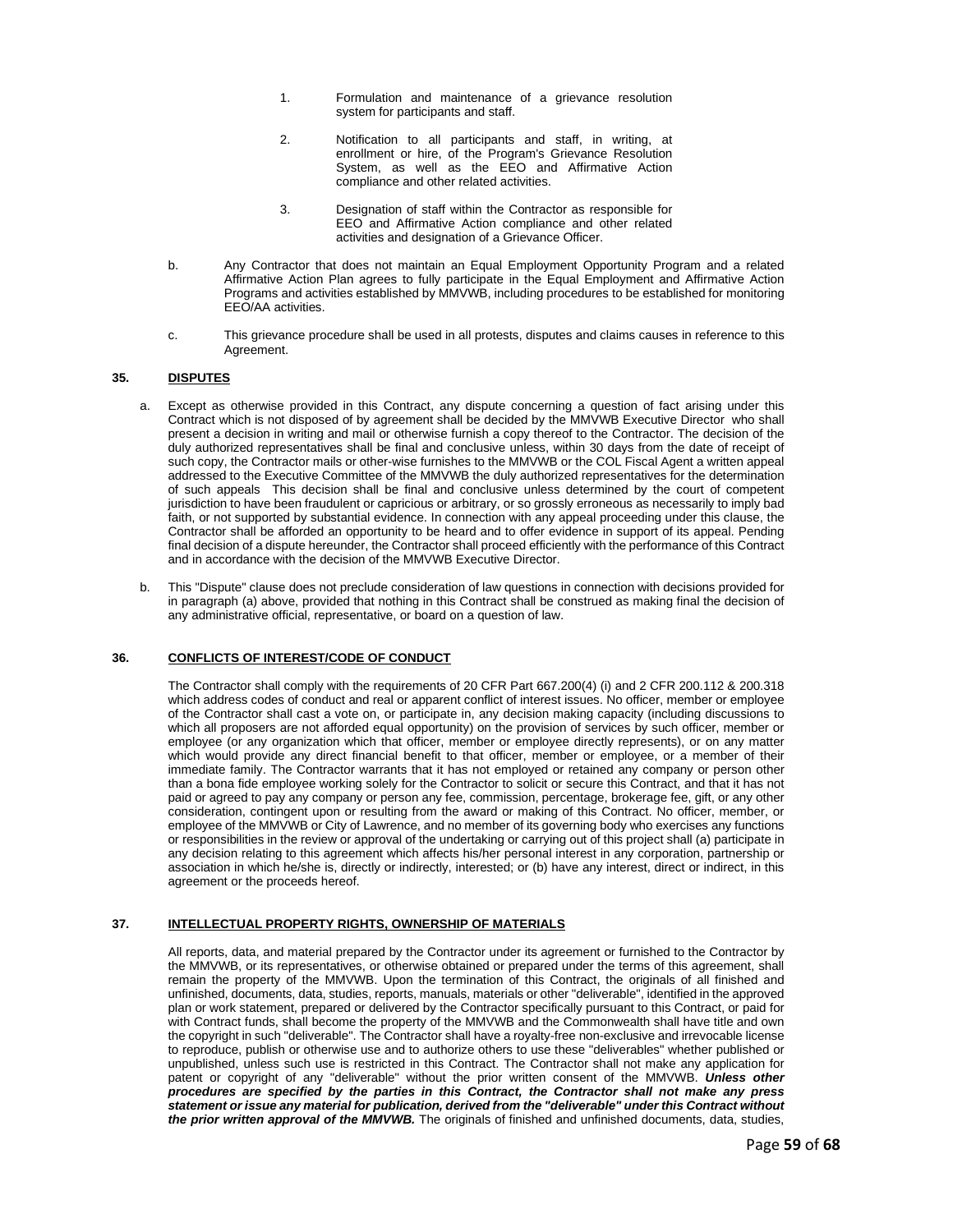reports, manuals, materials or programs provided by the Contractor which are **not** copyrightable by the MMVWB or COL or which are already owned or copyrighted by the Contractor shall be specifically identified as a "nondeliverable" in this Contract. The MMVWB shall have a royalty-free non-exclusive and irrevocable license to reproduce, publish or otherwise use and to authorize others to use any "non-deliverable" identified in this Contract, unless restrictions on such use are specified.

#### **38**. **PROPERTY**

No WIOA funds may be expended for the acquisition of real property without the prior written consent of the MMVWB. Real property means land and structures thereto, excluding movable machinery and equipment. The Contractor shall keep an adequate inventory of any and all equipment, supplies and materials purchased with funds pursuant to the approved budget. The Contractor shall follow applicable WIOA regulations and Mass Workforce Issuance 07-69 regarding the disposition of property at the end of the contract period, unless the Contractor receives different instructions in writing from MMVWB or City of Lawrence.

#### **39. UNIFORM RELOCATION ASSISTANCE AND REAL PROPERTY ACQUISITION**

Parties to this Agreement will comply with the provisions of the Uniform Relocation Assistance and Real Property Acquisition Act of 1979 (P.L. 91-646) which requires fair and equitable treatment of persons displaced as a result of Federal and Federally assisted programs.

#### **40. RENTAL AND LEASING OF PREMISES**

All rental and leasing of premises must be reasonable, necessary, and properly procured.

#### **41. PELL GRANTS**

Contractor shall be responsible for ensuring the filing of applications for Pell Grant or Supplemental Education Opportunity Grant (SEOG) assistance or any other assistance available for each Participant enrolled in a Pell Grant or SEOG approved course. The Contractor shall reduce the amount due to the Contractor from the MMVWB/COL, or remit to the MMVWB/COL the portion of the Pell Grant to be applied to the cost of tuition, fees and books, if received after the termination of this Contract. Notwithstanding any provision of this Agreement to the contrary, no compensation shall be earned or deemed payable for services provided for under this Agreement to the extent that any such services are paid for, directly or indirectly, through a Pell Grant (or Supplemental Education Opportunity Grant (SEOG)) or by any other source. The Contractor shall take sufficient actions to assure that services paid for through such grants are not paid for under this Agreement (including the reduction of invoices to the extent of such grant payments, the return of any funds paid hereunder for services paid for through such grants, and any other actions as may be required by the MMVWB/COL).

#### **42. MODIFICATIONS**

The MMVWB Executive Director and/or the COL Fiscal Agent or other duly authorized representatives, will at any time, by written order, and without notice to the sureties, make changes within the general scope of this Contract. If any such changes cause an increase or decrease in the cost of, or time required for performance of any part of the work under this Contract, whether changed or not by any such order, an equitable adjustment shall be made in the Contract price and related profit and shall be modified in writing accordingly. Any claim by the Contractor for adjustment under this clause must be asserted within 30 days from date of receipt by the Contractor of the notification of changes; provided, however, that the duly authorized representative decides that the facts justify such action, will receive and act upon any such claim asserted at any time prior to final payment under this Contract. All cost items subject to variation beyond the control of the Contractor shall be subject to re-negotiation between MMVWB, or COL and the Contractor. Failure to agree to any adjustment shall be a dispute concerning a question of facts within the meaning of the clause of this Contract entitled "Disputes". However, nothing in this clause shall excuse the Contractor from proceeding with the Contract as changed. Both parties shall approve all Contract modifications in writing. Contract and modifications shall be accomplished on an authorized Contract Modification Sheet. In situations where cost increases are the direct result of legislation or collective bargaining agreements, this Contract may be modified to reflect those changes.

#### **43. FORUM AND CHOICE OF LAW**

Any actions arising out of this Contract shall be governed by the laws of the Commonwealth of Massachusetts, and shall be brought and maintained in a state or federal court within the Commonwealth, which shall have exclusive jurisdiction thereof.

#### **44. WAIVERS**

Forbearance or indulgence in any form or manner by a party shall not be construed as a waiver, nor in any way limit the legal or equitable remedies available to that party. No waiver by either party of any default or breach shall constitute a waiver of any subsequent default or breach.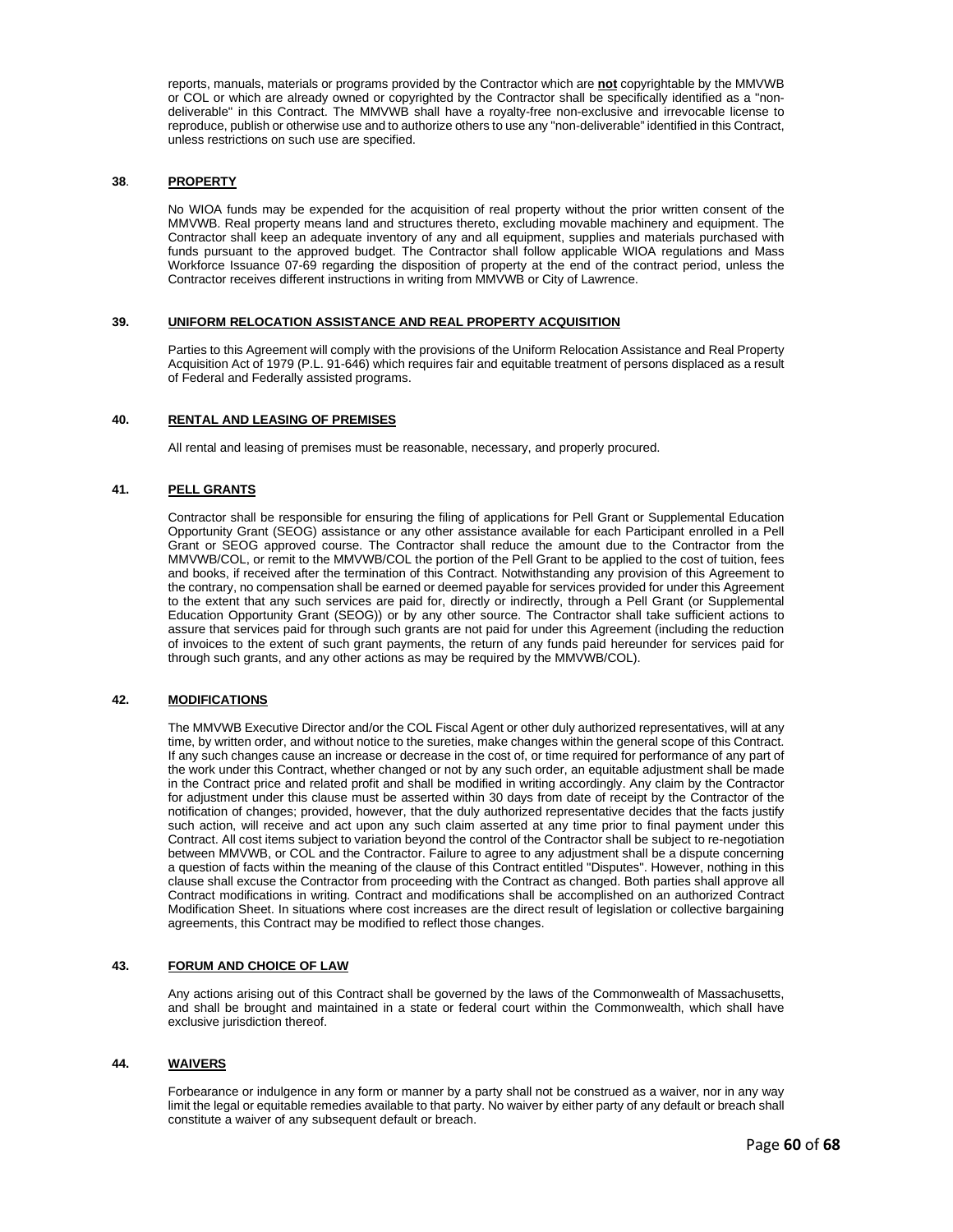#### **45. SEVERABILITY, HEADINGS AND INTERPRETATION, INTEGRATION**

If any Article or provision of this Agreement is declared or found to be illegal, unenforceable, or void, then both the MMVWB/COL and the Contractor shall be relieved of all obligations under that provision. The remainder of the Agreement shall be enforced to the fullest extent permitted by law. The headings used herein are for reference and convenience only and shall not be a factor in the interpretation of this Contract. This Agreement shall supersede all other oral negotiations and written agreements relating to the performance of this Contract, including contracts provided by the Contractor.

#### **46. OFFICIAL ENROLLMENT**

In the case that this contract is for the provision of training services, official enrollment of participants occurs on the first day of program activity.

#### **47. TERMINATION OF ELIGIBILITY DUE TO INACCURACY OR NONCOMPLIANCE:**

- (a) Eligible Providers determined to have intentionally supplied inaccurate information on their Contract, performance information, program description or cost information shall have their eligibility to receive WIOA funds terminated for a period not less than 2 years.
- (b) Eligible Providers determined to have substantially violated any requirement of the Workforce Innovation & Opportunity Act may have their eligibility to receive WIOA funds terminated for the program involved.
- (c) Eligible Providers who are terminated under paragraph (a) or (b) above, shall be liable for repayment of all funds received for the program during any period of noncompliance described in such paragraph.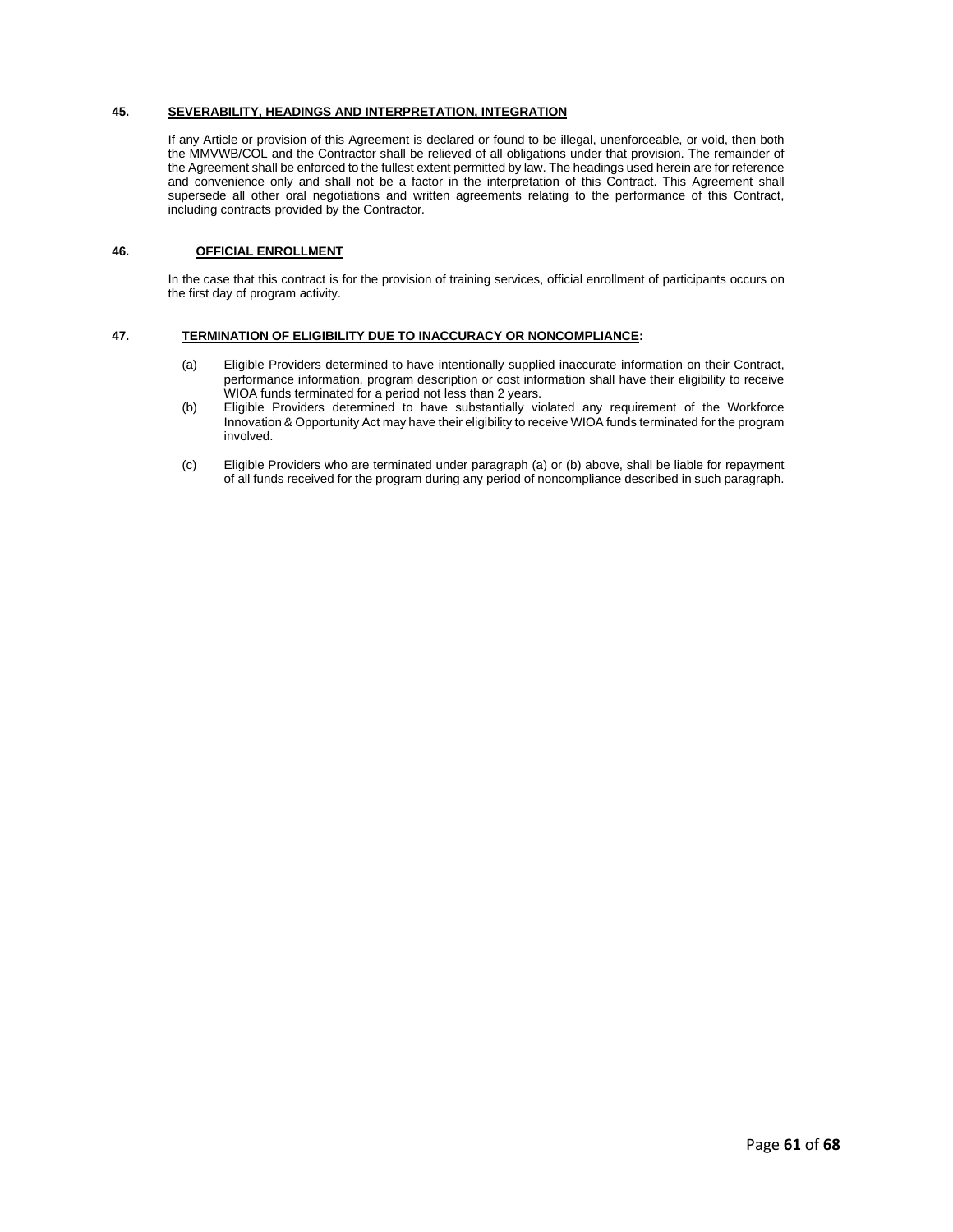#### **48. SUBSEQUENT ELIGIBILITY, PERFORMANCE AND COST INFORMATION TRACKING:**

The Contractor hereby agrees that it will collect and track the following program specific information:

- (a) The program completion rates for all individuals participating in the Contracted program, including individuals who are not receiving assistance under WIOA section 134 and individuals who are receiving such assistance.
- (b) The percentage of all individuals participating in the applicable program who obtain unsubsidized employment, which may also include information specifying the percentage of the individuals who obtain unsubsidized employment in an occupation related to the program conducted, including individuals who are not receiving assistance under WIOA section 134 and individuals who are receiving such assistance.
- (c) The wages at placement in employment for all individuals participating in the applicable training, including individuals who are not receiving assistance under WIOA section 134 and individuals who are receiving such assistance.
- (d) For individuals who received assistance under WIOA section 134, the retention rates in unsubsidized employment of participants who have completed the applicable program, 6 months after the first day of employment.
- (e) For individuals who received assistance under WIOA section 134, the wages received by participants who have completed the applicable program, 6 months after the first day of the employment involved.
- (f) For individuals who received assistance under WIOA section 134, where appropriate, the rates of licensure or certification, attainment of academic degrees or equivalents, or attainment of other measures of skills, of the graduates of the applicable program.
- (g) Information on program costs (such as tuition and fees). All information shall be collected in a manner that shall facilitate verification of the data. In order to retain eligibility to receive WIOA Title I funds for training services under section 134, the Contractor shall submit, at least annually, under procedures established by the Governor the information outlined above.

All information shall be collected in a manner that shall facilitate verification of the data. In order to retain eligibility to receive WIOA Title I funds for training services under section 134, the Contractor shall submit, at least annually, under procedures established by the Governor the information outlined above.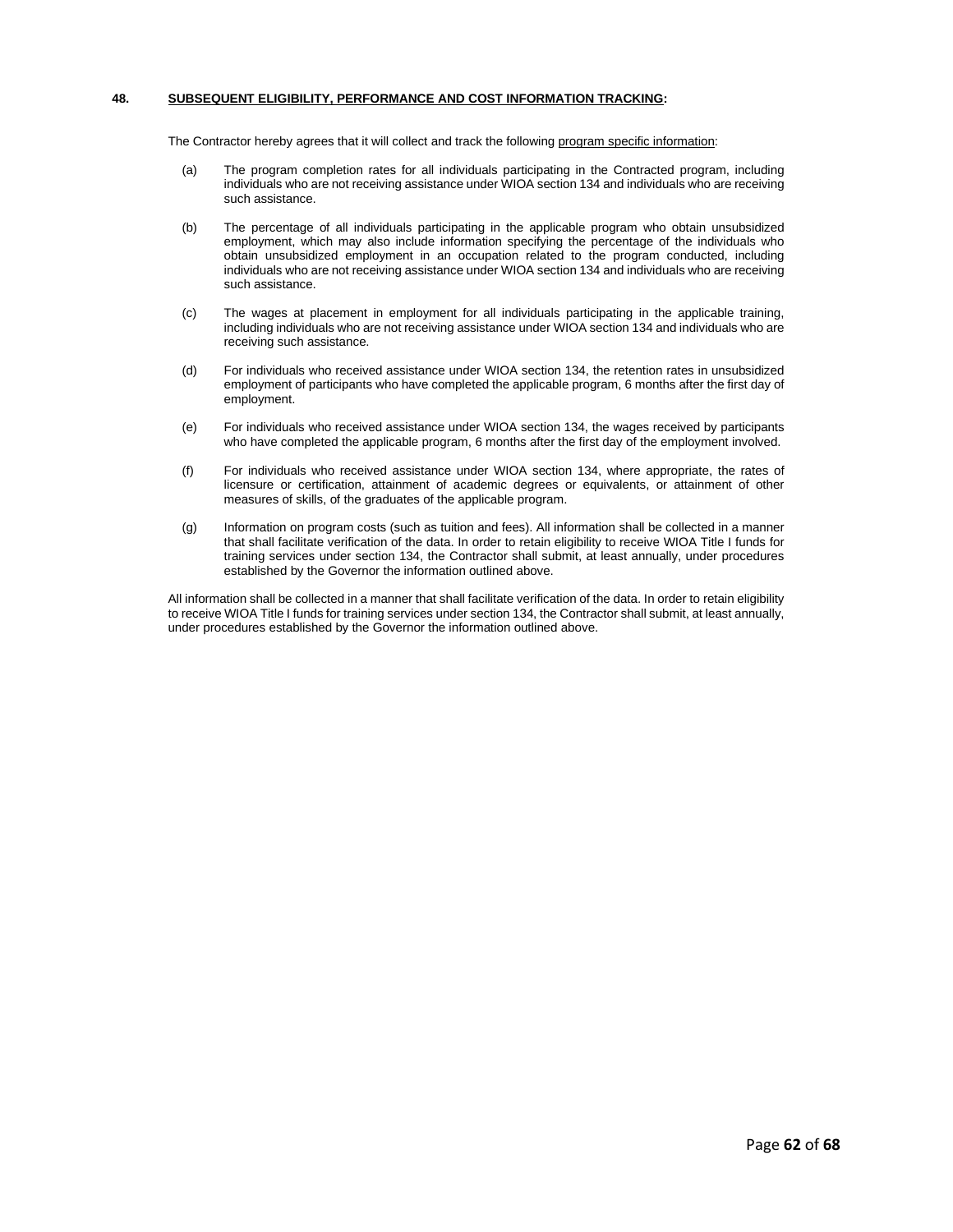# **Attachment R**

### **Contract Negotiation**

During Contract negotiations the Awarded Provider will need to submit following Policies, Procedures, and Documentation including but not limited to:

### **Policies, Procedures, & Documentation**

American Disability Act Chart of Accounts - Accounting Manual Code of Professional Ethics and Conduct Policy Cost Allocation Plan Criminal Waste, Fraud & Abuse Policy Drug and Alcohol-Free Workplace Policy Emergency Management Plan Equal Opportunity, Non-Discrimination, and Affirmative Action Fiscal Related Policies & Procedures Formal Grievance /Complaint Policy Hours and Days of Work Policy Lease Agreements for Space & Equipment MIS/IT Computer Internal Controls Personally Identifiable Information (PII) Policy Personnel, Payroll & Benefits Purchasing of Office Supplies, Equipment and Furniture Records Retention and Disposal Policy Safeguarding of Federal Funds in the Bank Staff Bonding, Liability Insurance & Workers Compensation Statement of Benefits Travel & Business Policy Union Contract, if applicable Workplace Environment – Harassment Policy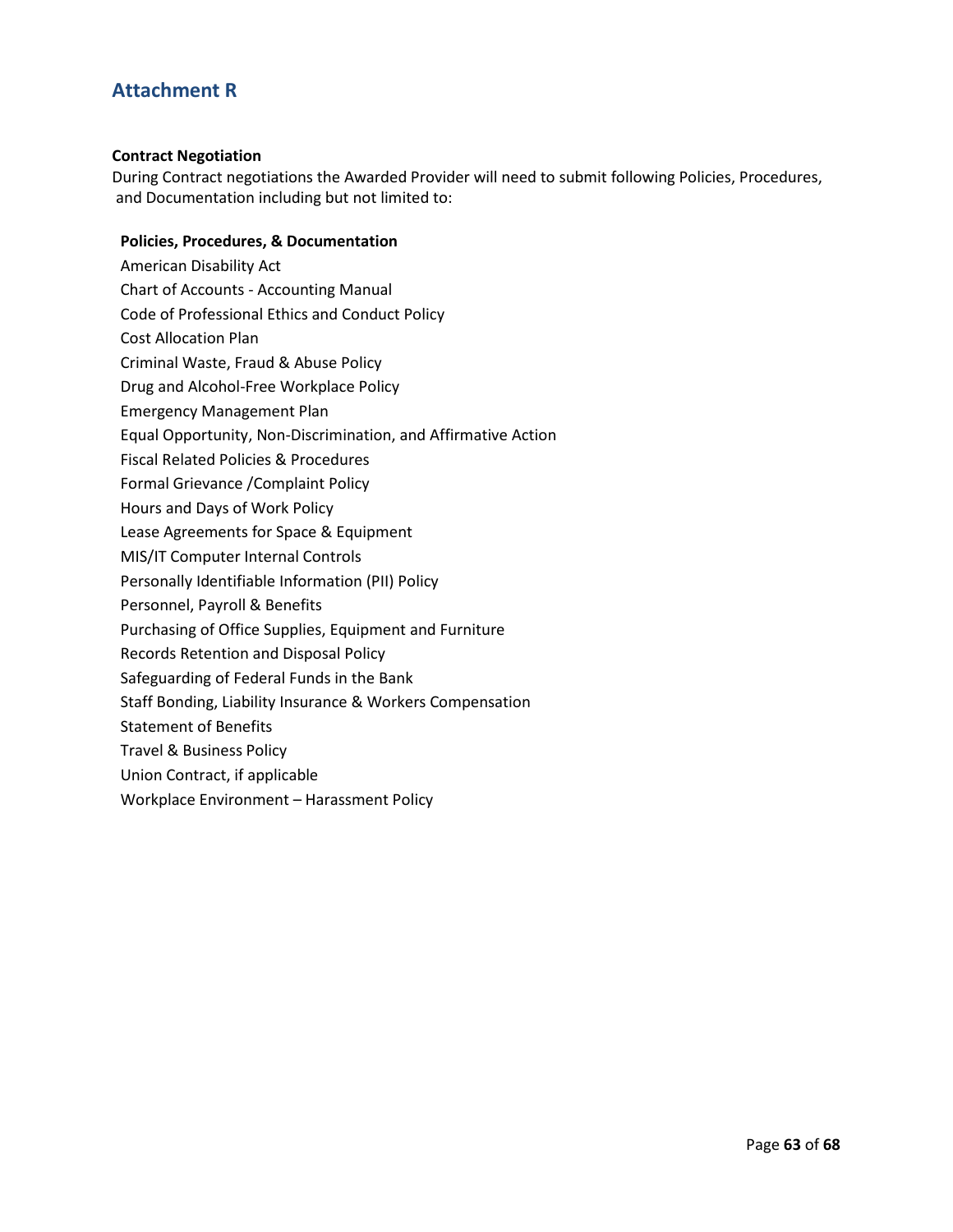# **Attachment S**

|                                                            | Section:            | Agency Policies & Procedures |
|------------------------------------------------------------|---------------------|------------------------------|
| <b>MASSHIRE MERRIMACK VALLEY</b><br><b>WORKFORCE BOARD</b> | Eff Date:<br>7/1/17 | Revision Date: 4/11/22       |
|                                                            | Page 64 of 4        |                              |
|                                                            |                     |                              |

The MassHire Merrimack Valley Workforce Board (MMVWB) sets or reasserts the following:

# **FORMAL GRIEVANCE / COMPLAINT POLICY**

## **Who May File:**

## **Equal Opportunity Is the Law**

**Any person who believes he or she or any specific class of individuals has been or is being subjected to discrimination on the basis of race, color, religion, sex (including sexual harassment, gender identity**, **pregnancy and gender based wage discrimination), national original, age, disability (physical or mental including failure to accommodate), genetic information, sexual orientation, familial status, citizenship, military service/veteran's status, or retaliation for prior EEO protected activity, political affiliation or belief, and for beneficiaries only, citizenship, in admission or access to opportunities or treatment in, or employment in the administration of or in connection with, any Workforce Innovation and Opportunity Act funded program or activity. On all complaints that include discrimination, and all complaints alleging disability discrimination, the following procedure shall be used:**

### Complaints Lodged and Time Frames:

- A customer may lodge a complaint related to services provided under the Wagner-Peyser Act within two years of the alleged violation.
- There is no time limit for filing a complaint related to services provided under Title I of the Workforce Innovation and Opportunity Act (WIOA).
- Complaints alleging discrimination must be filed within 180 days of the alleged violation. The 180 day filing deadline is extended to 300 days if the charge also is covered by a state or local antidiscrimination law. For ADEA charges, only state laws extend the filing limit to 300 days.
- All complaints must be filed in written form:
	- Submission of a written letter signed by the complainant or authorized representative or;
	- Through an email account as this will be deemed an electronic signature.
	- Submission of the official Unified Workforce System Complaint Referral Record Form (available at front desk).

**A written complaint must include the complainant's full name, telephone number and address and the date of filing. Written complaints must also provide a clear, brief statement of the facts and alleged**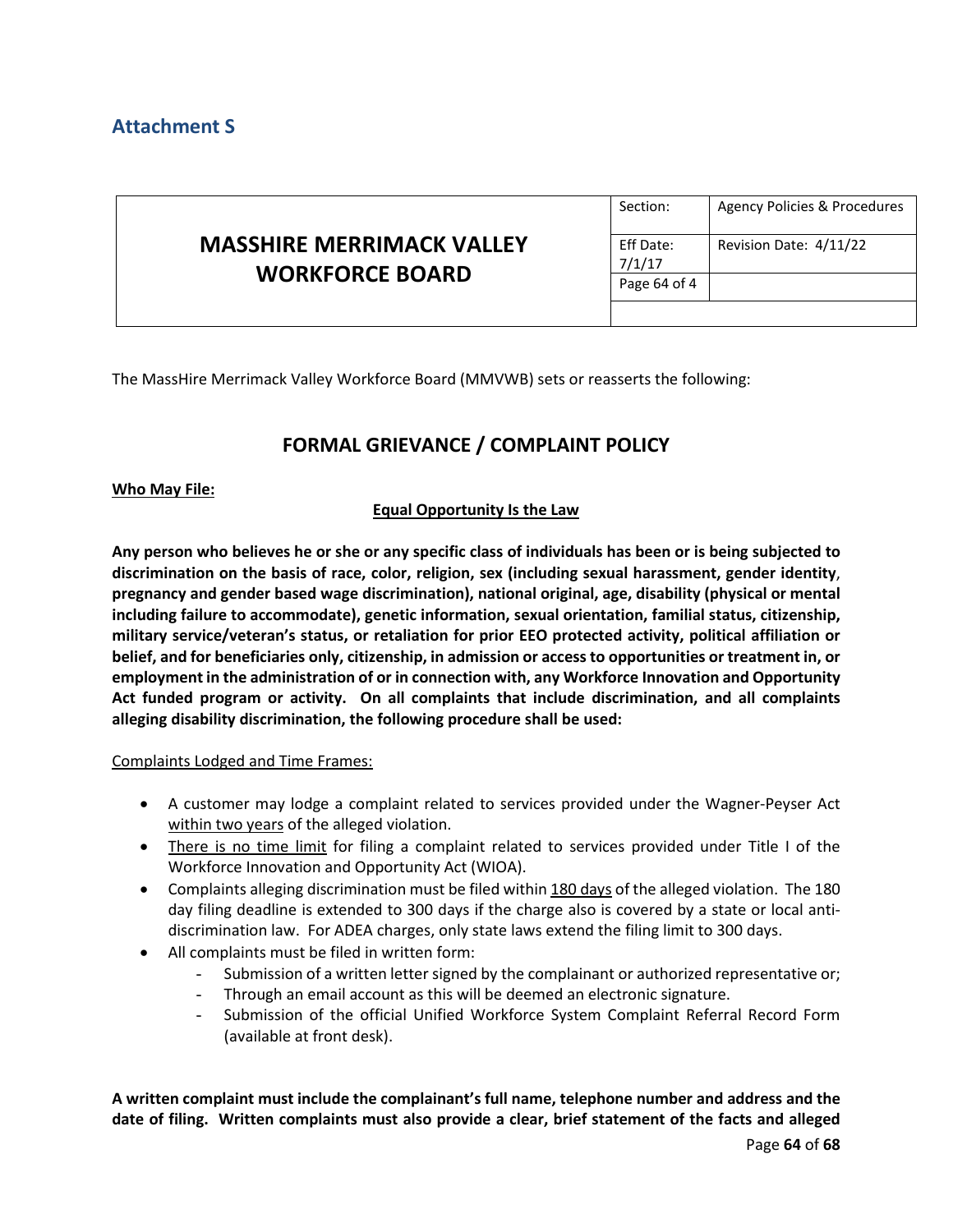**violation, relevant dates, and other information to assist the investigation and resolution of the complaint. If the complainant needs assistance one of the MassHire Merrimack Valley Workforce Board staff will assist the customer seeking to file the complaint including assistance with completing all associated forms.**

## **Procedure to File:**

## *Type of Complaint:*

Violation of the Wagner-Peyser Act, rules, regulations, grants or other agreements made under the Act by the Commonwealth.

OR

Violation of the Title I of the Workforce Innovation and Opportunity Act, rules, regulations, grants, or other agreements made under the Act by the Commonwealth.

### *Where to file the complaint/grievance:*

Complaints against the MassHire Merrimack Valley Workforce Board, subrecipient, or contractor:

Primary Contact: Local Complaint Officer **Back-up Contact** Lynda Buote\* Corina Ruiz\* Corina Ruiz\* Grievance Officer **Deputy Director** Deputy Director 255 Essex Street, 4<sup>th</sup> Floor 255 Essex Street, 4<sup>th</sup> Floor Lawrence, MA 01840 Lawrence, MA 01840 978-551-7286 978-701-8176 Email : [lbuote@MassHireMVWB.org](mailto:lbuote@MassHireMVWB.org) Email : [cruiz@MassHireMVWB.org](mailto:cruiz@MassHireMVWB.org) 

MassHire Merrimack Valley Workforce Board MassHire Merrimack Valley Workforce Board

\* Names Subject to Change

### *When to file the complaint:*

For violations of the Wagner-Peyser Act, rules regulations, grants or other agreements made under the Act by the Commonwealth: Within two (2) years of the alleged occurrence. For violations of the Title I the Workforce Innovation and Opportunity Act, rules, regulations, grants or other agreements made under the Act by the Commonwealth: There is no time limit.

## *Resolution of the complaint:*

The local Complaint Officer has 15 days from the date a written complaint is received to resolve the complaint.

If the complaint was initiated by a Migrant and Seasonal Farm Worker (MSFW) – the local Complaint Officer has within 5 days from the date a written complaint is received.

The 15-day period (or in the case of an MSFW initiated complaint, the 5-day period) does not begin until the requested information is received.

If the MassHire Merrimack Valley Workforce Board has made a written request to the complainant (or the complainant's authorized representative) for additional information, the 15-day period (or in the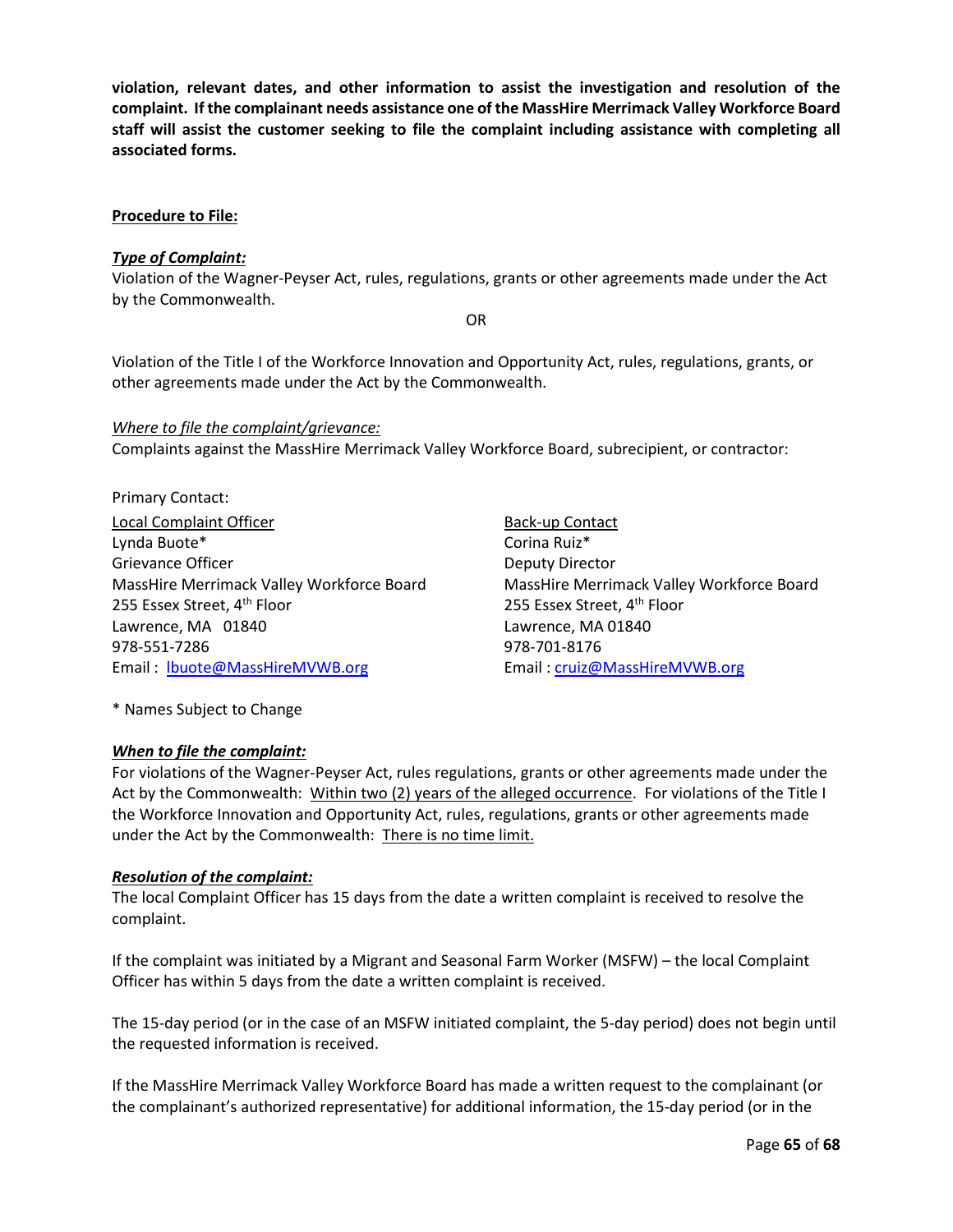case of an MSFW initiated complaint, the 5-day period) does not begin until the requested information has been received by the local MassHire Merrimack Valley Workforce Board.

If the local MassHire Merrimack Valley Workforce Board has requested additional information from the complainant or the complainant's authorized representative and does not receive a response within 20 days from the date the request was made (or, in the case of an MSFW initiated complaint, within 40 days), the complaint is considered resolved.

## *Appeal of the complaint if resolution is not reached at the local MassHire Merrimack Valley Workforce Board:*

If the MassHire Merrimack Valley Workforce Board does not resolve the complaint to the satisfaction of the complainant within 15 days period (or in the case of an MSFW initiated complaint, the 5-day period), the complainant may request a hearing at the Local and/or State level for resolution or further action.

## *Local Hearings:*

If a complainant requests or the local Complaint Officer deems that a formal hearing is necessary, the local Complaint Officer will notify the parties (in writing) that the matter has been scheduled for a formal hearing. The notice must inform the parties of the following elements of the hearing process:

- The date, time, and location of the hearing.
- That the Local Complaint/Hearings Officer, will rule on the introduction of evidence\* and afford the parties the opportunity to present, examine, and cross-examine witnesses.

\*For clarity it must be noted that an administrative hearing is not the same as a Court of Law. Technical rules of evidence *do not apply*. It is up to the Local Complaint/Hearings Officer to follow principles and procedures that are designed to assure credible evidence that can be tested through cross-examination.

• That a copy of the case record and related documents will be made available to all interested parties before the hearing, upon request.

In conjunction with the hearing process the Hearing Official:

- May decide to make a determination based on the information included in the case file or investigate further prior to the formal hearing.
- May permit (at his/her discretion) the participation of interested parties with respect to specific legal or factual issues relevant to the complaint/appeal.
- May choose to conduct the hearing at a single location convenient to all parties or, if that would represent a hardship for one or more parties, the Hearing Official may elect to conduct the hearing by a telephone conference call.
- Must ensure that hearings be recorded or transcribed. All records are to be preserved and/or made available upon completion of the hearing to the complainant or interested parties.
- Must conduct the hearing *and* issue a written determination to the complainant, the respondent, and any other participating interested parties within the **20 (twenty) days** from the date the hearing was requested.